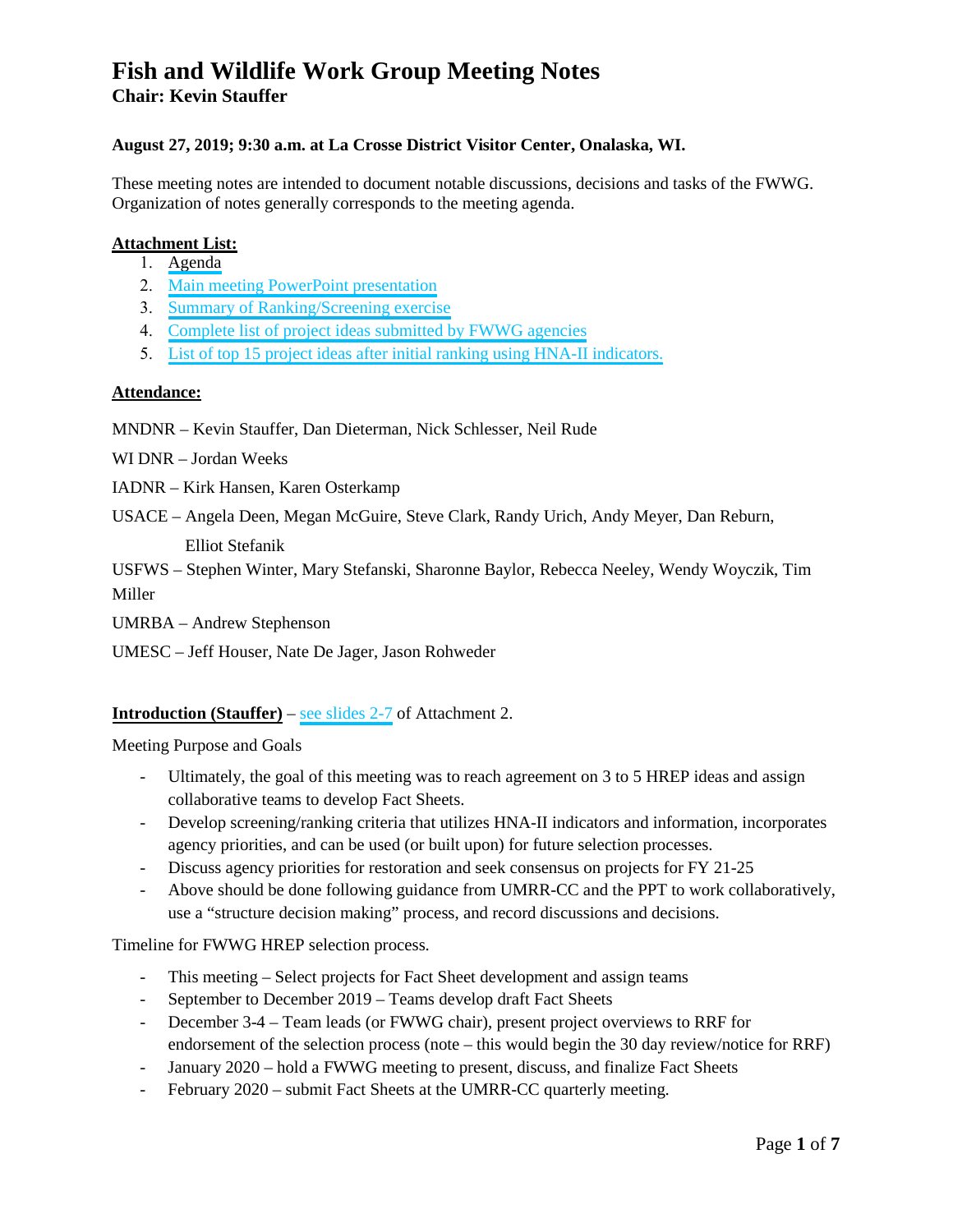Review of Fact Sheet Directions and HNA-II considerations

- Stauffer gave a quick review of the new Fact Sheet template and the requirement to include HNA-II information.

### **Screening and Ranking Criteria (McGuire)**

Megan McGuire facilitated a discussion that is outlined in slides [9-13 of Attachment 2.](#page-11-0) This discussion was held prior to any specific project ideas being presented. The goal was to have a thoughtful discussion and get agencies perspectives on restoration priorities, how to incorporate HNA-II indicators in ranking projects and what other non-ecological criteria should be used in selecting projects.

After an overview from Megan, agency breakout groups discussed and answered questions on a spreadsheet (see slides 12 and 13 of Attachment 2). There were two sets of questions – one that addressed Ecological Rankings and the other was Combination Ranking. The latter got at preferences for the scale/distribution of projects, whether there should be novel/experimental projects, and if there should be a mix of projects across habitats. Agency input to these questions are found in [Attachment 3](#page-21-0). Each agency then reported back to the full group.

Agency report outs for questions on the Ecological Ranking tab, as follows:

- IA DNR recommended using all HNA-II indicators weighted equally and good with using ranking scale of  $-10+1$ , but open to suggestions. Did not specify a percentage weight for HNA-II indicators. Thought that other ecological criteria should also be us (mussels, herps, AIS, land use, etc.).
- MN DNR recommended using all of the HNA-II indicators, but some should be weighted more heavily. A weighting might help identify places, pools, reaches, etc. where restoration needs are greater. Generally fine using the scale of  $-1$  0  $+1$ , but open to suggestions. Thought that about 75% of the ranking weight should be based on HNA-II indicators. Remainder being agency priorities, species of special concern, watershed/tributaries, and needs that are not easily be tied to HNA-II.
- WI DNR recommended using all HNA-II indicators weighted equally and good with using ranking scale of  $-1$  0  $+1$ , but open to suggestions. Thought that about 70% should be weighted on HNA-II indicators and the remainder for agency priorities and additional ecological criteria (land use, mussels, -
- USACE recommended using FWWG priority HNA-II indicators (instead of all). Weighting of those indicators should also be considered. Five priority indicators could be weighted to balance aquatic (3 indicators) and terrestrial (2 indicators) needs. Also suggested that the  $-10 +1$  ranking for each indicator should be expanded to make it more meaningful and flexible. Maybe -3 to +3 scale. About 25% of weight should be for agency priorities, etc.
- USFWS recommended the FWWG priority indicators and possibly a few others. Felt that indicators should be weighted and prioritized, but did not specify a % weight that should be on HNA-II indicators. Agency priorities and resources of concern should be factored in.

Agency report outs for questions on the Combination Ranking tab were generally pretty consistent across agencies, so individual agency reports are not detailed here. (See Attachment 3)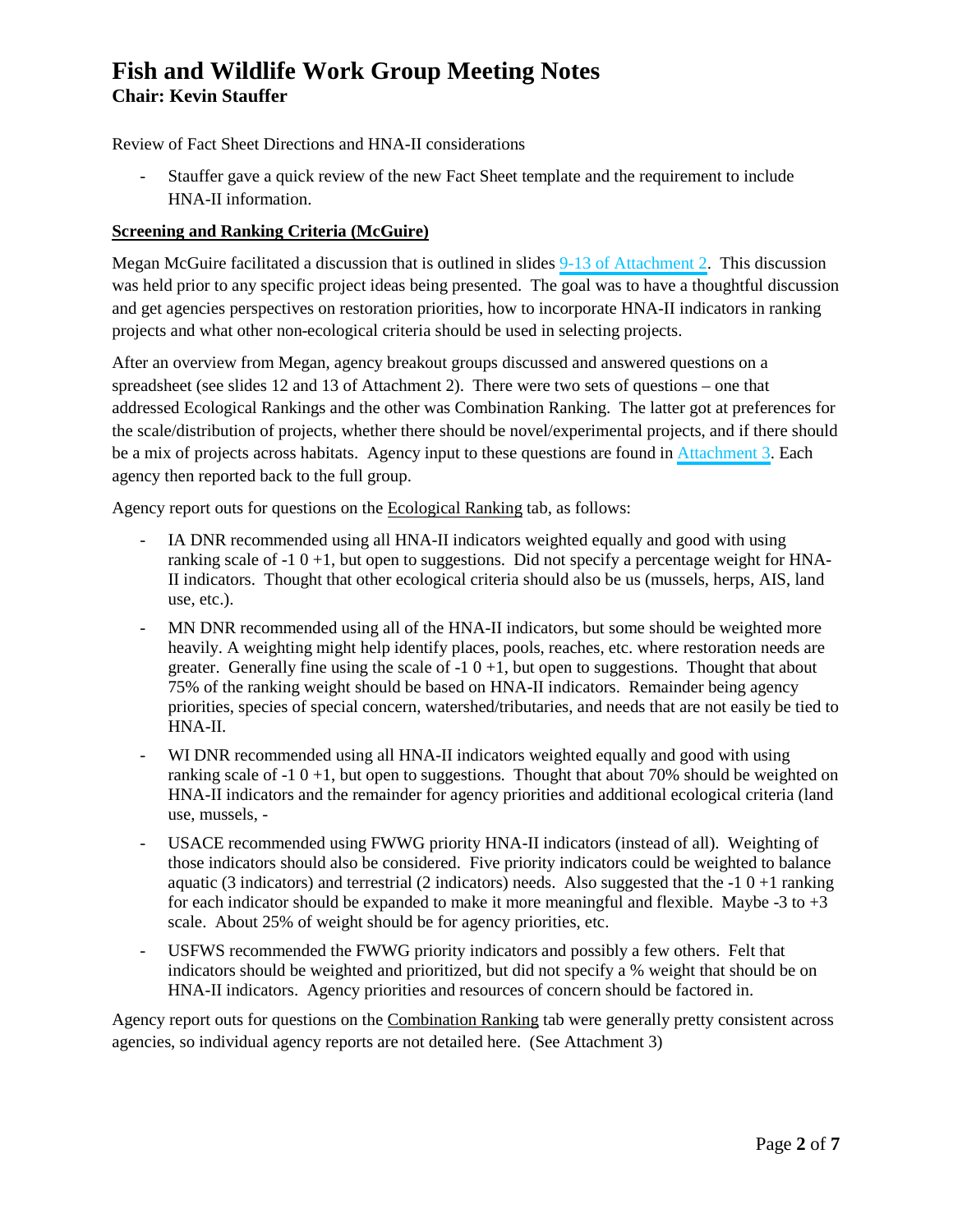After full group discussion, the agencies generally agreed that our list of selected projects should consider the following:

- Prefer a mix of project sizes
- Prefer a geographic distribution
- Projects that require a policy change or considered experimental should be considered.
- A minimum of two "traditional" projects should be included this time.
- At least one project that was considered innovative
- Want projects to be flexible and opportunistic to allow synergy with other programs.
- Projects that may "push the envelope" on UMRR policies/authorities should be considered.
- Projects that minimize long term O&M are preferred.
- McGregor District will not have any projects in this round of HREP selection. This is because of the number of projects that are already in planning or implementation and workload issues for FWS and state staff in this river reach. *(Chair's note – I'm not exactly sure this is the point of the meeting we decided this, but we did agree to this at various points in the meeting*)

### **Agency Restoration Priorities (Dieterman, Weeks, Hansen, Winter, Meier, Deen)**

As a lead in to discussions on specific projects, each agency was asked to present their overall restoration priorities for the UMR. Summary points from each agency are listed below:

- MN DNR (Dieterman)
	- o What should be our restoration priorities? Post-LD? Pre-LD? Pre-settlement?
	- o System's ability to function as a self-sustaining ecosystem
	- o Want to allow the river to provide the habitat under the management we are constrained to—levees, private land.
	- o High priorities—remove levees, address land use; sediment inputs into the system watershed; hydrologic variability—restore processes.
	- o Ok with small scale projects but want to focus on new innovative approaches to address processes.
	- o Top projects: multiple pool-multiyear WLM (seasonal/annual hydrologic restoration); natural levee restoration; Lower Zumbro River floodplain connectivity; Trempealeau
- WI DNR (Weeks)
	- o Staff developed a very large list of needs.
	- o Poolwide/Multi-pool: Connectivity projects, bank stabilization, forestry, sedimentation, backwater alum treatments, HREP mechanical crew/repairs
	- o For specific project priorities: Lake Onalaska, Trempealeau Refuge, Merrick Park/Fountain City Bay, Mosiman/Probst, Lower Pool 6; Goose Island, Big Lake, Sam Gordy's
- IA DNR (Hansen)
	- o There is need everywhere.
	- o Restore to where the river is going. New conditions—climate, flows. Natural processes are good, but not the same within the navigation system compared to pre lock and dam
	- o Island erosion is still a big issue.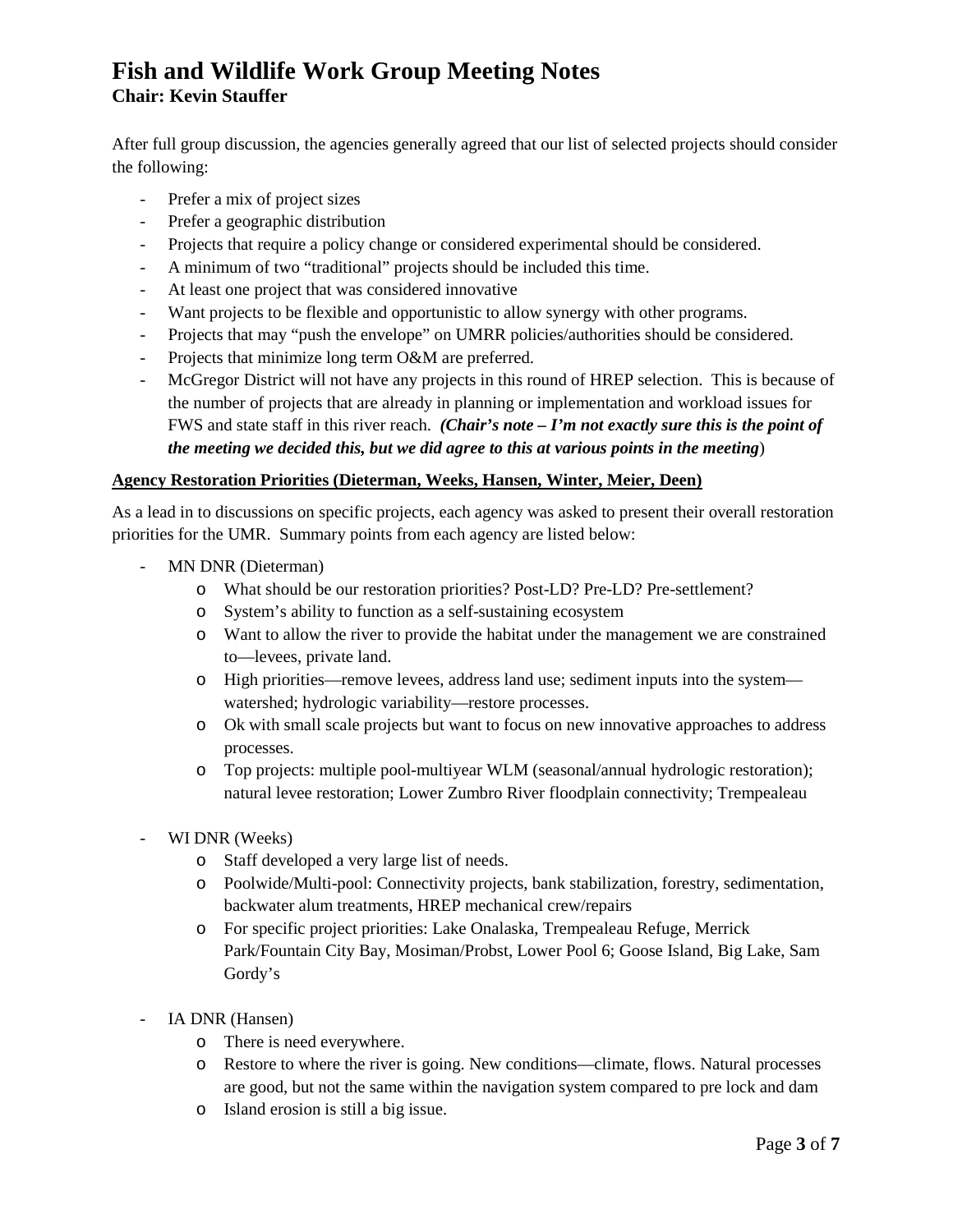- o Loss of floodplain forest a growing issue.
- o Top project priorities Large scale bankline stabilization. Sny Magill Bottoms—expand on what is already good, Upper Iowa River.
- USFWS (Winter)
	- o Need to address agency priority resources of concern, which also address a lot of the HNA-II indicators.
	- o High priority projects include Pool 4--Big Lake, Lower Pool 5/Weaver Bottoms, Trempealeau, Black River Bottoms, and Lake Onalaska.
- USACE (Meier, Deen)
	- o Top priority project is the Pool 8 Poolwide Forestry conceptual project and data presented by Andy M.
	- o Program perspective (Deen)
		- Projects should be flexible, innovative and opportunistic.
		- Keep to 3-5 fact sheets to keep the projects fresh, applicable.
		- Mix of large and small projects would be ideal to stay flexible so one project doesn't eat up all the funding for multiple years.
		- Want to encourage experimental and innovative projects.
		- Be opportunistic to collaborate with other programs (e.g. channel maintenance).
		- .

### **Review of Project List submitted by FWWG agencies (Stauffer)**

Prior to the meeting, FWWG agencies were asked to submit their project ideas through their representative. A spreadsheet template was distributed for everyone to use. Project area polygons were also delineated using Google MyMaps.

- Project entries in the spreadsheet included:
	- o Project title and short description
	- o Agency and contact person
	- o Pool number, river mile and Refuge district
	- o HNA-II indicators with color coding (red, yellow, green) for selected Pool
	- o Ranking of project for impact on each HNA-II indicator (1- for negative impact, 0 for no impact, and +1 for positive impact)
	- o Estimate of project scale and cost
- A total of 86 project ideas were submitted and all of those are shown in [Attachment 4.](#page-23-0)
- Of those, 14 projects were either "Poolwide" or "multi-Pool"
- Project list was meant to be robust and no limitations were suggested at this part of the process.
- Overlap between agencies was expected.

Also prior to the meeting, Stauffer attempted to consolidate the list to group similar projects proposed by more than one agency or projects that were for multiple Pools. A more thorough summary of the project list is found Attachment 2, slides 16 to 23.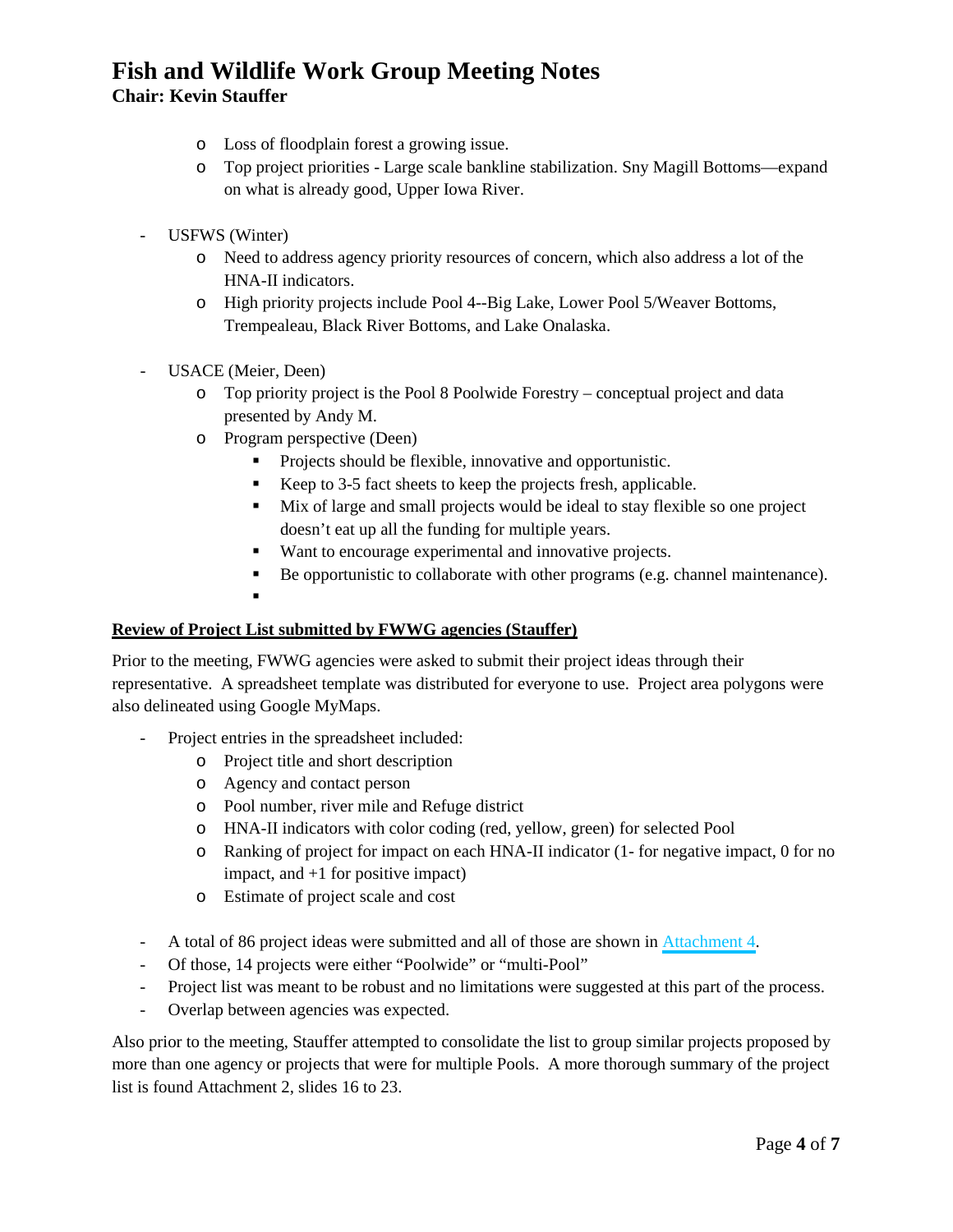After initial consolidation, the list was reduced to 66 project ideas. This was primarily because several agencies proposed the same project idea (e.g. three agencies proposed a project in Trempealeau NWR)

Project polygons that were entered into MyMaps were not used during the meeting, but are available here: [https://drive.google.com/open?id=1BqjW1OFzcsRruttr\\_v4O5QwwBPEbf6fb&usp=sharing](https://drive.google.com/open?id=1BqjW1OFzcsRruttr_v4O5QwwBPEbf6fb&usp=sharing)

## **Applying Ranking Criteria to List of Projects (McGuire, Stauffer)**

Initially, the plan was to break into small groups to discuss ideas on how to apply ranking criteria discussed earlier in the meeting and have each group identify 5-10 project ideas they found most promising.

However, a suggestion was made to have a full group discussion and everyone agreed. From discussions earlier in the meeting – particularly from presentations from each agency on restoration priorities – it was somewhat obvious that a smaller group of projects was likely going to shake out from the larger list.

Nick Schlesser offer to modify the spreadsheet and apply some ranking formulas for the HNA-II indicator scores and priority projects from each agency. A number of iterations were attempted and it did help narrow the list somewhat, but still did not give clear separation among higher ranking projects.

From our earlier discussion on screening/ranking criteria, the group had agreed to put ~70-75% of ranking weight on the HNA-II indicators, whether that was the FWWG priority indicators (Diversity and Resiliency) or all indicators. We then used a simple rank order on the total number of indicators positively impacted to sort the larger list of projects. This exercise further narrowed the list to 15 projects ([see Attachment 5\)](#page-30-0).

There was an initial suggestion to use the top 5 from this list and see how those fit into the screening/ranking criteria discussed earlier in the day (address agency priorities, mix of sizes, geographic distribution, at least two traditional projects, at least one innovative project, etc.). As we discussed the list of projects, a number of decisions were made by group consensus. A summary of these decisions follows, but they are not necessarily in the order discussed at the meeting:

- The project that addressed the most HNA-II indicators was the "Seasonal/annual hydrologic restoration" that would "Facilitate Pool or Reach-wide water level reductions during the growing season on either an annual basis or at frequent intervals to restore low water periodicity necessary to maintain critical floodplain features and components." While the group was supportive of this project as an innovative idea, it would likely have some challenges in the normal HREP planning and implementation processes.
	- o After considerable discussion, the group decided the intent of this project could potentially be folded into the Lower Pool 5/Weaver Bottoms project. By doing this, the scope of the opportunistic water level management would be more limited and could be tied to objectives of a more traditional HREP.
- Two projects focusing on floodplain forest restoration ranked in the initial top five. There was strong support for both the Black River Bottoms and Pool 8 Forest Restoration projects and there was consensus that at least one of these projects moved forward. After considerable discussion,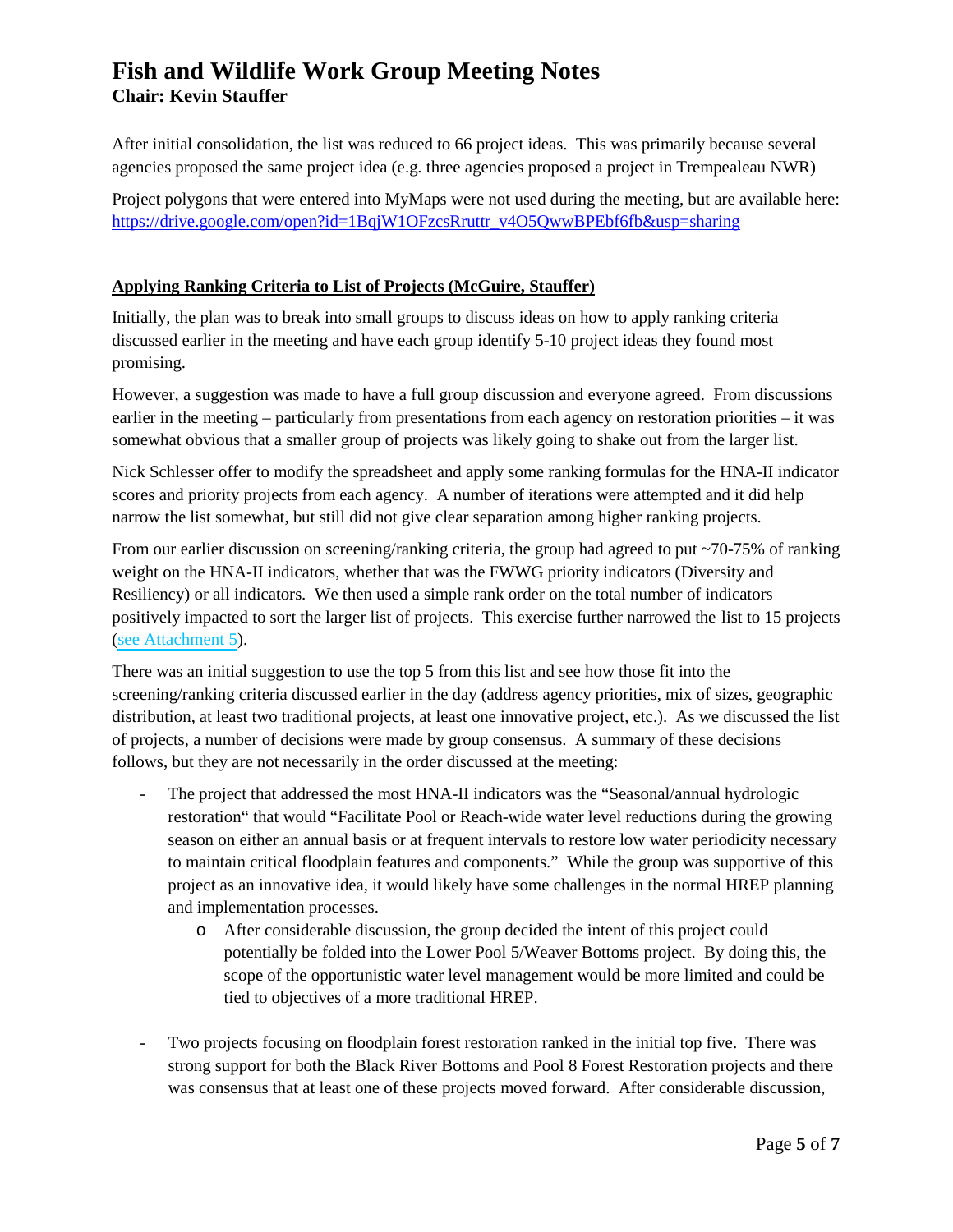the group was not able to select one project over the other (both were very good). The idea of combining these two projects into on large one was also discussed.

- o In the end, a decision was made to form a Fact Sheet team that would further evaluate these two projects and rely on their expertise to choose one of project areas or some combination of the two.
- There were also two similar projects proposed by MN and IA DNRs that focused on bankline/island stabilization and natural levee protection/restoration. The group agreed that these two project ideas could be merged into one Fact Sheet. This is a scalable effort that met two priorities of FWWG – a mix of project sizes and geographical distribution of restoration efforts. This HREP will also have the potential to work with other programs like channel maintenance.
- Three agencies (USFWS, MNDNR and WIDNR) independently proposed projects for the Trempealeau NWR. While the project ideas differed among the agencies, it was clear that this is an important area for restoration and management. Given the strong agency support and the potential for innovation, this project was kept in the top group.
- The Lower Pool 4/Big Lake project was proposed by two agencies (USFWS and WIDNR). This project has an existing Fact Sheet from the last HREP selection process, though it was not submitted for endorsement. Given the level of support for this project and the number of FWWG priority HNA-II indicators it addresses, it was also kept in the top group.

## **Final Selection of Projects (All)**

Based on earlier discussions that identified FWWG restoration priorities and detailed discussions on individual projects, the group agreed to proceed with developing Fact Sheets for five HREPs. These five projects met the desired mix of projects discussed earlier in the meeting by 1) addressing priority HNA-II indicators, 2) having a mix of sizes, 3) are geographically distributed, 4) include new/innovative approaches, and 5) address agency priorities.

The FWWG voting members were asked for concurrence and following projects were approved for Fact Sheet development. A team leader was also assigned to each Fact Sheet.

| Project                           | <b>Proposed by</b>  | <b>Fact Sheet</b><br><b>Team Lead</b> | <b>Notes</b>                                                                              |
|-----------------------------------|---------------------|---------------------------------------|-------------------------------------------------------------------------------------------|
| La Crosse area Floodplain Forest  | COE, WI DNR         | Andy Meier                            | Team will consider options<br>from Black R. Bottoms and/or<br>Pool 8 proposals.           |
| Weaver Bottoms/Lower Pool 5       | FWS, MN DNR, WI DNR | Dan Dieterman                         | Existing fact sheet for this<br>$project - will need to be$<br>updated and include HNA-II |
| Trempealeau NWR                   | FWS, MN DNR, WI DNR | Tim Miller                            | Multiple ideas submitted -<br>team will evaluate options.                                 |
| Bank stabilization/natural levees | IA DNR, MN DNR      | Kirk Hansen                           | Multi-pool proposal                                                                       |
| Big Lake – Pool 4                 | FWS, WI DNR         | Mary Stefanski                        | Existing fact sheet for this<br>$project - will need to be$<br>updated and include HNA-II |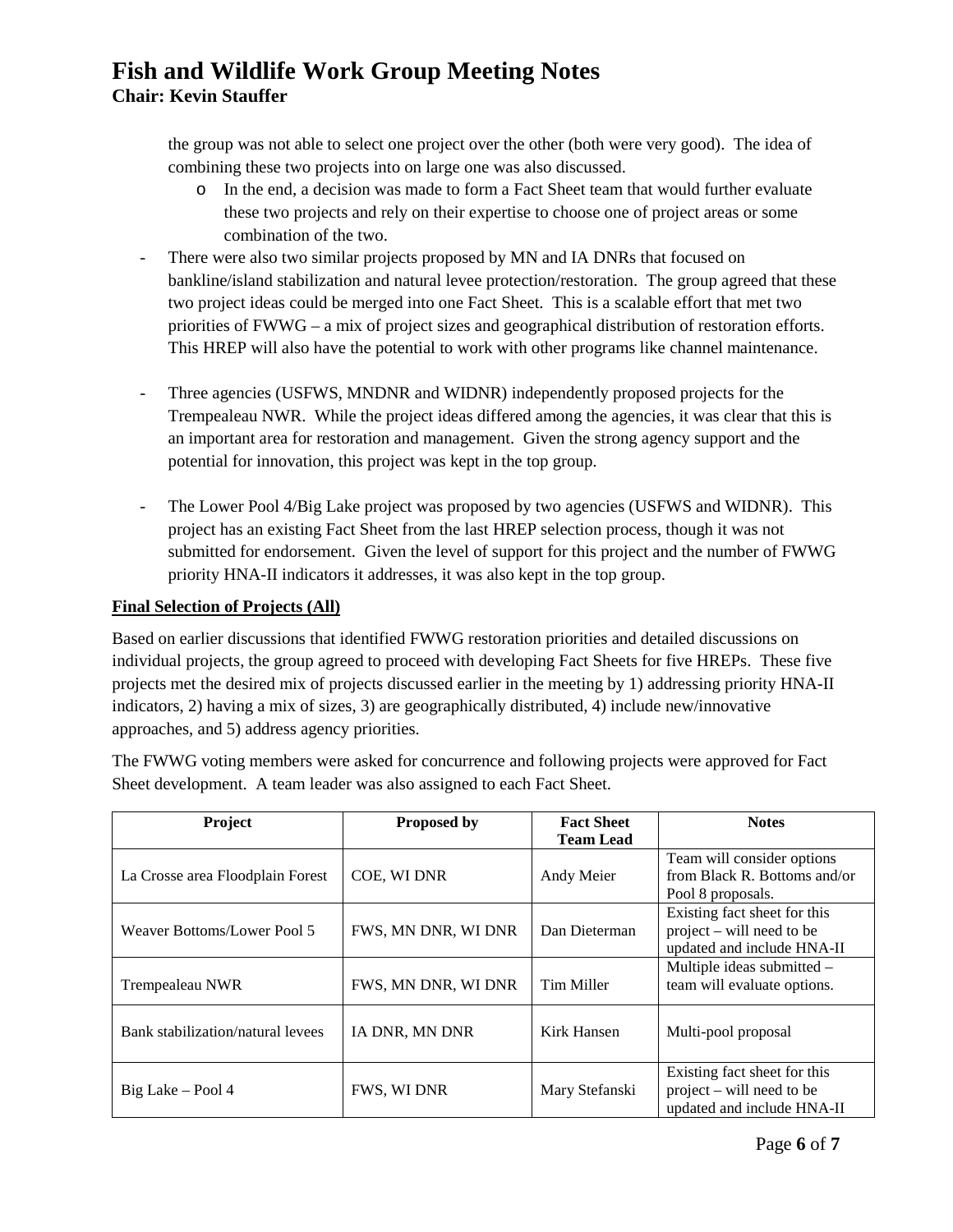### **Next Steps**

Team leads will work with voting members from each agency to form a Fact Sheet Team for each project. It is expected that the fact sheets will be developed collaboratively and participants from each agency will be responsible for bringing their agencies perspective and expertise to each project.

Teams will work on draft Fact Sheets from September to December 2019. Chair will present our project development, ranking process, and project list to the River Resources forum on December 3-4. This will effectively start the 30 day notification period for the forum to take any official action or endorsement needed on the project list and/or ranking.

FWWG will schedule a meeting in mid-January 2020 and the draft Fact Sheets will be presented by the team leader for discussion/concurrence. Once FWWG has finalized and approved Fact Sheets, they will be forward to UMRR-CC for endorsement at the February quarterly meeting.

### **Action Items:**

- 1) Chair will draft meeting notes, distribute them for comment, finalize, and have them posted them here[: http://www.mvp.usace.army.mil/Missions/Navigation/RiverResourcesForum.aspx](http://www.mvp.usace.army.mil/Missions/Navigation/RiverResourcesForum.aspx)
- 2) Chair will attend December 3-4 River Resources Forum meeting.
- 3) Fact Sheet Teams will complete their respective drafts by late December or early January so they can be distributed to FWWG members prior to the next meeting.
- 4) Next meeting date was not selected, but we will look for a date in mid-January.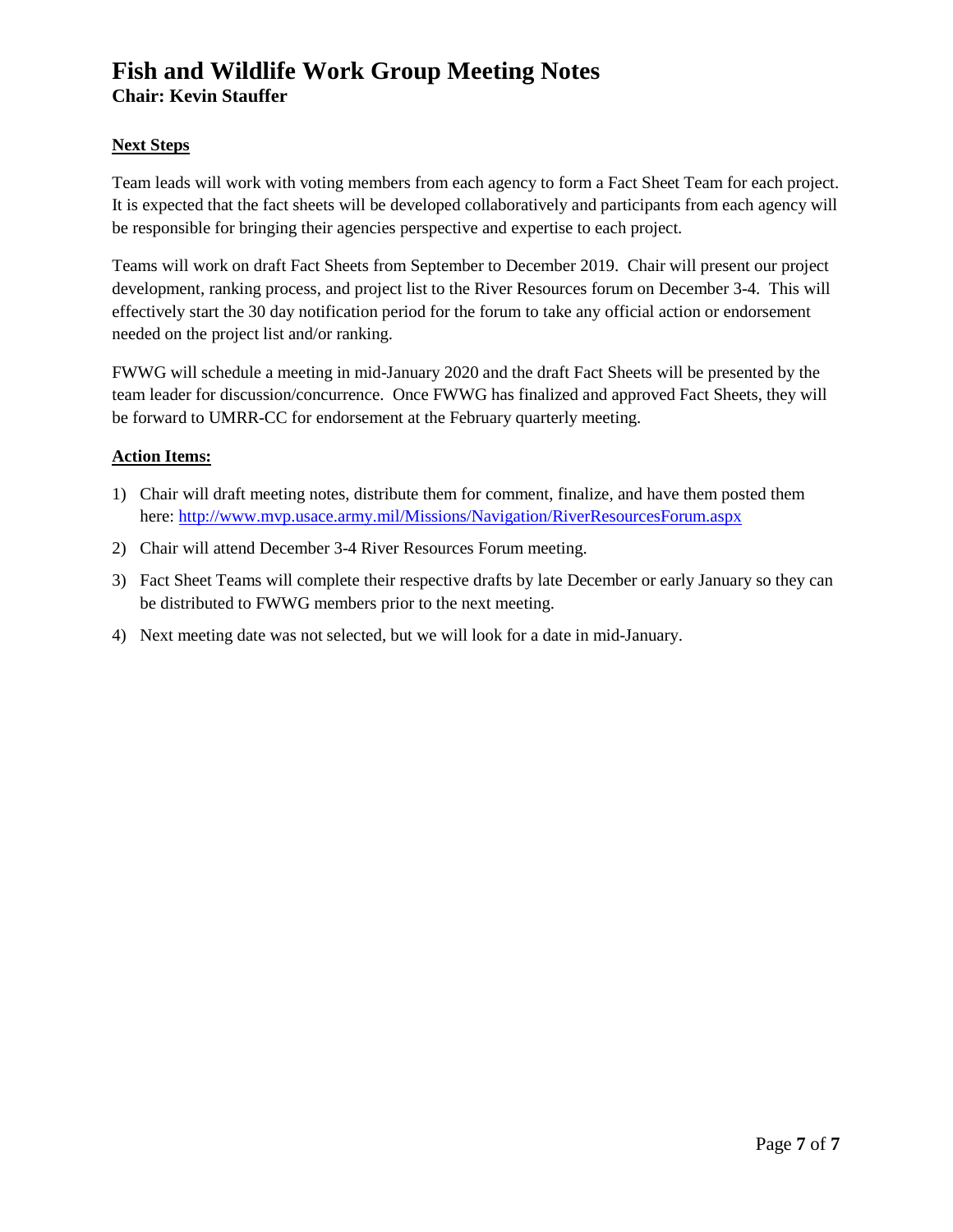### **FWWG Next Generation HREP Development and Selection Workshop August 27, 2019**

### <span id="page-7-0"></span>**Meeting Purpose: Select project ideas to be developed into HREP Factsheets**

Target: Reach agreement on 3-5 projects, per guidance

### **Pre-meeting tasks:**

- 1. Enter restoration project ideas into FWWG HREP ideas spreadsheet (Due Aug 21)
- 2. Complete MyMaps exercise (Due Aug 21, see 7/29 instructions)
- 3. Agency Leads prepare overview on top 3-5 project ideas (<15 min, PowerPoint optional)
- 4. Watch the HNA-II webinar:<https://www.youtube.com/watch?v=nmX-B16ujCw&feature=youtu.be>

### **AGENDA**

| $9:00 - 9:30$  | <b>Welcome/Introductions</b>                                                                                                                                    |
|----------------|-----------------------------------------------------------------------------------------------------------------------------------------------------------------|
|                | Meeting Purpose & Goals of this Meeting                                                                                                                         |
|                | Timeline for FWWG HREP selection process                                                                                                                        |
|                | Review of Factsheet Directions and HNA-II considerations<br>$\overline{\phantom{a}}$                                                                            |
| $9:30 - 10:30$ | <b>Screening and Ranking Criteria</b><br>How should we use HNA-II indicators and ecological criteria to screen/rank                                             |
|                | restoration projects?<br>What other criteria should we consider $-$ (e.g., a mix of sizes, locations/habitat<br>types/conventional v innovative projects, etc.) |
| 10:30          | <b>BREAK</b>                                                                                                                                                    |
|                | 10:45 - 12:00 Each Agency presents restoration priorities<br>MN, WI, IA, USFWS, USACE (15 minutes each)                                                         |
| 12:00          | LUNCH - order in, or bring your own                                                                                                                             |
| $12:30 - 1:30$ | <b>Review Full List of Projects</b><br>Break out groups: discuss synergies, new Ideas (use MyMap as needed)                                                     |
| $1:30 - 2:30$  | Apply Ranking Criteria to List of Projects<br>Identify top projects to develop into Fact Sheets                                                                 |
| 2:30           | <b>BREAK</b>                                                                                                                                                    |
| $2:45 - 3:15$  | <b>Select Final Set of Projects</b><br>Select teams to develop Fact Sheets<br>Teams designate "champion" to lead drafting Fact Sheets                           |

**3:15 – 3:30 Discuss Next Steps / Adjourn**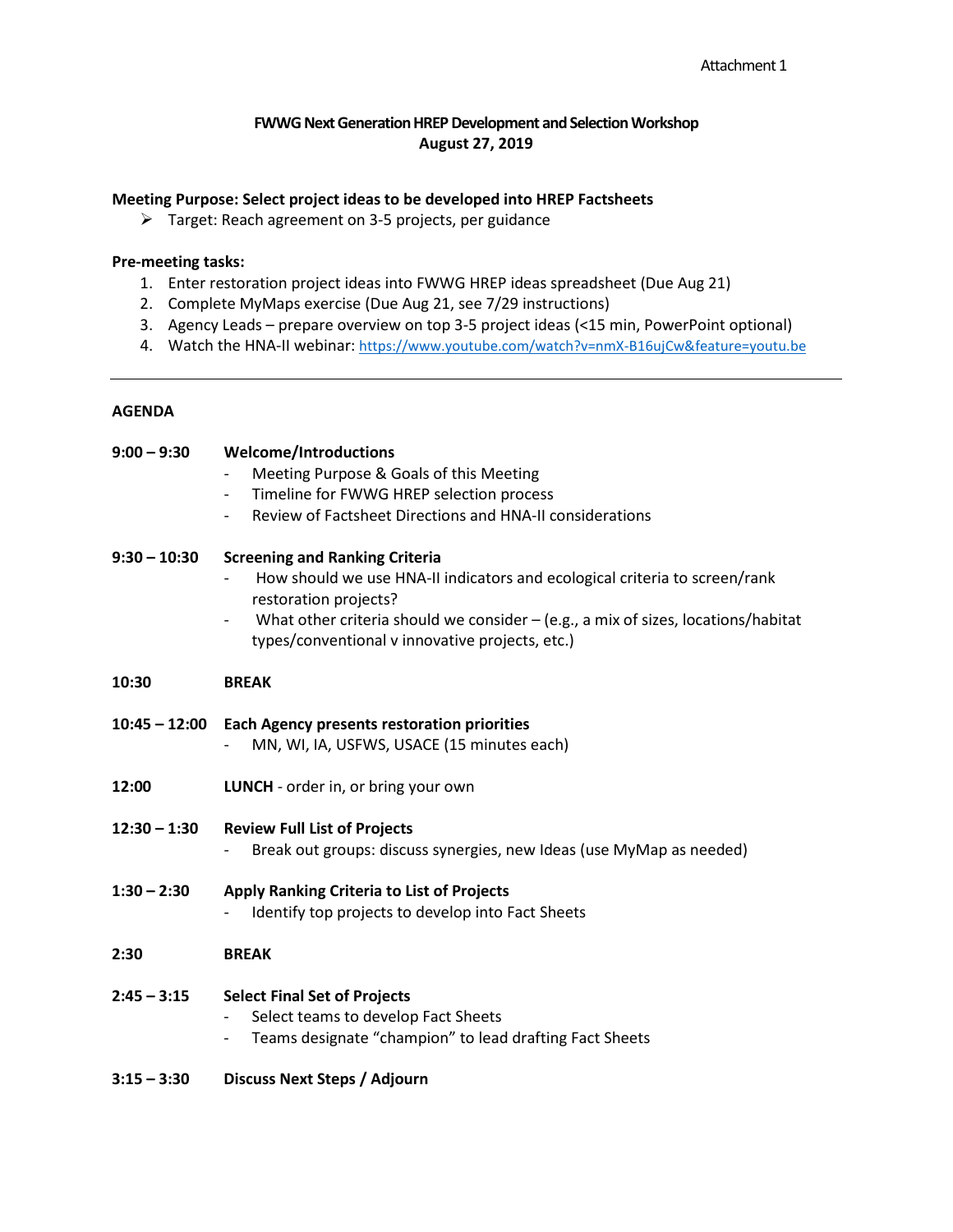# Meeting Purpose

<span id="page-8-0"></span>• Select project ideas to be developed into HREP Fact Sheets

- Target ‐ reach agreement on 3‐5 projects
	- Assign collaborative teams to write Fact Sheets

# Meeting Goals

- 1. Develop screening/ranking criteria that:
	- Utilizes HNA‐II Indicators and information.
	- Incorporates Agency priorities.
	- Can be used (or built upon) for future processes.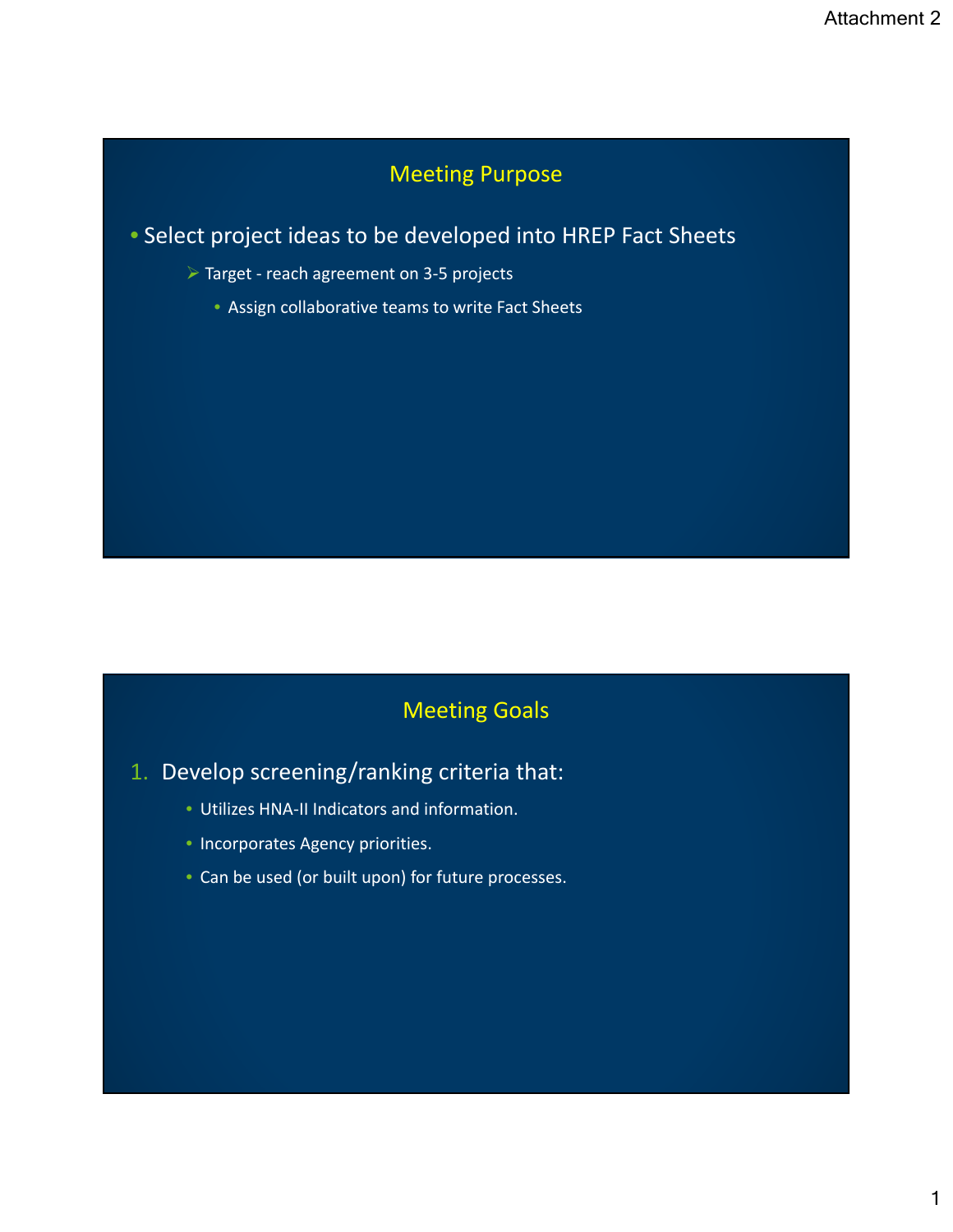# Meeting Goals

# 2. Discuss agency priorities for restoration.

- Seek consensus on projects for FY21‐25
	- FWWG Charter
	- Voting members
		- IA Kirk Hansen
		- MN Dan Dieterman
		- WI Jordan Weeks
		- USFWS Stephen Winter
		- USACE Steve Clark

# Meeting Goals

- 3. Follow HREP sequencing guidance from UMRR‐CC and PPT
	- Work collaboratively
	- Use "structured decision making" process
	- Record discussions and use decision logs
	- Timeline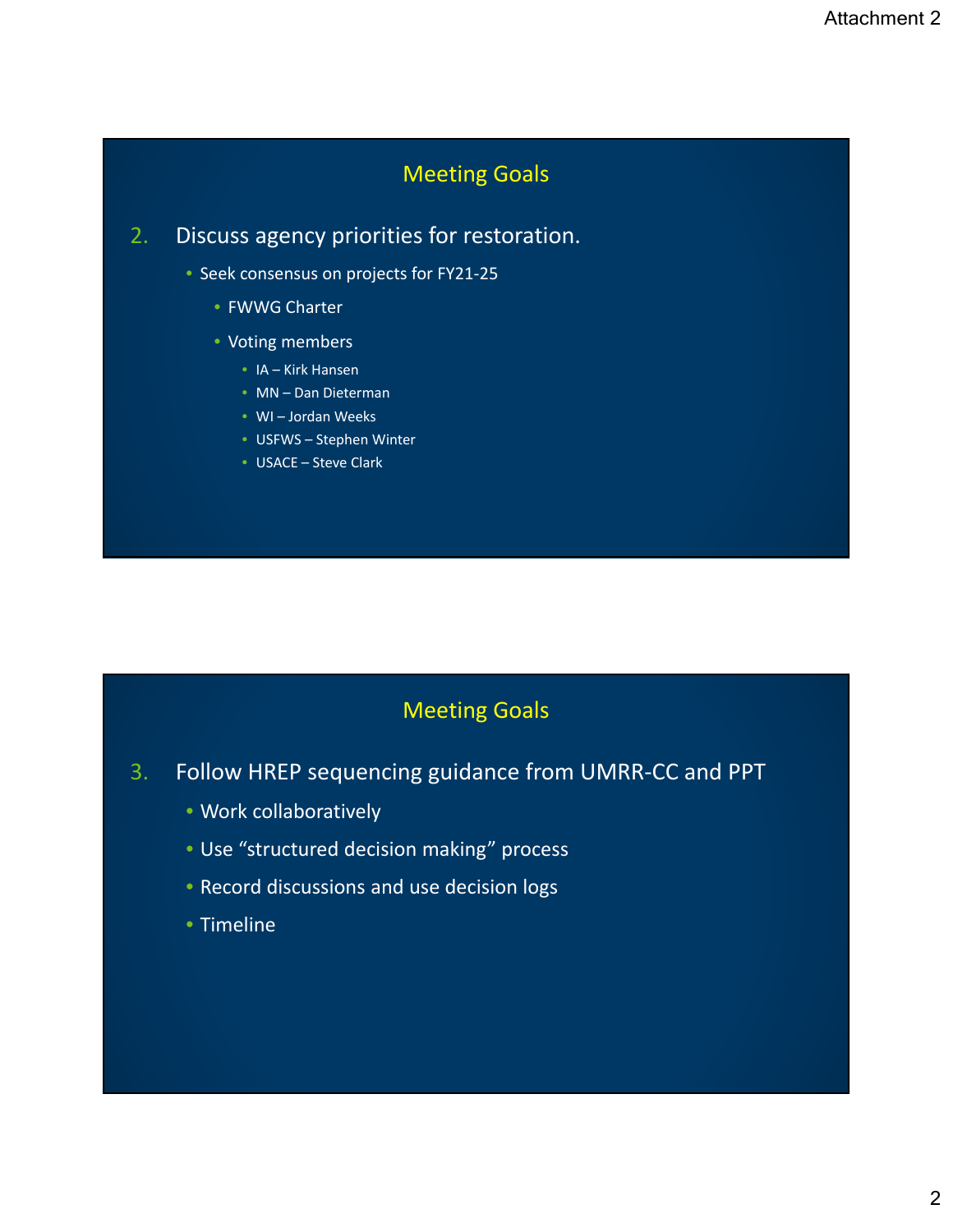# Timeline for Fact Sheet Selection

- **TODAY** Select projects for Fact Sheet development & Assign Teams
	- - OR Voting Members confirm Fact Sheets & priority order by early September
- **Sep‐Dec** Teams develop draft Fact Sheets.
- **Dec 3 & 4** Teams present project overviews to RRF for endorsement (Begins 30 day notice)
- **Jan 2020 (date TBD) Fact Sheets DUE**
	- Hold FWWG meeting to present, discuss, and finalize Fact Sheets
	- Submit for inclusion at February 2020 UMRR‐CC meeting
- **Feb 26, 2020** UMRR‐CC approves Fact Sheets & new FWWG chair takes over

## New Fact Sheet Template

- Similar to previous
- New HNA‐II details
- Support available
	- Science Support Team
	- GIS
	- etc.

Upper Mississippi River Restoration (UMRR) Program Habitat Rehabilitation and Enhancement Project

#### **Project Name** Project Ivalue<br>Pool, River, State(s), Corps District

#### Location

 $\mathbb{R}$ 

- $-$  General description (side channel, backwater lake, island(s), etc.)  $\hspace{0.1cm}$  — River mile reach, left or right descending bank, geomorphic reach
- Nearest town and distance
- Current land use/ownership (national wildlife refuge, state wildlife management area, Corps project land, private, etc.)

#### **Existing resources**

- General description of the existing habitats and conditions (vegetation communities, current velocities, dissolved oxygen, etc.), including how long it has been this way
- 

#### — Current status of the HNA-II indicators for the pool and cluster

#### Problem identification

- $-$  Describe changes in habitat conditions that have occurred including a description of monitoring that quantifies the changes
- Factors influencing these habitat changes
- $-$  Describe forecasted future habitat conditions without habitat protection or restoration

#### **Project Goals**

- Identify the area where different habitat types (and/or health) are desired
- $-$  Describe the desired future conditions for each type of habitat Describe the primary HNA-II indicators likely to be impacted by the
- Identify the HNA-II indicators that might be impacted by the project
- Describe how the project would be designed to improve and/or maintain the HNA-II indiditions identified in the HNA-II for the project area **rast to desired future co**
- Identify the species and communities that would benefit from the project
- identity the species and communities that would benefit from the project<br>— Describe the relationship(s) to system, reach, and pool needs (relate to pool plans, project sponsor<br>— management plans)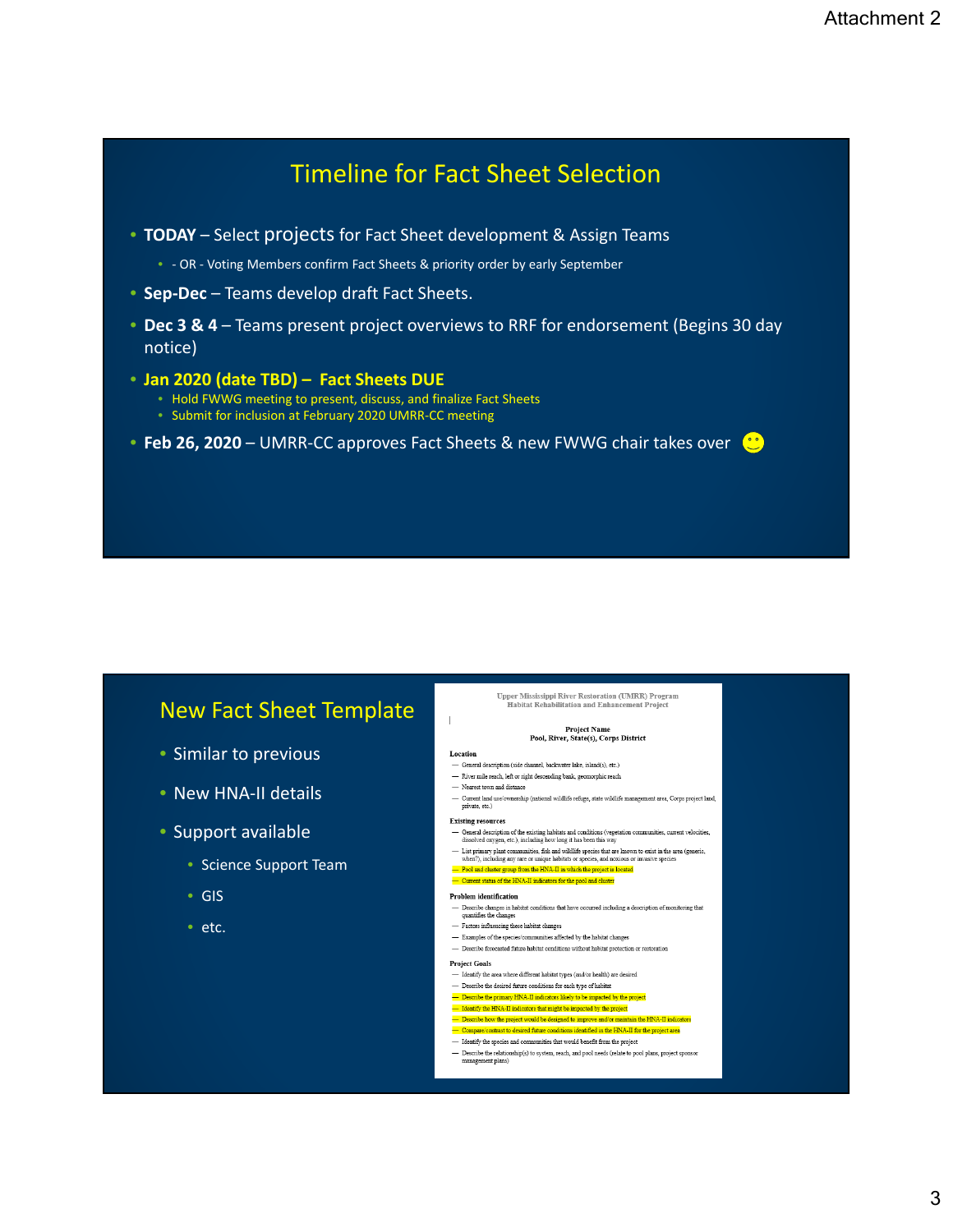## Ranking Criteria

## <span id="page-11-0"></span>Individual Ranking

- Driven by ecological criteria
	- HNA‐II Indicators
	- Other agency ecological objectives

## Combination Criteria

- Evaluate top projects as a set
	- Mix of sizes, locations, types, etc.

Capture Improvement Ideas for Future Selection Rounds

# Improvement Ideas for Future Rounds of HREP Selection

- Project future condition of HNA‐II indicators
- Discuss restoration philosophy/restoration needs
	- E.g. Keep green indicators green or move red toward orange
- Define success
	- Pool Plan type strategic plans to address indicators in each pool
- Rank pools/reaches based on HNA‐II and/or other criteria
- Better include other agency objectives
- Collaborative idea brainstorming
- More time to discuss decisions internally
- Model impacts of projects on indicators (does it "move the needle"?)
- Overall more time for the process—cover steps over multiple meetings
	- E.g. One meeting on ranking criteria, one meeting on idea development, one meeting to confirm project ratings, etc. with time in between for internal agency discussions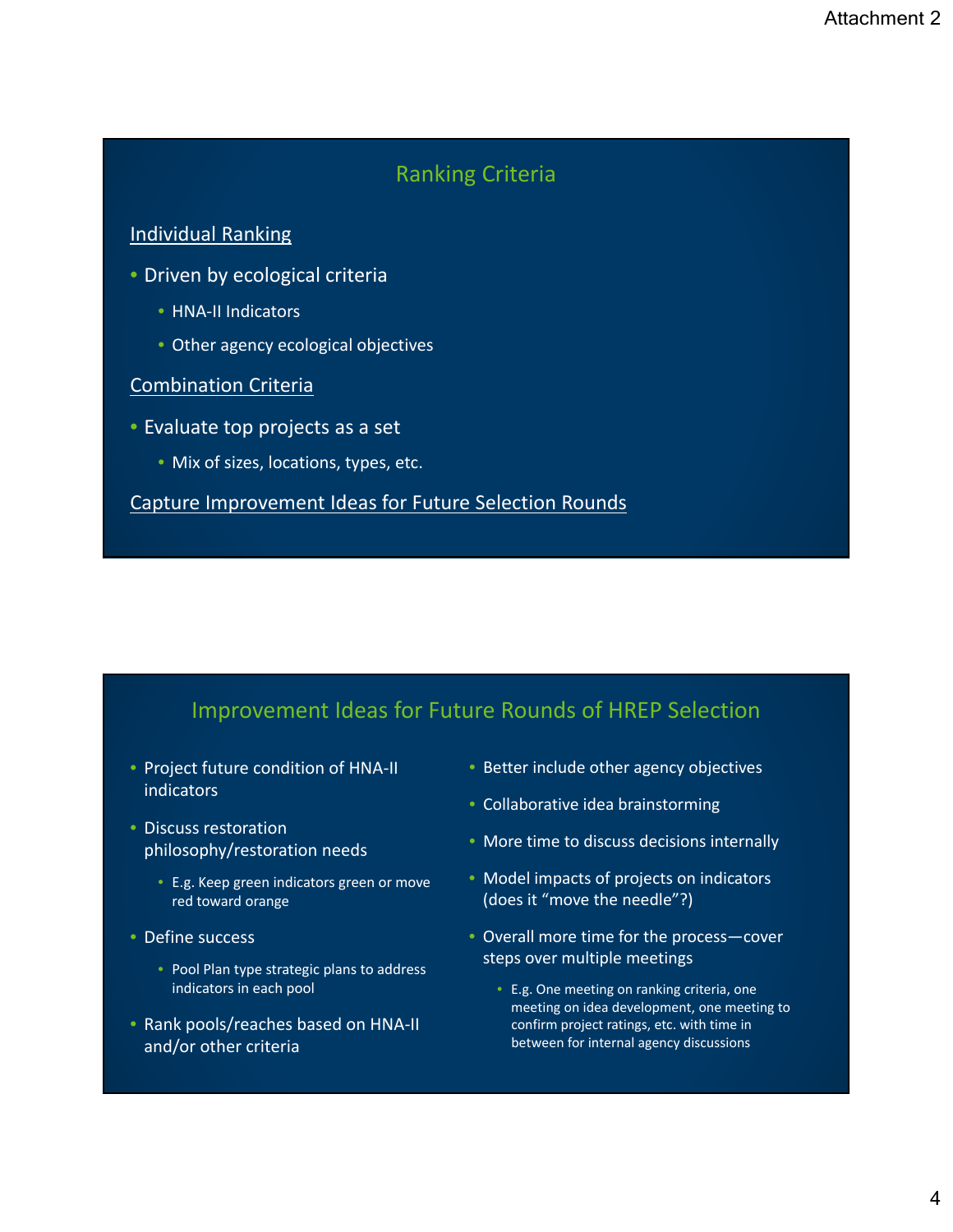# Ranking Criteria Process

### Step 1: Solicit preferences for each agency (9:30 am)

- Breakout groups by agency (20 min)
- Report back to group and document in spreadsheet (20 min total)

### Step 2: Compare and discuss differences between agencies (10:10 am; 20 min)

- Magically find that we all agree! –or–
- Find a consensus ranking criteria –or–
- Try different versions of ranking in the afternoon

## Step 3: Update project list and rate against the criteria (12:30 pm)

## Step 4: Apply ranking system/s (1:30 pm)

- Review top ecological projects
- Consider as a combination

# Individual Project Ranking: Ecological Criteria

|                |              |                      |                 | <b>HNA-II Criteria</b>  |              |                                 |             | <b>Other Ecological Criteria</b> |              |
|----------------|--------------|----------------------|-----------------|-------------------------|--------------|---------------------------------|-------------|----------------------------------|--------------|
|                |              | If not all,<br>which | Weight          | If Yes to<br>Weighting, | Rating       | <b>Overall</b><br><b>HNA-II</b> | Agency      | If Yes,                          | <b>Other</b> |
| Agency         | All/Some?    | lones?               | Indicators?     | Provide Details Method  |              | Weight                          | Objectives? | Explain                          | Weight       |
| <b>IA DNR</b>  |              |                      |                 |                         |              |                                 |             |                                  |              |
| MN DNR         |              |                      |                 |                         |              |                                 |             |                                  |              |
| WI DNR         |              |                      |                 |                         |              |                                 |             |                                  |              |
| <b>USACE</b>   |              |                      |                 |                         |              |                                 |             |                                  |              |
| <b>USFWS</b>   |              |                      |                 |                         |              |                                 |             |                                  |              |
| <b>Default</b> | All          |                      | No              |                         | $-1, 0, +1$  | 100                             | No          |                                  | O            |
| Answer         |              |                      |                 |                         |              |                                 |             |                                  |              |
| Format         | All          | <b>Narrative</b>     | Yes             | Narrative               | $-1, 0, +1$  | %                               | Yes         | Narrative                        | %            |
|                | <b>FWWG</b>  |                      |                 |                         |              |                                 |             |                                  |              |
|                | Priorities   |                      | lNo.            |                         | <b>Other</b> |                                 | No          |                                  |              |
|                | <b>Other</b> |                      | <b>Not Sure</b> |                         |              |                                 |             |                                  |              |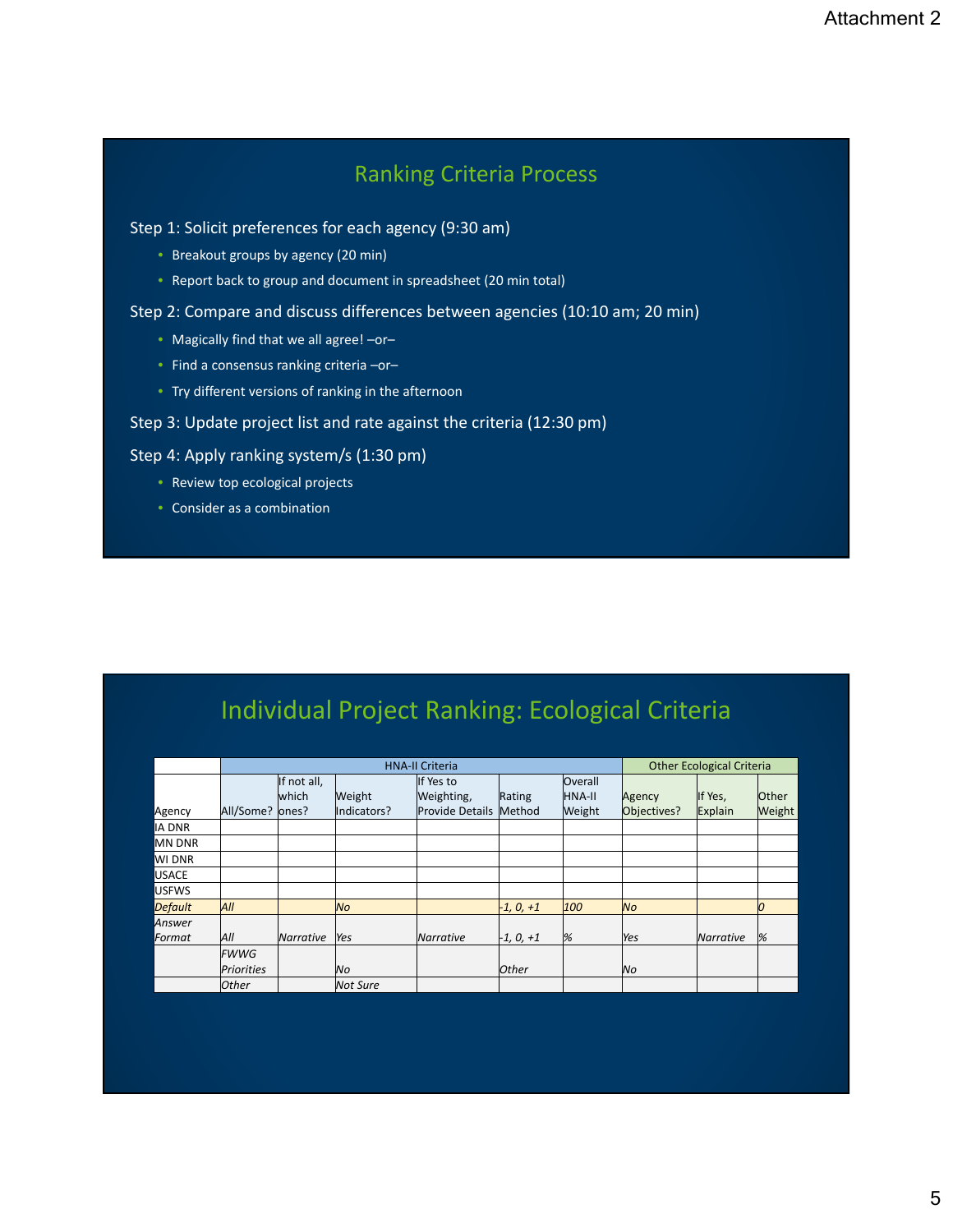|                |                           |                    |                     | <b>Combination Criteria</b> |                |                 |                         |
|----------------|---------------------------|--------------------|---------------------|-----------------------------|----------------|-----------------|-------------------------|
|                |                           | Scale/Distribution |                     | Experimental                |                |                 |                         |
|                |                           | Require            |                     |                             |                |                 |                         |
|                | Require mix of geographic |                    | <b>Allow policy</b> | Encourage novel Min.        |                |                 |                         |
| Agency         | sizes?                    | distribution?      | change?             | approach?                   | Traditional?   | Eco Mix?        | Other Agency Objectives |
| IA DNR         |                           |                    |                     |                             |                |                 |                         |
| <b>MN DNR</b>  |                           |                    |                     |                             |                |                 |                         |
| WI DNR         |                           |                    |                     |                             |                |                 |                         |
| USACE          |                           |                    |                     |                             |                |                 |                         |
| <b>USFWS</b>   |                           |                    |                     |                             |                |                 |                         |
| <b>Default</b> | <b>No</b>                 | No                 | Yes                 | Yes                         | $\overline{2}$ | Yes             |                         |
| Answer         |                           |                    |                     |                             |                |                 |                         |
| Format         | Yes                       | Yes                | Yes                 | Yes                         | 0              | Yes             | <b>Narrative</b>        |
|                | No                        | <b>No</b>          | lNo.                | No                          | $\mathbf{1}$   | lNo             |                         |
|                | <b>Not Sure</b>           | <b>Not Sure</b>    | <b>Not Sure</b>     | <b>Not Sure</b>             | 2              | <b>Not Sure</b> |                         |
|                |                           |                    |                     |                             | 3              |                 |                         |
|                |                           |                    |                     |                             | 4              |                 |                         |
|                |                           |                    |                     |                             | 5              |                 |                         |

# Agency Presentations – Restoration Priorities

- MN Dan Dieterman
- WI Jordan Weeks
- IA Kirk Hanson
- USFWS Stephen Winter
- USACE Andy Meier & Angela Deen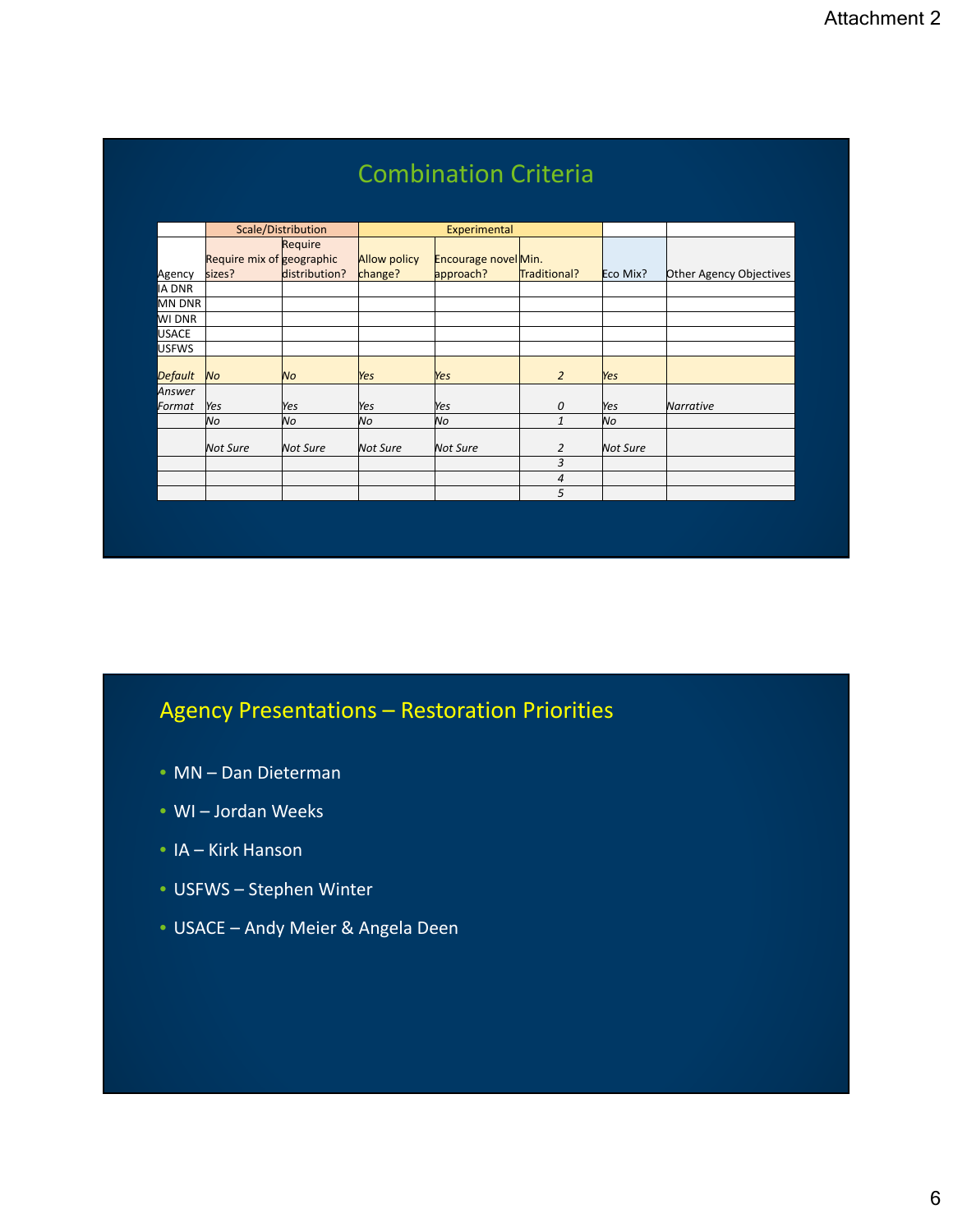|              | <b>Total No. (unfiltered)</b> |  |
|--------------|-------------------------------|--|
| Pool 3*      | 3                             |  |
|              |                               |  |
| Pool 4       | 6                             |  |
| Pool 5       | 9                             |  |
| Pool 5A      | $\overline{4}$                |  |
| Pool 6       | 8                             |  |
| Pool 7       | 8                             |  |
| Pool 8       | 8                             |  |
| Pool 9       | 13                            |  |
| Pool 10      | 13                            |  |
| Multi-Pool   | 14                            |  |
| <b>Total</b> | 86                            |  |
|              |                               |  |

# Review Full List of Projects  $\rightarrow$  quick summary

|                   | <b>Total No. (unfiltered)</b> | <b>After merge and</b><br>separating Poolwide |
|-------------------|-------------------------------|-----------------------------------------------|
| Pool 3*           | 3                             | 2                                             |
| Pool 4            | 6                             | 5                                             |
| Pool 5            | 9                             | 6                                             |
| Pool 5A           | 4                             | 4                                             |
| Pool 6            | 8                             | 4                                             |
| Pool 7            | 8                             | 4                                             |
| Pool 8            | 8                             | 5                                             |
| Pool 9**          | 13                            | 11                                            |
| Pool 10**         | 13                            | 11                                            |
| <b>Multi-Pool</b> | 14                            | 14                                            |
| <b>Total</b>      | 86                            | 66                                            |

\* Includes one project in Lake St. Croix

\*\* Probably more overlap (Harpers, Winnesheik, etc.)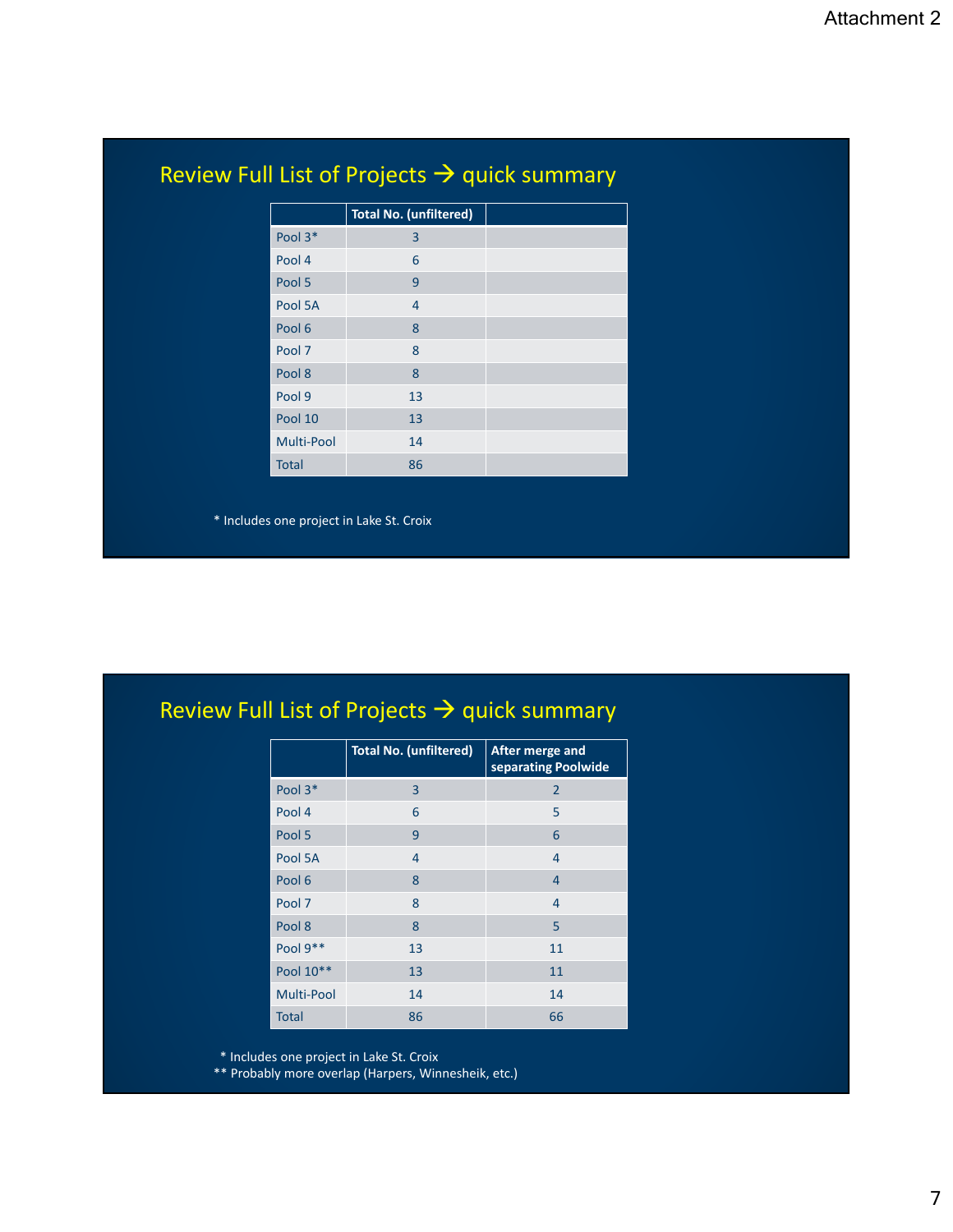# Review Full List of Projects  $\rightarrow$  Kevin's Groupings

- 1. Pulled out anything that was listed as "Multi‐Pool" or had "Poolwide" in title. (14 total)
- 2. Roughly grouped these by "type"
	- 1. Bank Stabilization
	- 2. Floodplain vegetation
	- 3. HREP maintenance/repair and small scale projects
	- 4. Non‐typical
	- 5. Invasive species
	- 6. Water level management

| <b>Restoration</b><br><b>Need / Project</b><br>TYPE IT<br>Name<br><b>Brief Description</b><br>Pool Vide Forestry<br>TSI, raise islands, reed canary grass flats, leasibility or recon type project as first<br>Floodplan veg<br>Project<br>step, with equivation, maybe 2 projects?<br>This is a conceptual idea that may need higher level discussion. The concept<br>would be to have a mechanical operations crew (similar to the government                                                                                                                                                                                                                                                                                                                                                                                                                                                                                                                                                                                            | <b>Primary</b><br><b>Agency</b><br>Proposi <sup>*</sup> |                                       |                |         |          |                   |     |              |                          |              |                      |                      | Note: cell color indicates FWWG Indicator rank for POOL selected in Column E |                                  |              |  |
|--------------------------------------------------------------------------------------------------------------------------------------------------------------------------------------------------------------------------------------------------------------------------------------------------------------------------------------------------------------------------------------------------------------------------------------------------------------------------------------------------------------------------------------------------------------------------------------------------------------------------------------------------------------------------------------------------------------------------------------------------------------------------------------------------------------------------------------------------------------------------------------------------------------------------------------------------------------------------------------------------------------------------------------------|---------------------------------------------------------|---------------------------------------|----------------|---------|----------|-------------------|-----|--------------|--------------------------|--------------|----------------------|----------------------|------------------------------------------------------------------------------|----------------------------------|--------------|--|
|                                                                                                                                                                                                                                                                                                                                                                                                                                                                                                                                                                                                                                                                                                                                                                                                                                                                                                                                                                                                                                            |                                                         |                                       |                | Agency. |          | Connectivity<br>× |     |              | Diversity and Redundancy |              |                      |                      |                                                                              | <b>Controlling Variable</b><br>z |              |  |
|                                                                                                                                                                                                                                                                                                                                                                                                                                                                                                                                                                                                                                                                                                                                                                                                                                                                                                                                                                                                                                            |                                                         | Contac                                | Por '          |         |          |                   |     |              |                          |              |                      |                      |                                                                              |                                  |              |  |
|                                                                                                                                                                                                                                                                                                                                                                                                                                                                                                                                                                                                                                                                                                                                                                                                                                                                                                                                                                                                                                            | VIDNE                                                   | Drenda, Jell                          | Multiple       |         |          |                   |     |              |                          |              |                      |                      |                                                                              |                                  |              |  |
| mechanical plant for channel maintenance) dedicated to HREP. They would<br><b>HEEP Mechancial</b><br>HEIDP Maint & Small<br>need to be outlitted with the equipment needed to complete small projects<br>Crew<br>Soale<br>(dredging, stabilization, connectivity, etc.) throughout the St. Paul District. This<br>crew would be dedicated to HFILIP but could be paid by channel maintenance to<br>stabilize dredge material features for ecosystem restoration (esample - Louer<br>Pool 10 features near McMillan Island).                                                                                                                                                                                                                                                                                                                                                                                                                                                                                                                | <b>VIEWR</b>                                            | Kiurt                                 | Multiple       | n       |          | п                 | n   |              | а                        |              | n                    | ٠                    | $\circ$                                                                      | $\circ$                          |              |  |
| Based on HFIEP evaluations and monitoring, repair and/or modify project<br>HREP Maint is Small<br><b>HREP repairs and/or</b><br>leatures to maintain or enhance habitat objectives, i.e. Island 42, Finger Lakes,<br>modifications<br>Soale<br>Landing@iglake? etc.                                                                                                                                                                                                                                                                                                                                                                                                                                                                                                                                                                                                                                                                                                                                                                        | MN ONEL                                                 | Dieterman                             | Multiple       | n       | $\Omega$ | n                 |     |              | ×                        |              | n                    | - 1                  | $\alpha$                                                                     | $\alpha$                         |              |  |
| The project would improve water quality, fish and wildlife habiat by addressing<br>accumulated phosphones in low connectivity backwaters. Internal phosphonus<br>boarding from 80 sears of nutrient loading is fueling mats of duckweed and<br>Elackwater Akam<br>Hamentous algae. The water column beneath these mats is overshelmingly<br>Non-tipical<br>Treatments<br>hypoxic. These hypoxic backwaters can constitute up to half of total backwater<br>area in the summer months, resulting in degraded fish and vildlife habitat. The<br>general public is increasingly concerned with this form of backwater<br>degradation. A single treatment yould last up to ten urars.                                                                                                                                                                                                                                                                                                                                                          | <b>VIDNR</b>                                            | <b>Shawn</b>                          | Multiple       | ٠n      | n        | io.               | n   |              |                          |              | $\ddot{\phantom{0}}$ | $\ddot{\phantom{a}}$ | n                                                                            | $\circ$                          |              |  |
| Flestore main channel border habitat within large wing dam fields and in lower<br>Main channel<br>portions of Pools by noteking and/or removal of portions of non-haustioning<br><b>Bondarfolds channel</b><br><b>Non-hipioal</b><br>vingdamz and utilization of removed materials for standbartshoal habitat.<br>Notching and/or removal of closing dams to restore flow and habitat<br><b>Rubitat restoration</b><br>diversification to pelect side channels.                                                                                                                                                                                                                                                                                                                                                                                                                                                                                                                                                                            | <b>MAI DNR</b>                                          | Distantiati                           | Multiple       | ×       | n        | o                 |     |              |                          |              |                      |                      | n                                                                            | $\alpha$                         |              |  |
| filatural riverine levees that protect floodplain forest habitat, interior wetlands<br><b>Natural legge</b><br>Non-tupical<br>and backwaters that have experienced engines and direction will be restored<br>restoration/protection<br>utilizing a combination of sand, sits and rock.                                                                                                                                                                                                                                                                                                                                                                                                                                                                                                                                                                                                                                                                                                                                                     | <b>MAI DMR</b>                                          | Dieterman                             | Multiple       | n       |          | ю                 |     | $\mathbf{I}$ | $\mathbf{I}$             | г            | <b>i</b>             | $\mathbf{r}$         | $\mathbf{0}$                                                                 | $\theta$                         | п            |  |
| This project would improve water quality, fish and wildlife habitat in six to eight<br>thou-through backwaters between Poots 5 and 10. The project would optimize<br>the amount of flow into backwater complexes to account for recent<br>degradation due to increasing diskarge in the UMR. Induidault, these actions:<br>would not be large enough to merit an HFIEP, but pooling six to eight together<br><b>Pool Vide</b><br>would create economy of scale. This action would also prevent further<br>Non-hypical<br>Connectivity Project<br>degradation by placing bedioad deflectors to improve backwater longevity by<br>reducing sedimentation. These actions would not prevent the UMFIFI program<br>from working in the same backwater complex in the future to complete other.<br>habitat restoration. The science required to complete these projects is alreads<br>accomplished, so planning could move forward quickly. Could be combined<br>with pool wide bank, stabilization, but may be more effective as a stand-alone. | <b>VIDNA</b>                                            | <b>EXLINE</b>                         | Multiple       | ٠n      | a        | ю                 | iö. |              |                          |              | 10                   | $\ddot{\mathbf{o}}$  | $\circ$                                                                      | $\circ$                          |              |  |
| Invazived: Pool 6 reach, included vegetation inventors, mapping, treatment<br>Pool & Invasives<br><b>Invasives</b><br>percriptions, treatment. Species: black locust, buckthorn, honestuckle, purple<br>loosestrife, reed canars grass, leals spurge and other species as thes appear.                                                                                                                                                                                                                                                                                                                                                                                                                                                                                                                                                                                                                                                                                                                                                     | <b>FVS</b>                                              | Stephanie<br>Edelet Mars<br>Shelangki |                | n       | n        | o                 | o   | o            | $\mathbf{0}$             | $\mathbf{D}$ | п                    | $\alpha$             | $\mathbf{a}$                                                                 | $\mathbf{0}$                     | m            |  |
| Pool 7 includes vegetation inventors, mapping, treatment percriptions,<br>Pool? Invarives<br>Invasives<br>treatment. Species: black looust, buckthorn, honeysuckle, purple loosestrife,<br>reed canary grass, leafy spurge and other species as they appear. Address                                                                                                                                                                                                                                                                                                                                                                                                                                                                                                                                                                                                                                                                                                                                                                       | <b>FVS</b>                                              | Cheryl Groom                          | $\overline{z}$ | n       | O.       | m                 | o   | 'n           | $\mathbf{0}$             | $\alpha$     | ٠t                   | $\mathbf{0}$         | $\circ$                                                                      | $\ddot{\phantom{0}}$             | $\mathbf{n}$ |  |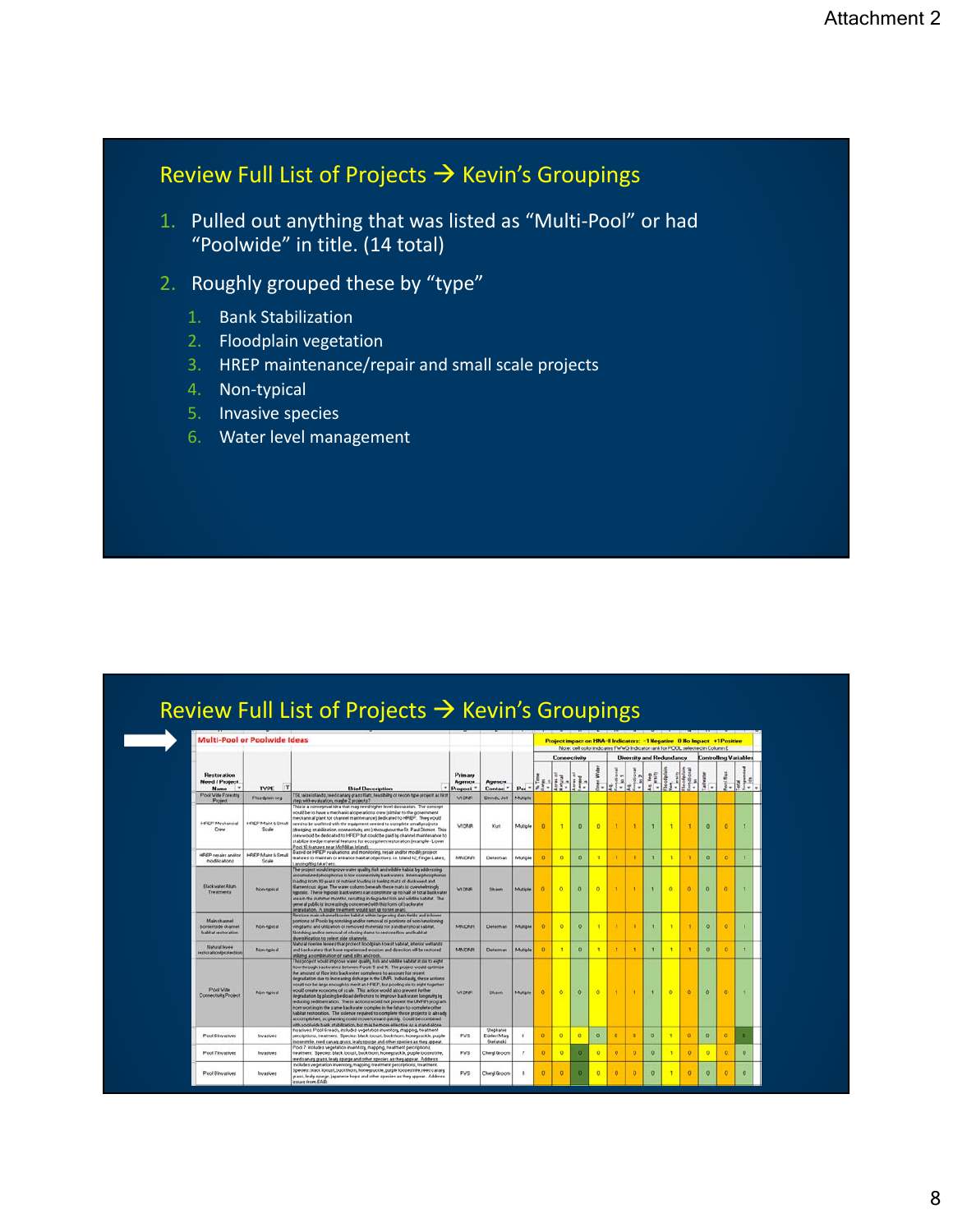# Review Full List of Projects  $\rightarrow$  Kevin's Groupings

1. Sorted projects by Pool >>> looked for overlap

## Example:

- 1. Lower Pool 5 / Weaver Bottoms (MN DNR)
- 2. Weaver Bottoms (WI DNR)
- 3. Lower Pool 5 / Weaver Bottoms (FWS)

## • >>> combined to one entry in pool summary list

- Project concepts may differ, but had overlap
- Fact sheet team would work out the details

# Review Full List of Projects  $\rightarrow$  Kevin's Groupings

| <b>Pool by Pool Summary</b>                         |                                 |                                                                                                                                                                                                                                                                                                                                                                                                                                                                                                                                                                                                                                                                                                                                                                                                                                                                                                                         |                                           |                                      |                          | Project impact on HNA-II Indicators: -1 Negative 0 No Impact +1 Positive<br>Note: cell color indicates FWWG Indicator rank for POOL selected in Column E |                |                |                |                                 |                |                |                              |           |                |                         |                   |             |
|-----------------------------------------------------|---------------------------------|-------------------------------------------------------------------------------------------------------------------------------------------------------------------------------------------------------------------------------------------------------------------------------------------------------------------------------------------------------------------------------------------------------------------------------------------------------------------------------------------------------------------------------------------------------------------------------------------------------------------------------------------------------------------------------------------------------------------------------------------------------------------------------------------------------------------------------------------------------------------------------------------------------------------------|-------------------------------------------|--------------------------------------|--------------------------|----------------------------------------------------------------------------------------------------------------------------------------------------------|----------------|----------------|----------------|---------------------------------|----------------|----------------|------------------------------|-----------|----------------|-------------------------|-------------------|-------------|
|                                                     |                                 |                                                                                                                                                                                                                                                                                                                                                                                                                                                                                                                                                                                                                                                                                                                                                                                                                                                                                                                         |                                           |                                      |                          | <b>Connectivity</b>                                                                                                                                      |                |                |                | <b>Diversity and Redundancy</b> |                |                | <b>Controlling Variables</b> |           |                |                         | Project Scale     |             |
| <b>Restoration</b><br>Need / Project<br><b>Name</b> | Overla $\overline{\phantom{a}}$ | v<br><b>Brief Description</b>                                                                                                                                                                                                                                                                                                                                                                                                                                                                                                                                                                                                                                                                                                                                                                                                                                                                                           | Primary<br>Agency<br>Proposi <sup>v</sup> | <b>Agency</b><br>Contac <sup>y</sup> | $Po^{-1}$                |                                                                                                                                                          |                |                | <b>Water</b>   | otional                         | otional        | 警              | odplai                       | ailwater  | Pool flux      | anded<br>Total<br>Suspe | $\psi$<br>Acre. v | <b>12.2</b> |
| <b>Finger Lakes</b>                                 |                                 | The Finger Lakes include six backwater lakes immediately below the dike at Lock<br>and Dam 4. The area was the location of an HREP project completed in 1996<br>designed to improve off-channel habitat by introducing flow into several backwater<br>lakes. The desired future for this area acknowledges that sedimentation will<br>continue to affect many of the backwater areas and some side channels.<br>Therefore, increasing the depth of the backwater lakes and of the depth diversity of<br>some secondary and tertiary channels is proposed. There are also opportunities<br>to make improvements to forestru resources. Desired future habitat conditions<br>would (1) increase depth diversity in channels and backwaters, (2) maintain existing<br>quality habitats, (3) manage floodplain forest for diversity and quality, and (4)<br>manage river flows and connectivity to improve aguatic habitat. | VIDNR                                     | Brian                                | 5                        | $\overline{0}$                                                                                                                                           | $\overline{0}$ | $\overline{0}$ | $\overline{0}$ | -1                              | $\blacksquare$ | $\mathbf{1}$   | $\overline{1}$               | $\bullet$ | $\overline{0}$ | $\overline{0}$          | Large             | $10 - 20$   |
| Lower Pool 5 / Weaver<br><b>Bottoms</b>             | MN, FVS.<br>FWS.                | MN-FWS narrative - Proposed project actions include main channel dredging to<br>support annual drawdowns over a 10-year period, reduce and stabilize flows<br>entering through MN-7, construct new islands and peninsula extensions, and<br>dredge backwater sediments in two locations to provide and protect floodplain<br>habitat and vegetation, reduce sedimentation and the impact of wind-generated<br>wave action, and enhance bathumetric diversity.                                                                                                                                                                                                                                                                                                                                                                                                                                                           | <b>FVS</b>                                | Stefansk<br>Dieterman,<br>Brecka.    | 5.                       | $\mathbf{0}$                                                                                                                                             | $\mathbf{0}$   | $\overline{0}$ | $\overline{0}$ |                                 |                | $\overline{1}$ |                              | $\Omega$  | $\blacksquare$ |                         | Large             | $10 - 201$  |
| Schmoker's and Clear<br>lakes                       |                                 | This project would enhance 10-20 acres of floodplain forests by burying large<br>stands of reed canary grass with fine-grained material. Trees would be planted on<br>the covered areas. Borrow material for the forestru enhancement would be<br>obtained bu dredging 10-15 acres within Schmoker's and Clear Lakes. This dredging<br>would provide deeper water and bathumetric diversity required for fisheries habitat<br>improvements.                                                                                                                                                                                                                                                                                                                                                                                                                                                                             | MN DNR                                    | Dieterman                            | $\overline{\phantom{a}}$ | $\mathbf{0}$                                                                                                                                             | $\Omega$       | $\mathbf{0}$   | $\Omega$       |                                 |                | $\overline{1}$ |                              | $\Omega$  | $\Omega$       | $\Omega$                | Small             | < 10M       |
|                                                     |                                 |                                                                                                                                                                                                                                                                                                                                                                                                                                                                                                                                                                                                                                                                                                                                                                                                                                                                                                                         |                                           |                                      |                          |                                                                                                                                                          |                |                |                |                                 |                |                |                              |           |                |                         |                   |             |
|                                                     |                                 |                                                                                                                                                                                                                                                                                                                                                                                                                                                                                                                                                                                                                                                                                                                                                                                                                                                                                                                         |                                           |                                      |                          |                                                                                                                                                          |                |                |                |                                 |                |                |                              |           |                |                         |                   |             |
|                                                     |                                 |                                                                                                                                                                                                                                                                                                                                                                                                                                                                                                                                                                                                                                                                                                                                                                                                                                                                                                                         |                                           |                                      |                          |                                                                                                                                                          |                |                |                |                                 |                |                |                              |           |                |                         |                   |             |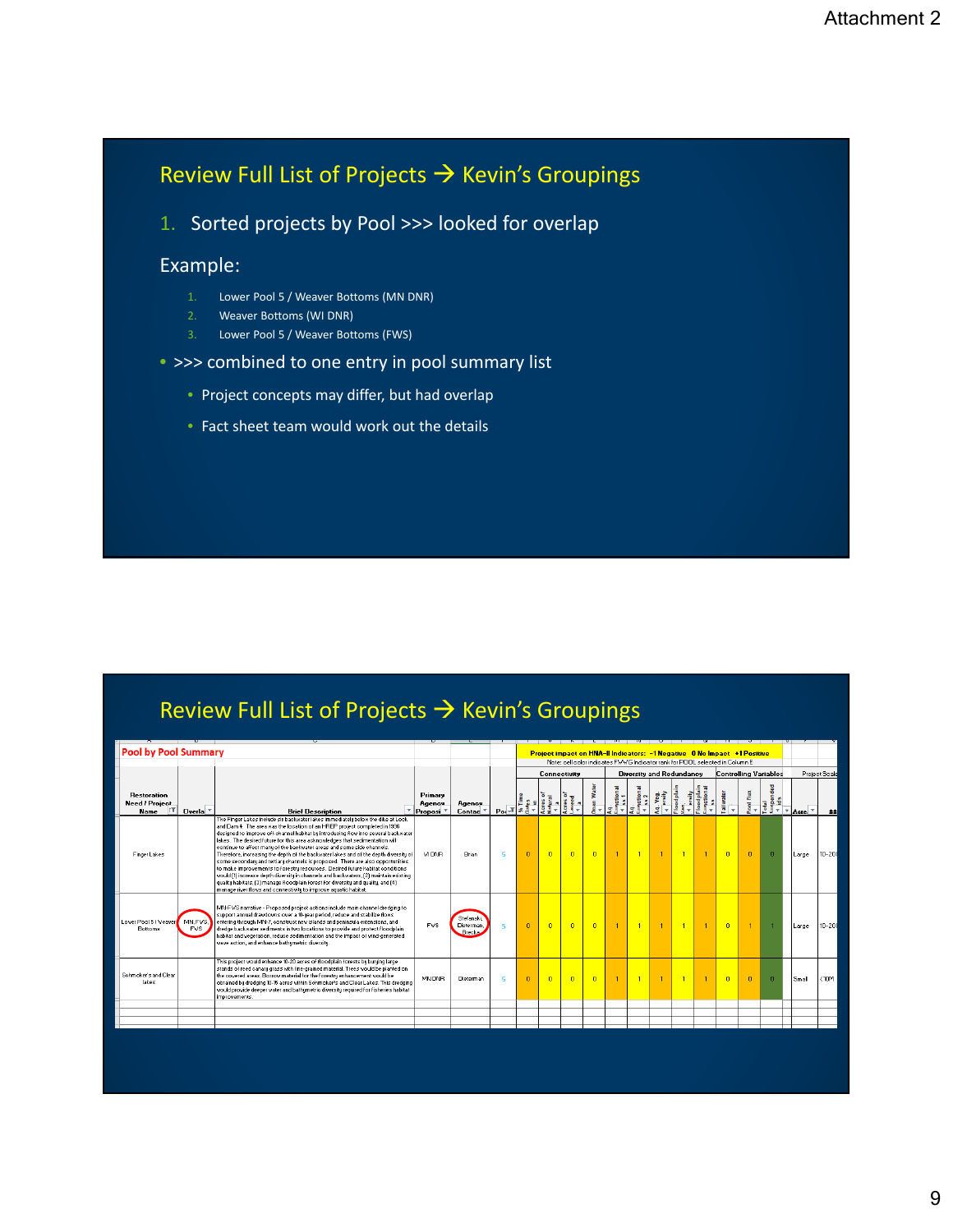# Review Full List of Projects  $\rightarrow$  Kevin's Groupings

| <b>Restoration</b><br><b>Need / Project</b><br>īΤ<br><b>Name</b> | <b>TYPE</b> | ▼<br><b>Brief Description</b>                                                                                                                                                                                                                                                                                                                                                                                                                                                                                                                                                                                                                                                                                                                                                                                                                                                                                                                                                                                                                                                                        | Primary<br>Agency<br>Proposi <sup>v</sup> | Acencu<br>Contac    |
|------------------------------------------------------------------|-------------|------------------------------------------------------------------------------------------------------------------------------------------------------------------------------------------------------------------------------------------------------------------------------------------------------------------------------------------------------------------------------------------------------------------------------------------------------------------------------------------------------------------------------------------------------------------------------------------------------------------------------------------------------------------------------------------------------------------------------------------------------------------------------------------------------------------------------------------------------------------------------------------------------------------------------------------------------------------------------------------------------------------------------------------------------------------------------------------------------|-------------------------------------------|---------------------|
| Trempealeau Refuge                                               |             | This project would improve water quality, fish and wildlife habitat in the<br>Trempealeau National Wildlife Refuge. This complex is the most<br>impaired area within the FWVG boundaries from a water quality<br>standpoint. High phosphorus and severe cuanobacteria blooms are<br>producing cuanotoxins (microcustin, anatoxin-a) resulting ecosustem<br>degradation and risk to the public and pets (e.g. small children, dogs).<br>Severe blooms are blocking available light and resulting in scarce<br>submersed vegetation coverage. Connectivity into the complex from<br>the Mississippi River would be restored to improve water quality and<br>reduce the cuanobacteria/ouanotoxin threat. Depth diversity actions<br>would be utlized to improve water quality, fish and wildlife habitat.<br>Material from these actions would be utilized to address forestru and<br>native terrestrial vegetation objectives in the area. Islands would be<br>constructed to address wind-induced resuspension of sediment. This<br>project would be crucial for Pool 6, which has limited functional | <b>MIDNB</b>                              | Shawn               |
| Trempeleau NVR<br><b>Beconnection</b>                            |             | This project would install culvertis) through the railroad dike that<br>separates the main channel from lateral/floodplain habitat located in the<br>Trempeleau National Wildlife Refuge. Reconnection of this large lateral<br>habitat area (>5000 acres) to the main channel will substantially improve<br>the floodplain habitat availability to aquatic organisms that use both<br>environments fe.g., fishes: Phelps et al., 2015: Rantala et al., 2016, and<br>macroinvertebrates: Obolewski et al., 2016). Furthermore, reconnection<br>of this habitat may improve riverine ecosystem processes, services,<br>and/or function at both lateral and longitudinal scales (Pander et al. 2015:<br>Bantala et al., 2015; Opperman et al., 2017).                                                                                                                                                                                                                                                                                                                                                  | <b>MNDNR</b>                              | <b>Bude</b>         |
| Trempealeau NVR #1                                               |             | Water quality improvements. Water Quality: Improve aquatic plant beds,<br>bu reducing suspended and resuspension of sediments and Phosporus.<br>Possible ideas include: island construction in open pools, and controled<br>waterflow.                                                                                                                                                                                                                                                                                                                                                                                                                                                                                                                                                                                                                                                                                                                                                                                                                                                               | <b>FVS</b>                                | Stephanie<br>Edelet |
| Trempealeau NWR#2                                                |             | Multi-phased Project: Water level management: Abilitiy to manage water<br>levels to meet objectives in the CCP and HMP. Using infrastructure<br>from the previous HREP increase the ability to gravity drain pools by<br>increasing capacity on the outlets. This project includes construction of<br>a bridge on the Trempealeau NWR entrance road to reconnect braided<br>historic channel to the Trempealeau River Delta. Includes connecting<br>the flood plain on Trempealeau River Delta at the BNSF Rail Bridge.                                                                                                                                                                                                                                                                                                                                                                                                                                                                                                                                                                              | <b>FVS</b>                                | Stephanie<br>Edeler |

- 1. Trempealeau example:
- 2. 3 agencies identified this as a project area
- 3. Details/ideas may be different, but also some overlap
- 4. If chosen >>> Fact Sheet team collaboratively develops details.

# MyMaps and UMR River Viewer



- 1. Some glitches, but polygons available, if helpful
- 2. Not able to fully utilize tools right now (HNA‐II layers)
- 3. Can potentially use this in Fact Sheet development
- 4. Also to report out on our process and decisions.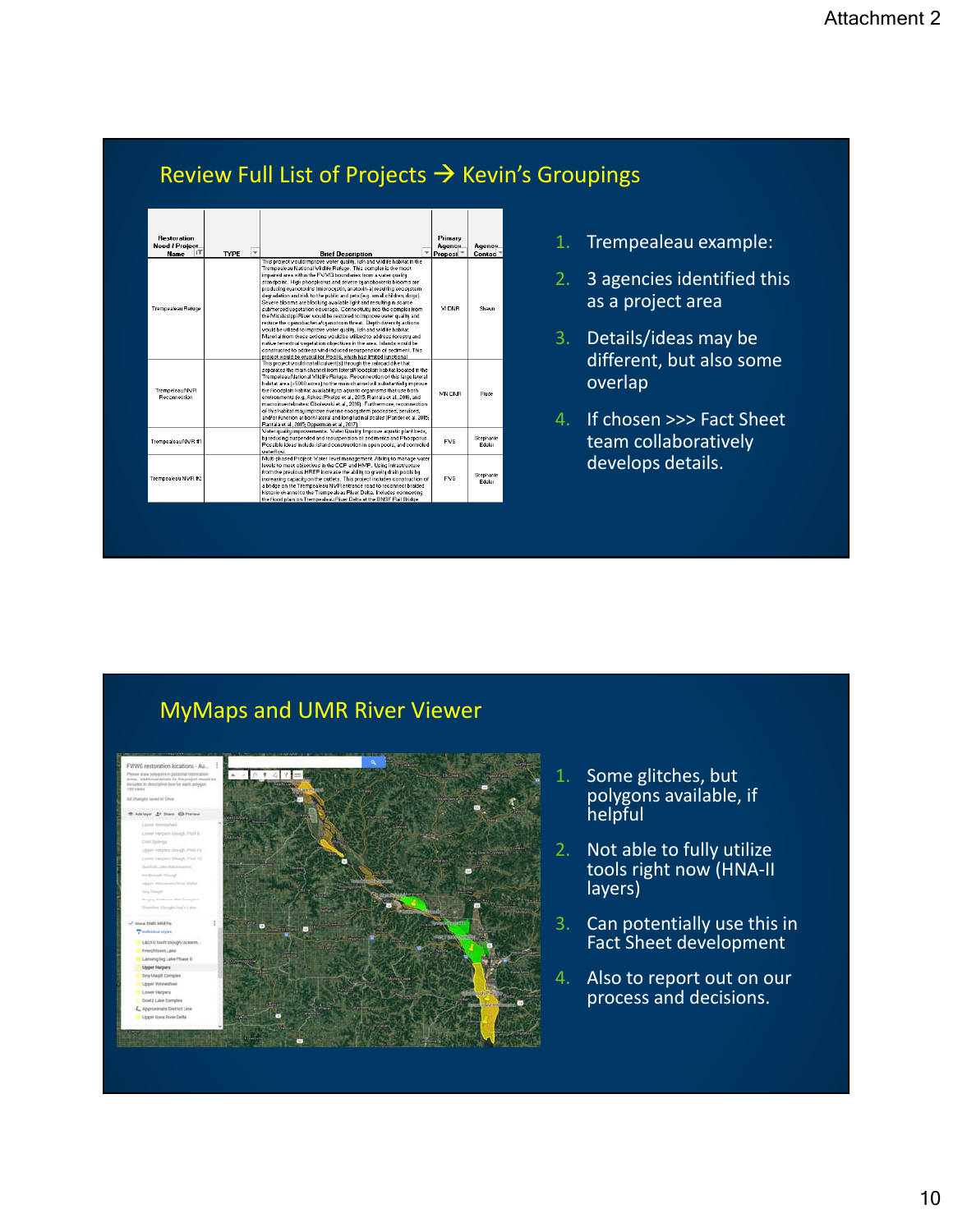# Review Full List of Projects  $\rightarrow$  BREAKOUT GROUPS

- 1. How can project ideas be grouped into themes?
	- Geography (pools)
	- Pool‐wide
	- Non-traditional
- 2. Can any project ideas be combined?
- 3. Has today's discussion sparked any new ideas that aren't on that list?
- 4. Pick 5‐10 ideas that your group finds most promising.

# Apply Ranking Criteria to List of Projects

Identify top projects to develop into Fact Sheets

- 1. Ecological Criteria
- 2. Combination Criteria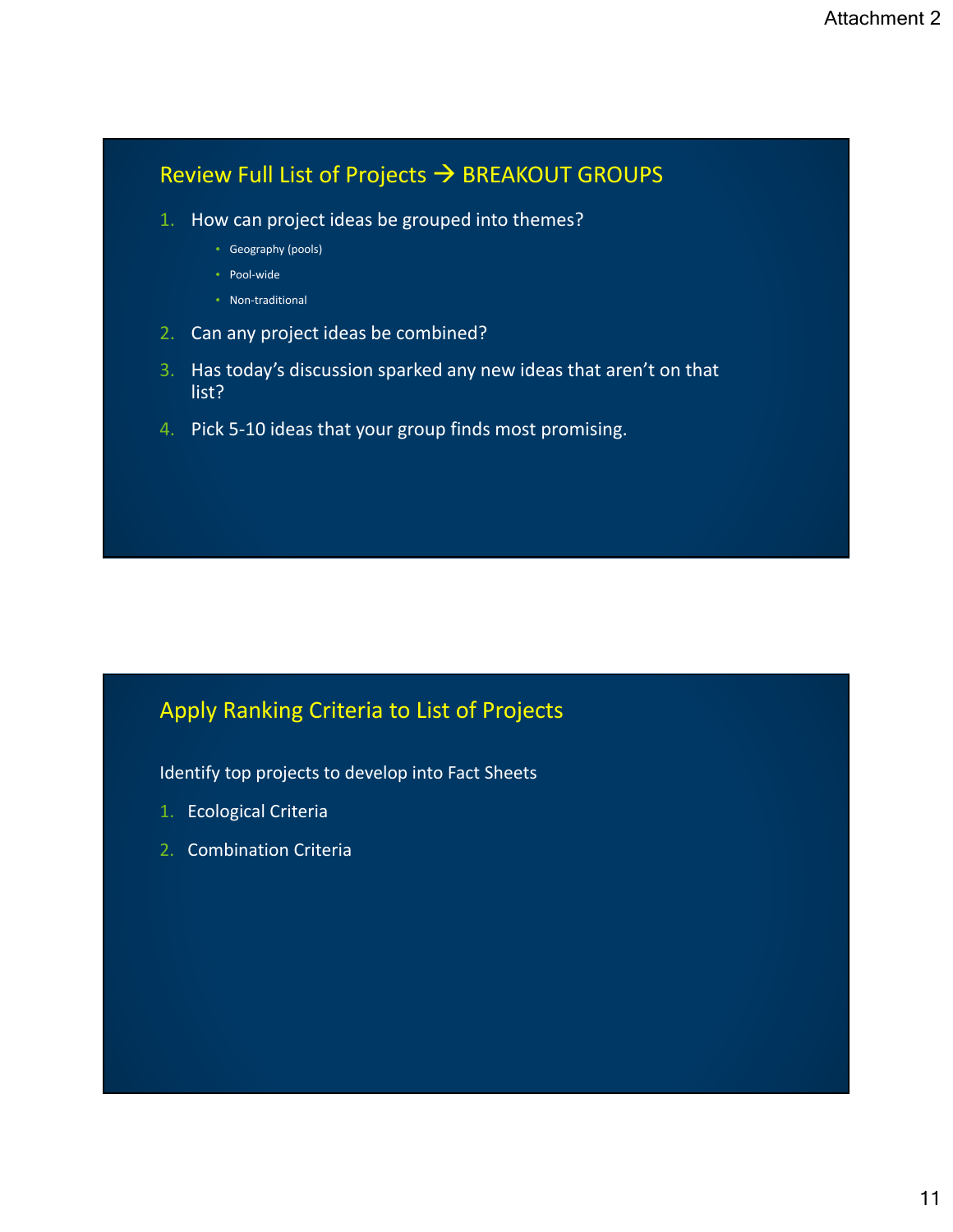# Select Final Set of Projects

- 1. Establish Team Leader ‐ to "champion" drafting Fact Sheet
- 2. Select Team Members *(volunteers? Or Team Leader will coordinate later)*
	- States Involved
	- Refuge
	- USACE

Team Roster Deadline: Sep 9 *(2 weeks from today)*

# Plan B: Voting Members Coordinate

- **Early Sep** \* Voting Members confirm Fact Sheets & priority order
	- \* Kevin coordinates on Team Leads & Members
- **Sep‐Dec** Teams develop draft Fact Sheets.
- **Dec 3 & 4** Teams present project overviews to RRF for endorsement (Begins 30 day notice)
- **Jan 2020 (date TBD) Fact Sheets DUE**
	- Hold FWWG meeting to present, discuss, and finalize Fact Sheets
	- Submit for inclusion at February 2020 UMRR‐CC meeting
- **Feb 26, 2020** UMRR‐CC approves Fact Sheets & new FWWG chair takes over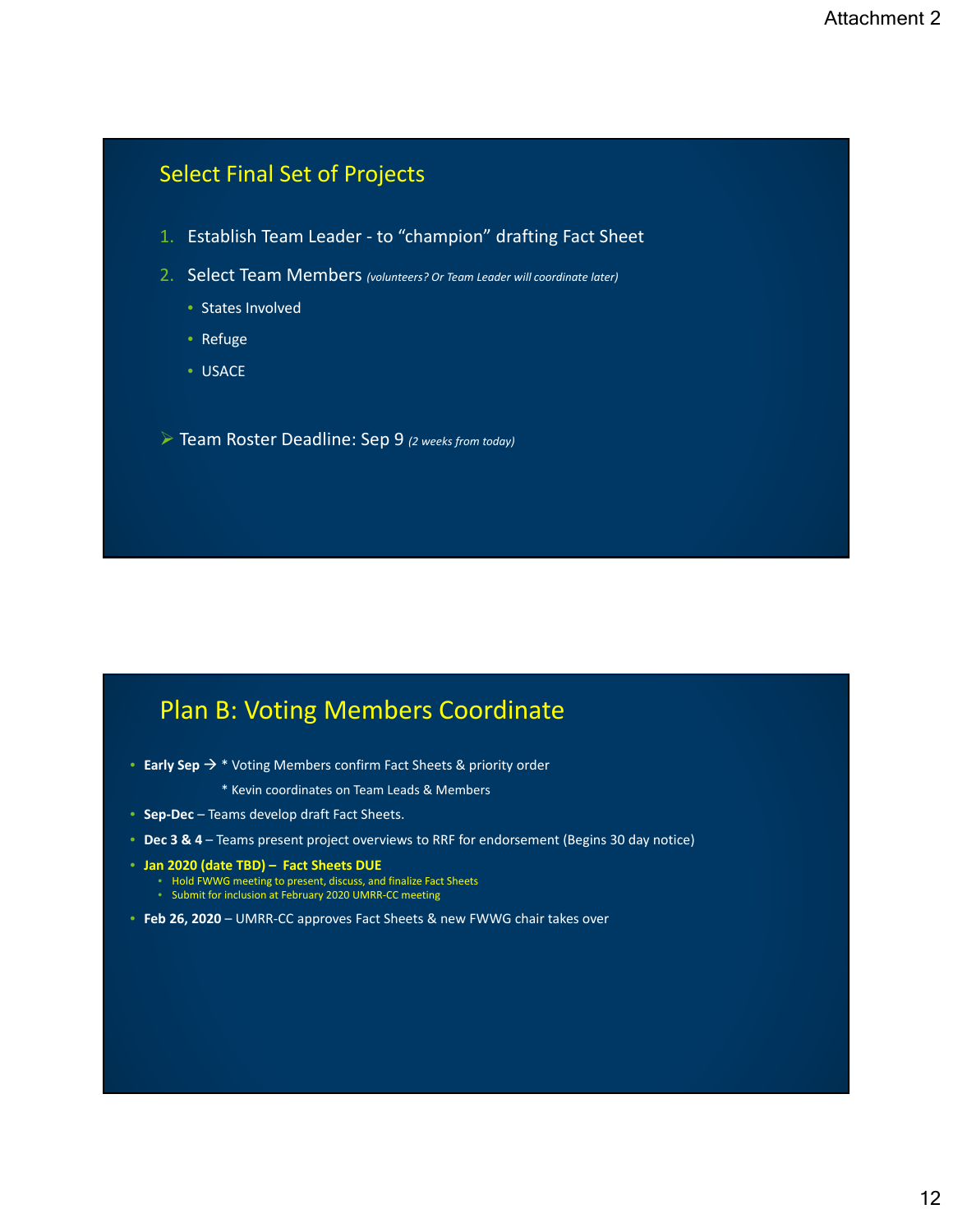# Improvement Ideas for Future Rounds of HREP Selection

- Discuss restoration philosophy/restoration needs
	- E.g. Keep green indicators green or move red toward orange
- Rank pools/reaches based on HNA‐II and/or other criteria
- More time to discuss and include other agency objectives
- Collaborative brainstorming to develop HREP ideas
- Give agencies more time to discuss decisions internally
- Overall more time for the process—cover steps over multiple meetings
	- E.g. One meeting on ranking criteria, one meeting on idea development, one meeting to confirm project ratings, etc. with time in between for internal agency discussions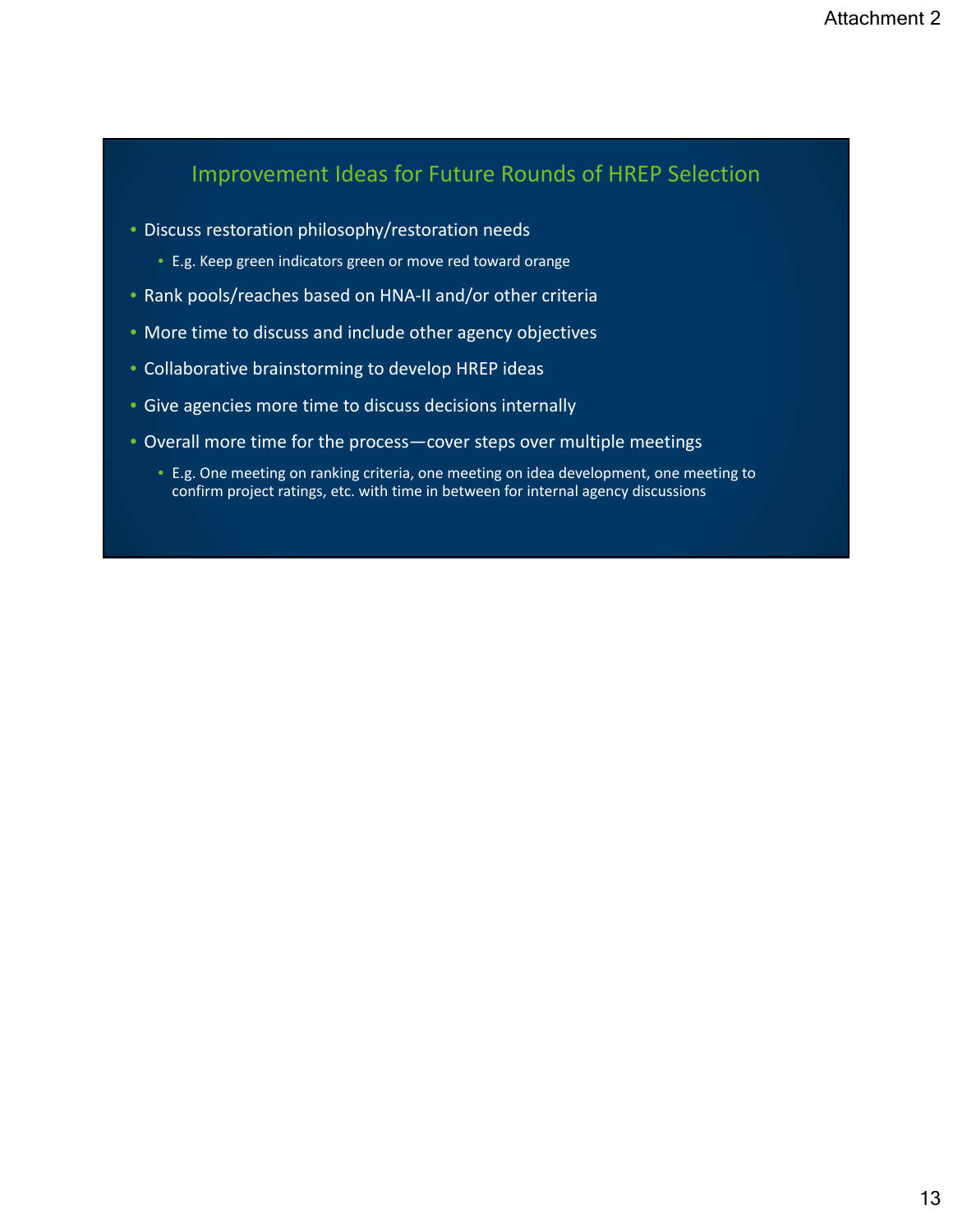### <span id="page-21-0"></span>**Ecological Ranking**

|                |                   |                  |                    | <b>HNA-II Criteria</b> |                      |                       |                                    | <b>Other Ecological Criteria</b> |               |  |  |
|----------------|-------------------|------------------|--------------------|------------------------|----------------------|-----------------------|------------------------------------|----------------------------------|---------------|--|--|
|                |                   | If not all,      |                    | If Yes to Weighting,   |                      | <b>Overall HNA-II</b> |                                    |                                  | <b>Other</b>  |  |  |
| Agency         | All/Some?         | which ones?      | Weight Indicators? | <b>Provide Details</b> | <b>Rating Method</b> | Weight                | Agency Objectives? If Yes, Explain |                                  | Weight        |  |  |
|                |                   |                  |                    |                        |                      |                       |                                    | Flexibility, Emerging Issues,    |               |  |  |
|                |                   |                  |                    |                        |                      |                       |                                    | Mussels, Herps, AIS, Land        |               |  |  |
| <b>IA DNR</b>  | All               |                  | No                 |                        | $-1, 0, +1$          |                       | Yes                                | use                              |               |  |  |
|                |                   |                  |                    |                        |                      |                       |                                    | AIS, certain locations--         |               |  |  |
|                |                   |                  |                    |                        |                      |                       |                                    | reaches, species of concern,     |               |  |  |
|                |                   |                  |                    |                        |                      |                       |                                    | landscape, tribs, fish           |               |  |  |
| <b>MN DNR</b>  | All               |                  | Yes                | TBD--greatest need     | Other                | $?~^{\sim}75\%$       | Yes                                | passage                          | ~25%?         |  |  |
|                |                   |                  |                    |                        |                      |                       |                                    | AIS, water quality, T/E, land    |               |  |  |
|                |                   |                  |                    |                        |                      |                       |                                    | use, mussels, herps, wildlife,   |               |  |  |
| WI DNR         | All               |                  | No                 |                        | $-1, 0, +1$          | 70% Yes               |                                    | special habitats                 | 30%           |  |  |
|                |                   |                  |                    | Weight to balance      |                      |                       |                                    |                                  |               |  |  |
|                | <b>FWWG</b>       |                  |                    | aquatic and            |                      |                       |                                    |                                  |               |  |  |
| <b>USACE</b>   | Priorities        |                  | Yes                | terrestrial.           | Other                | 75%?                  | Yes                                | <b>TBD</b>                       | 25%?          |  |  |
|                |                   | FWWG + few       |                    |                        |                      |                       |                                    | Priority resources of            |               |  |  |
| <b>USFWS</b>   | Other             | others           | Yes                | Weight/prioritize      | $-1, 0, +1$          |                       | Yes                                | concern                          |               |  |  |
| <b>Default</b> | All               |                  | <b>No</b>          |                        | $-1, 0, +1$          | 100 No                |                                    |                                  | $\mathcal{O}$ |  |  |
| Answer Format  | All               | <b>Narrative</b> | Yes                | <b>Narrative</b>       | $-1, 0, +1$          | $\%$                  | Yes                                | <b>Narrative</b>                 | %             |  |  |
|                | <b>FWWG</b>       |                  |                    |                        |                      |                       |                                    |                                  |               |  |  |
|                | <b>Priorities</b> |                  | <b>No</b>          |                        | Other                |                       | No                                 |                                  |               |  |  |
|                | Other             |                  | Not Sure           |                        |                      |                       |                                    |                                  |               |  |  |

USACE: -3 to 3

Nick: wider

range of 0 to 10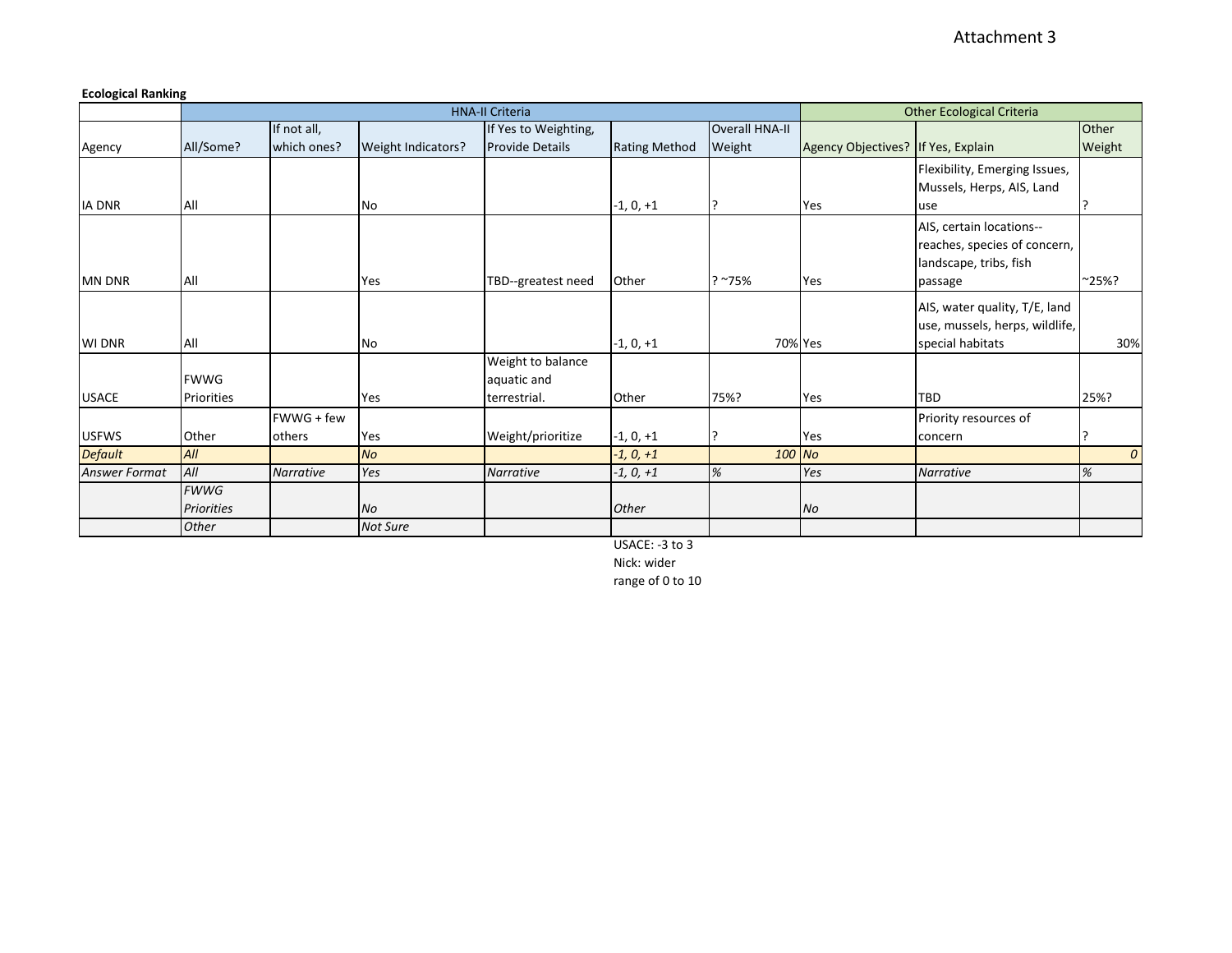### **Combination Ranking**

|                |                 | Scale/Distribution |                     | Experimental    |                   |            |                             |
|----------------|-----------------|--------------------|---------------------|-----------------|-------------------|------------|-----------------------------|
|                |                 | Prefer             |                     |                 |                   |            |                             |
|                | Prefer mix of   | geographic         | <b>Allow policy</b> | Encourage novel |                   |            |                             |
| Agency         | sizes?          | distribution?      | change?             | approach?       | Min. Traditional? | Eco Mix?   | Other Agency Objectives     |
|                |                 |                    |                     |                 |                   |            | Flexibility, opportunities, |
| <b>IA DNR</b>  | Yes             | Yes                | Yes                 | Yes             |                   | 2 Not Sure | synergy with other projects |
|                |                 |                    |                     |                 |                   |            | Flexibility, mesh programs, |
|                |                 |                    |                     |                 |                   |            | shoreline erosion issues,   |
| <b>MN DNR</b>  | Yes             | Yes                | Yes                 | Yes             |                   | 2 Yes      | PAA issues                  |
| <b>WI DNR</b>  | Yes             | Yes                | Yes                 | Yes             |                   | $2$ Yes    | TBD, sponsor availibility   |
| <b>USACE</b>   | Yes             | Yes                | Yes                 | Yes             |                   | $2$ Yes    | <b>TBD</b>                  |
|                |                 |                    |                     |                 |                   |            | McGregor workload, CCP      |
|                |                 |                    |                     |                 |                   |            | and HMP sideboards,         |
| <b>USFWS</b>   | <b>Not Sure</b> | Not Sure           | <b>Not Sure</b>     | <b>Not Sure</b> |                   | Not Sure   | minimize O&M                |
| <b>Default</b> | No              | <b>No</b>          | Yes                 | Yes             |                   | $2$ Yes    |                             |
| Answer         |                 |                    |                     |                 |                   |            |                             |
| Format         | Yes             | Yes                | Yes                 | Yes             |                   | 0 Yes      | Narrative                   |
|                | No              | No                 | No                  | No              |                   | $1$ No     |                             |
|                |                 |                    |                     |                 |                   |            |                             |
|                | <b>Not Sure</b> | <b>Not Sure</b>    | <b>Not Sure</b>     | <b>Not Sure</b> |                   | 2 Not Sure |                             |
|                |                 |                    |                     |                 | 3                 |            |                             |
|                |                 |                    |                     |                 | 4                 |            |                             |
|                |                 |                    |                     |                 | 5                 |            |                             |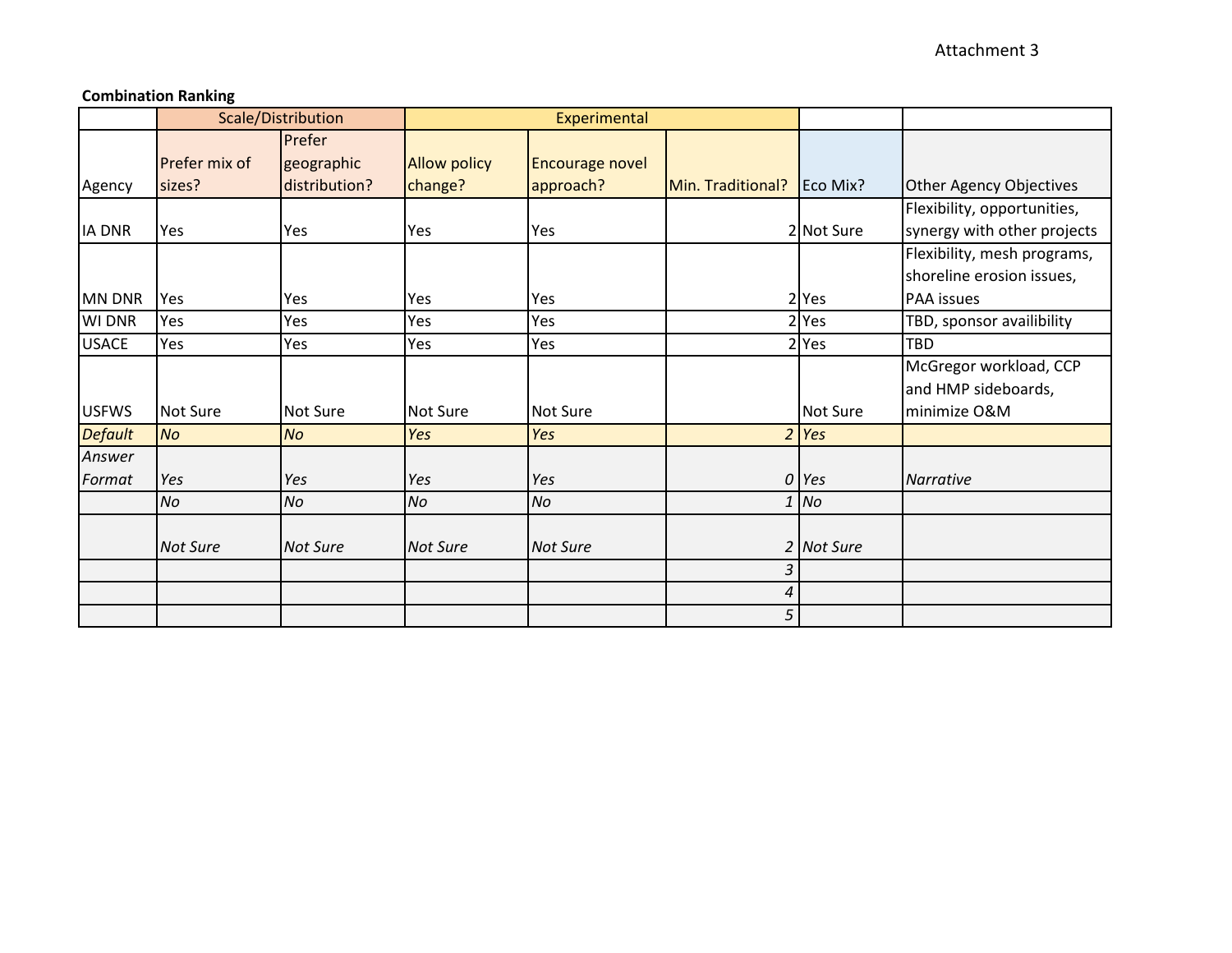|        |                  | Project Scale |                                   |                            |                                      |                            |  |
|--------|------------------|---------------|-----------------------------------|----------------------------|--------------------------------------|----------------------------|--|
| Solids | <b>Acreage</b>   | \$\$          | <b>Existing</b><br>Fact<br>Sheet? | <b>Added to</b><br>MyMaps? | No.<br>Priority<br><b>Indicators</b> | Total<br><b>Indicators</b> |  |
|        |                  |               |                                   |                            | 0                                    | 0                          |  |
|        |                  |               |                                   |                            | 0                                    | 0                          |  |
|        | Medium           | 10-20 M       | Yes                               | Yes                        | 5                                    | $\overline{7}$             |  |
|        | Large            | 10-20 M       | Yes                               | Yes                        | 5                                    | 7                          |  |
|        |                  |               |                                   |                            | 0                                    | 0                          |  |
|        |                  |               |                                   |                            | $\pmb{0}$                            | $\mathbf 0$                |  |
|        | Large            | 10-20 M       | Yes                               | No                         | 0<br>5                               | 0<br>7                     |  |
|        | Large            | 10-20 M       | Yes                               | Yes                        | 5                                    | 6                          |  |
|        | Large            | 10-20 M       | YES                               |                            | 5                                    | 5                          |  |
|        | Large            | 10-20 M       | YES                               |                            | 5                                    | 5                          |  |
|        | 10-20 M<br>Large |               | Yes                               | Yes                        | 3                                    | 5                          |  |
|        | Medium           | 10-20 M       | No                                | Yes                        | 3                                    | 6                          |  |

<span id="page-23-0"></span>**Project impact on HNA-II Indicators: -1 Negative 0 No Impact +1 Positive** Note: cell color indicates FWWG Indicator rank for POOL selected in Column E **Connectivity Diversity and Redundancy Controlling Variables Acres of Natural Functional Class Acres of Leveed Floodplain Veg. Aq. Functional Aq. Functional % Time Gates**  Ě **Tailwater flux Open Water Suspended Primary Floodplain**  rater  $\bar{5}$ **Pool flux Class 1 Class 2 Aq. Veg. Diversity Diversity Restoration Need /**  Appx. Rive **Refuge Agency Area Area Total Open Proposing Agency Contact Pool Mile District Brief Description** Large Woody Debris Lake St. Croix WI DNR Jeff 3 0 0 North and Sturgeon Island construction, shoreline stabilization, etc. WI DNR Jeff 3 0 0 North and Sturgeon Lakes Secure funding to implment project features that have already been designed MN DNR Stauffer 3 Winona 0 0 0 0 1 1 1 1 1 1 1 1 0 0 FWS Narrative: This project would construct new islands and enhance/protect existing islands. Floodplain forest would be created or enhanced by constructing/enhancing/ protecting islands, increasing existing island elevations, Big Lake planting trees, and using applicable forestry management techniques. Islands would WI DNR Shawn 4 Winona 0 0 0 1 1 1 1 1 1 0 0 1 Large 10-20 M Yes Yes 5 7 be located to provide wave and wind fetch protection. Backwater dredging to obtain borrow material for islands and forestry enhancement would create bathymetric diversity within the project area. Chippewa Delta Stabilization, connectivity, E/T, forestry WI DNR Jeff, Brenda 4 0 0 Deer Island Backwater restoration WI DNR Jeff 4 0 0 Lower Pool 4 Peterson Lake, Robinson Lake, Beef Slough WI DNR Jeff 4 0 0 This project would improve water quality, fish and wildlife habitat in the Pierce County Islands Complex. Actions would include building islands to reduce wind resuspension of sediment. Inflow into particular backwaters would be optimized to reduce backwater sedimentation, improve water quality and promote submsersed Pierce County Islands WI DNR Jeff, Shawn 4 Winona 0 0 0 1 1 1 1 1 1 0 0 1 Large 10-20 M Yes No 5 7 aquatic vegetation establishment. Depth diversity would be improved in select areas to improve water quality, fish and wildlife habitat. Dredge spoils from depth diversity actions would be used to cover reed canary flats and promote forestry and native terrestrial vegegetation objetives. This project would construct new islands and enhance/protect existing islands. Floodplain forest would be created or enhanced by constructing/enhancing/ protecting islands, increasing existing island elevations, planting trees, and using applicable forestry management techniques. Islands would be located to provide Big Lake FWS Mary Stefanski 4 757-760 Winona 0 0 0 0 1 1 1 1 1 0 0 1 Large 10-20 M Yes Yes 5 6 wave and wind fetch protection. Backwater dredging to obtain borrow material for islands and forestry enhancement would create bathymetric diversity within the project area. The Finger Lakes include six backwater lakes immediately below the dike at Lock and Dam 4. The area was the location of an HREP project completed in 1996 designed to improve off-channel habitat by introducing flow into several backwater lakes. The desired future for this area acknowledges that sedimentation will continue to affect many of the backwater areas and some side channels. Therefore, increasing the Finger Lakes depth of the backwater lakes and of the depth diversity of some secondary and WI DNR Brian 5 751-752.8 Winona 0 0 0 0 1 1 1 1 1 0 0 0 Large 10-20 M YES 5 5 tertiary channels is proposed. There are also opportunities to make improvements to forestry resources. Desired future habitat conditions would (1) increase depth diversity in channels and backwaters, (2) maintain existing quality habitats, (3) manage floodplain forest for diversity and quality, and (4) manage river flows and connectivity to improve aquatic habitat. Island 42 is bounded by the main channel to the east and West Newton Chute to the west. Numerous backwater lakes, sloughs, and flowing channels dissect the area. Island 42 was the site of the first HREP project which involved dredging and flow reduction to increase quality off-channel habitat. The desired future for Island 42 identifies further increases in depth to offset the continuing effects of sedimentation Island 42 in the backwater complex. The material may be used as topsoil for historic dredged WI DNR Brian 5 747.6-749.7 Winona 0 0 0 0 1 1 1 1 1 0 0 0 Large 10-20 M YES 5 5 material disposal sites, or other areas, that will then be planted to forest or prairie. Desired future habitat conditions would (1) increase depth diversity in channels and backwaters, (2) maintain existing quality habitats, (3) manage floodplain forest and prairie communities for diversity and quality, and (4) manage river flows and connectivity to improve aquatic habitat. Proposed project actions include main channel dredging to support annual drawdowns over a 10-year period, reduce and stabilize flows entering through MN-7, Lower Pool 5 / Weaver construct new islands and peninsula extensions, and dredge backwater sediments in MN DNR Dieterman 5 739-747 Winona 0 0 0 1 1 1 1 0 0 0 1 0 Large 10-20 M Yes Yes 3 5 Bottoms two locations to provide and protect floodplain habitat and vegetation, reduce sedimentation and the impact of wind-generated wave action, and enhance bathymetric diversity. Partially remove levees and reconnect lower Zumbro R. to distributary channels to Lower Zumbro River allow high flow events and associated sediments to flow through, disperse and settle MN DNR Dieterman 5 Winona 0 1 1 0 0 0 1 1 1 0 0 1 Medium 10-20 M No Yes 3 6 restoration on historic floodplain lands.

## Attachment 4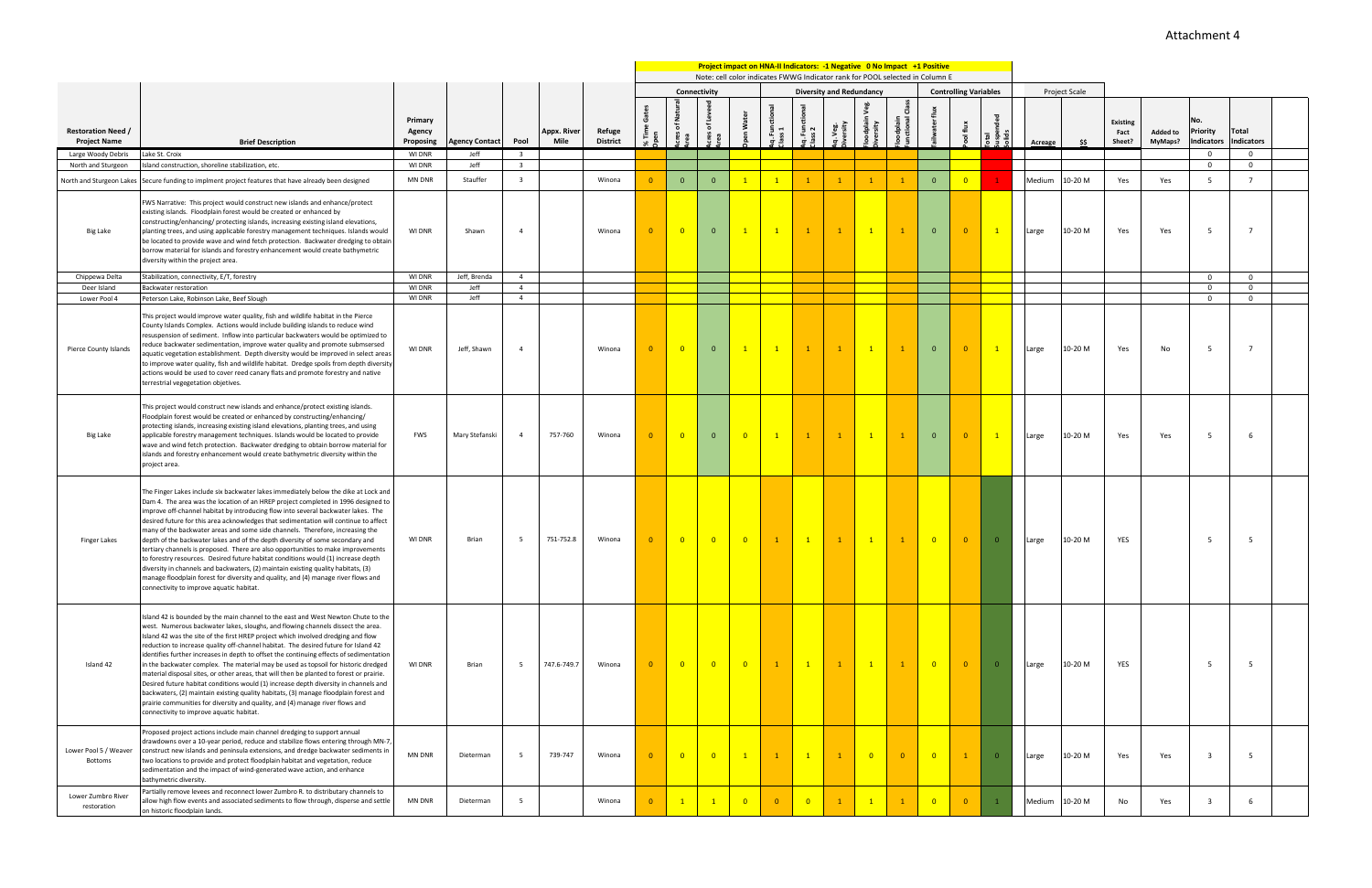**Solids**

|         | Project Scale |                            |                            |                                      |                     |  |
|---------|---------------|----------------------------|----------------------------|--------------------------------------|---------------------|--|
| Acreage | \$\$          | Existing<br>Fact<br>Sheet? | <b>Added to</b><br>MyMaps? | No.<br>Priority<br><b>Indicators</b> | Total<br>Indicators |  |
| Small   | $<$ 10M $\,$  | Yes                        | Yes                        | 4                                    | 5                   |  |
| Large   | 10-20 M       | Yes                        |                            | 4                                    | 5                   |  |
| Small   | $<$ 10M $\,$  | Yes                        | Yes                        | 5                                    | 5                   |  |
|         |               |                            |                            | 3                                    | 5                   |  |
| Large   | 10-20 M       | Yes                        | Yes                        | 5                                    | $\overline{7}$      |  |
| Small   | $<$ 10M       | No                         | No                         | 5                                    | 6                   |  |
| Small   | $<$ 10M $\,$  | No                         | Yes                        | $\pmb{0}$                            | $\mathbf 1$         |  |

**Project impact on HNA-II Indicators: -1 Negative 0 No Impact +1 Positive** Note: cell color indicates FWWG Indicator rank for POOL selected in Column E **Connectivity Diversity and Redundancy Controlling Variables Acres of Natural Functional Class Acres of Leveed Floodplain Veg. Aq. Functional Aq. Functional % Time Gates**   ${\tt flux}$ **Tailwater flux Open Water Area** odplain<br>nctional ᇃ **Suspended Primary Floodplain Diversity** water 1 **Class 1 Class 2 Pool flux Aq. Veg. Diversity Restoration Need / Appx. River Agency Refuge**  .ខំ <sub>សិ</sub> **Area Total Proposing Agency Contact Pool Mile District Brief Description** Backwater dredging would be performed to increase bathymetric diversity, combined with flow modifications, will result in improved water quality conditions year-round via reduced internal phosphorus loading, reduced sediment oxygen demand and reduced duckweed production. The proposed project would restore and Mosiman's Slough/Probst maintain 3 protected offchannel lacustrine areas suitable for backwater fish WI DNR Janvrin 5 746-750 Winona 0 0 0 0 1 1 0 1 1 0 0 1 Small <10M Yes Yes 4 5 communities within a combined area of over 40 acres if all forestry features were Lake implemented. Forest diversity would be enhanced through planting, elevating islands, and forest management on existing and restored islands. Proposed features would increase the acreage and diversity of floodplain forest in at least 3 portions of the complex totaling over 40 acres. This project would improve water quality, fish and wildlife habitat in the Mosiman's/Probst Lake Complex. This complex of habitat has experienced severe degradation during recent high discharge years. Connectivity into both complexes would be optimized to improve water quality and reduce backwater sedimentation. Mosiman's/Probst WI DNR Shawn 5 Winona 0 0 0 0 1 1 0 1 1 0 0 1 Large 10-20 M Yes 4 5 Depth diversity actions would be utilized to improve water quality, fish and wildlife habitat. Material from depth diversity actions can be used to cover reed canary flats and develop forestry and native terrestrial vegetation objectives. This complex is highly utilized by the public for recreational purposes. This project would enhance 10-20 acres of floodplain forests by burying large stands of reed canary grass with fine-grained material. Trees would be planted on the covered areas. Borrow material for the forestry enhancement would be obtained by Schmoker's and Clear lakes MN DNR Dieterman 5 752 Winona 0 0 0 0 1 1 1 1 1 0 0 0 Small <10M Yes Yes 5 5 dredging 10-15 acres within Schmoker's and Clear Lakes. This dredging would provide deeper water and bathymetric diversity required for fisheries habitat improvements. The Weaver Bottoms area is bordered by the main channel to the east and the Minnesota mainland to the north, west, and south. Historically, this 5,500+ acre complex was important for migrating waterfowl and overwintering fish. This use was due in large part to extensive beds of emergent and submergent vegetation. Since the late-1960s, Weaver Bottoms has degraded to a large, windswept lake. Past channel maintenance efforts to improve habitat have brought little success. Further Weaver Bottoms measures to improve various habitats are warranted. Management actions for the WIDNR | Brian | 5 |741.8-747.5 | Winona <mark>| 0 | 0 | 0 | 1 | 1 | 1 | 0 | 0 | 0 | 1 |</mark> 0 | | | | | | | | | 3 | 5 Weaver Bottoms area are proposed to focus on restoring aquatic vegetation, deepening off-channel habitat, and making improvements to terrestrial habitat. Desired future habitat conditions would (1) increase depth diversity in channels and backwaters, (2) maintain existing quality habitats, (3) protect and restore islands, (4) manage floodplain forest communities for diversity and quality, and (5) manage river flows and connectivity to improve aquatic habitat. MN-FWS narrative - Proposed project actions include main channel dredging to support annual drawdowns over a 10-year period, reduce and stabilize flows Lower Pool 5 / Weaver entering through MN-7, construct new islands and peninsula extensions, and dredge FWS | Mary Stefanski | 5 | 739-747 | Winona <mark>| 0 | 0 | 0 | 0 | 0 | 1 | 1 | 1 | 1 | 0 | 1 |</mark> 1 | |Large |10-20 M | Yes | Yes | 5 | 7 Bottoms backwater sediments in two locations to provide and protect floodplain habitat and vegetation, reduce sedimentation and the impact of wind-generated wave action, and enhance bathymetric diversity. This project would improve water quality, fish and wildlife habitat in the Betsey Slough Complex. Depth diversity actions would be utilized to improve water quality, fish and wildlife habitat. Material from depth diversity actions would be used to Betsy Slough WI DNR Shawn 5.1 Winona 0 0 0 0 1 1 1 1 1 0 0 1 Small <10M No No 5 6 cover reed canary flats and develop forestry and native terrestrial vegetation objectives. This complex is within the Pool 5a closed area- so a project may be unpopular to partner agencies making execution difficult. LD #5 is a significant barrier to large river fishes (Lake Sturgeon and Paddlefish) that exhibit a desire to migrate upstream from Pools 9 - 5A for spawning purposes. Lake Sturgeon and Construct a spawning reef for Lake Sturgeon and Paddlefish in the tailwaters of LD #5 MN DNR Dieterman 5.1 Winona 1 0 0 0 0 0 0 0 0 0 0 0 Small <10M No Yes 0 1Paddlefish spawning reefs to provide adequate spawning substrate when fish can not pass through the gates of LD #5.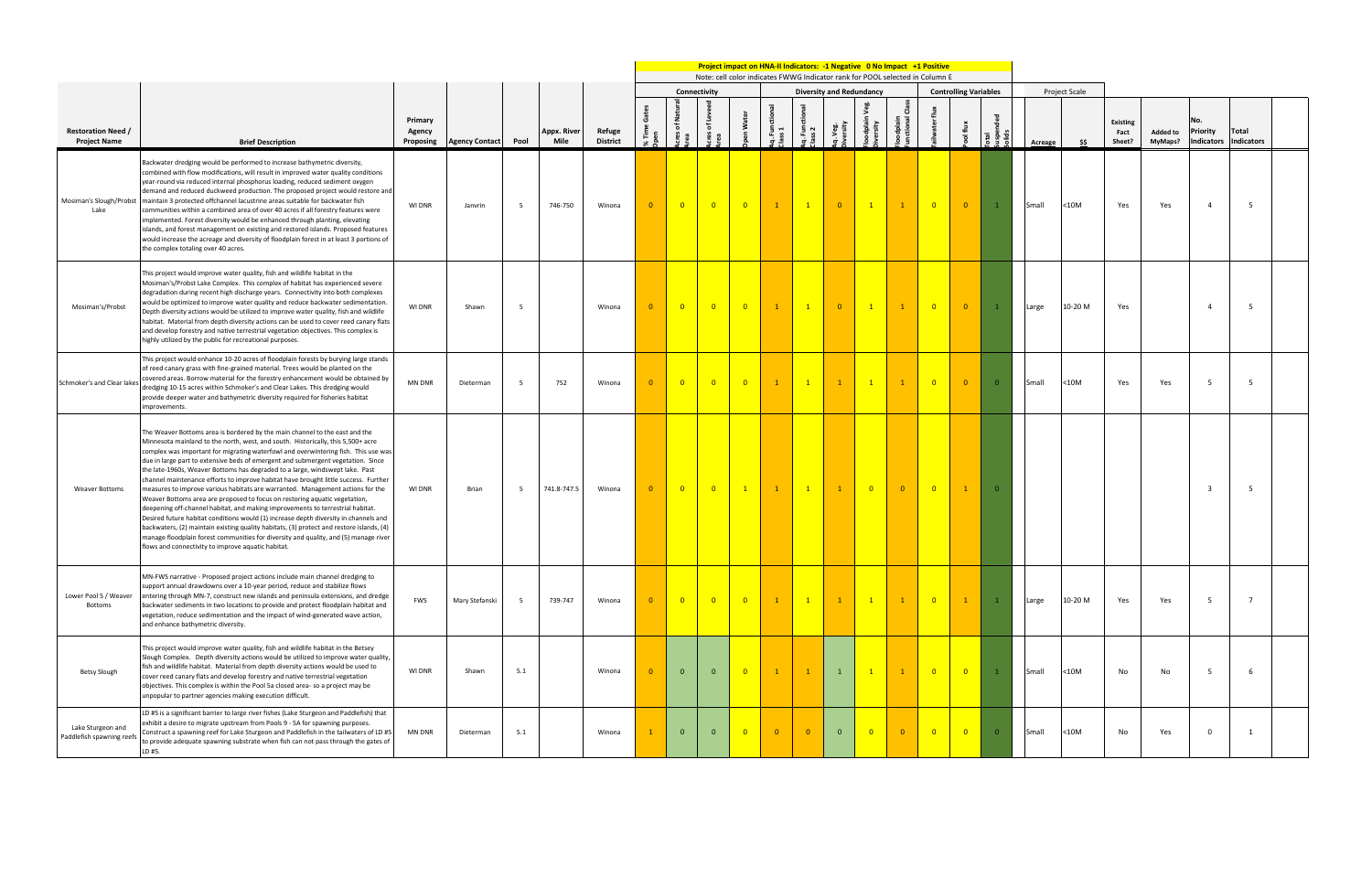**Solids**

|         | Project Scale |                            |                            |                                      |                          |  |
|---------|---------------|----------------------------|----------------------------|--------------------------------------|--------------------------|--|
| Acreage | \$\$          | Existing<br>Fact<br>Sheet? | <b>Added to</b><br>MyMaps? | No.<br>Priority<br><b>Indicators</b> | Total<br>Indicators      |  |
| Medium  | 10-20 M       | Yes                        | No                         | 5                                    | 6                        |  |
|         |               |                            |                            | $\pmb{0}$                            | 0                        |  |
| Large   | 10-20 M       | Yes                        | No                         | 5                                    | $\overline{\phantom{a}}$ |  |
| Small   | $<$ 10M       | No                         | No                         | 3                                    | 5                        |  |
| Medium  | 10-20 M       | Yes                        | No                         | 5                                    | 6                        |  |
| Large   | $>20M$        | No                         | No                         | 5                                    | 8                        |  |

**Project impact on HNA-II Indicators: -1 Negative 0 No Impact +1 Positive** Note: cell color indicates FWWG Indicator rank for POOL selected in Column E **Connectivity Diversity and Redundancy Controlling Variables Acres of Natural Functional Class Acres of Leveed Floodplain Veg. Aq. Functional Aq. Functional % Time Gates**   ${\tt flux}$ **Tailwater flux Open Water Suspended Primary**  ອະ odplain<br>nctional **Floodplain Diversity** vater **Class 2 Pool flux Class 1 Aq. Veg. Diversity Restoration Need / Appx. River Agency Refuge**  န်း ရ **Area Area Total Proposing Agency Contact Pool Mile District Brief Description** This project would improve water quality, fish and wildlife habitat in the Fountain City Bay/ Merrick State Park Complex. Connectivity into the complex would be optimized to improve water quality and reduce backwater sedimentation. Depth<br>diversity actions would be utilized to improve water quality fish and wildlife babitat diversity actions would be utilized to improve water quality, fish and wildlife habitat. Merrick Park/Fountain City WI DNR | Shawn | 5.1 | | | Winona <mark>| 0 |</mark> 0 | 0 | 0 | 1 | 1 | 1 | 1 | 0 | 0 | 1 | Medium |10-20 M | Yes | No | 5 | 6 Pool 5a was identified in the DeJager Indicators Report (Fig 11) as being backwater Bay depth limited. It is important to maintain and enhance backwater depth in Pool 5a due to the scarcity of deep, backwater habitat. Material from depth diversity actions can be used to cover reed canary flats and develop forestry and native terretrial vegetation objectives. Twin Lake same as merrick WI DNR Shawn, Jeff? 5.1 0 0 This project would improve water quality, fish and wildlife habitat in Lower Pool 6 (Blacksmith Slough/Johnson Island). This complex of habitat has experienced severe degradation during recent high discharge years. Connectivity into the complexes would be optimized to improve water quality and reduce backwater sedimentation. Depth diversity actions would be utilized to improve water quality, fish and wildlife Lower Pool 6 WI DNR Jeff, Shawn 6 Winona 0 0 0 1 1 1 1 1 1 0 0 1 Large 10-20 M Yes No 5 7 habitat. Pool 6 was identified in the DeJager Indicators Report (Fig 11) as being backwater depth limited. It is important to maintain and enhance backwater depth in Pool 6 due to the scarcity of deep, backwater habitat. Material from depth diversity actions would be used to cover reed canary flats and develop forestry and native terrestrial vegetation objectives. This project would improve water quality, fish and wildlife habitat in Mertes Slough. Connectivity into the complex would be optimized to improve water quality and reduce cyanobacteria problems. In addtion to reconnecting Mertes Slough to UMR Mertes Slough channel habitat- an alum treatment would be utilized to bind internal phosphorus WI DNR Shawn 6 Winona 0 0 1 0 1 1 1 0 0 0 0 1 Small <10M No No 3 5 that has accumulated over decades. WDNR data shows that mid-summer phosphorus spikes are contributing to the cyanobacteria problems in the complex. This action would be extremely cost effective and deliver good return on investment. This project would improve water quality, fish and wildlife habitat in the Sam Gordy's Complex. This complex of has experienced severe water quality/habitat problems during recent years. Connectivity into the complex would be optimized to improve water quality and reduce backwater sedimentation. Depth diversity actions would be utilized to improve water quality, fish and wildlife habitat. Pool 6 was identified Sam Gordy's WI DNR Shawn 6 Winona 0 0 0 0 1 1 1 1 1 0 0 1 Medium 10-20 M Yes No 5 6 in the DeJager Indicators Report (Fig 11) as being backwater depth limited. It is important to maintain and enhance backwater depth in Pool 6 due to the scarcity of deep, backwater habitat. Material from depth diversity actions would be used to cover reed canary flats and develop forestry and native terrestrial vegetation objectives. This complex is highly utilized by the public for recreational purposes. This project would improve water quality, fish and wildlife habitat in the Trempealeau National Wildlife Refuge. This complex is the most impaired area within the FWWG boundaries from a water quality standpoint. High phosphorus and severe cyanobacteria blooms are producing cyanotoxins (microcystin, anatoxin-a) resulting ecosystem degradation and risk to the public and pets (e.g. small children, dogs). Severe blooms are blocking available light and resulting in scarce submersed Trempealeau Refuge vegetation coverage. Connectivity into the complex from the Mississippi River would WI DNR Shawn 6 La Crosse 0 0 1 1 1 1 1 1 1 0 0 1 Large >20M No No 5 8be restored to improve water quality and reduce the cyanobacteria/cyanotoxin threat. Depth diversity actions would be utlized to improve water quality, fish and wildlife habitat. Material from these actions would be utilized to address forestry and native terrestrial vegetation objectives in the area. Islands would be constructed to address wind-induced resuspension of sediment. This project would be crucial for Pool 6, which has limited functional backwaters.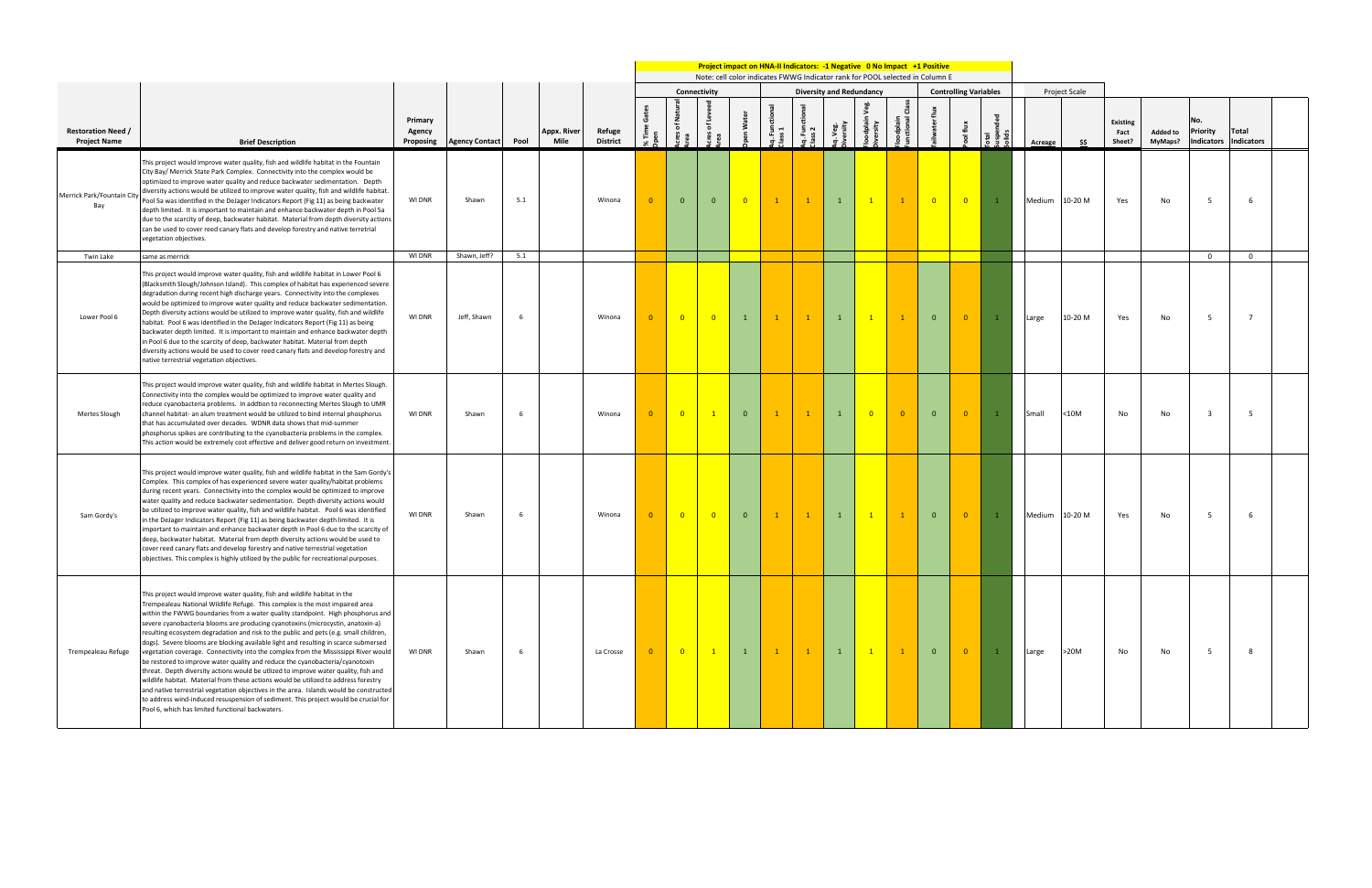|                                                  |                                                                                                                                                                                                                                                                                                                                                                                                                                                                                                                                                                                                                                                                                                                                                                                                                                                         |                                |                                     |                |                     |                           | <b>Project impact on HNA-II Indicators: -1 Negative 0 No Impact +1 Positive</b><br>Note: cell color indicates FWWG Indicator rank for POOL selected in Column E<br><b>Diversity and Redundancy</b> |                            |                |                         |                 |                |                |                |                |                            |                              |                |         |                      |                                   |                            |                                      |                     |
|--------------------------------------------------|---------------------------------------------------------------------------------------------------------------------------------------------------------------------------------------------------------------------------------------------------------------------------------------------------------------------------------------------------------------------------------------------------------------------------------------------------------------------------------------------------------------------------------------------------------------------------------------------------------------------------------------------------------------------------------------------------------------------------------------------------------------------------------------------------------------------------------------------------------|--------------------------------|-------------------------------------|----------------|---------------------|---------------------------|----------------------------------------------------------------------------------------------------------------------------------------------------------------------------------------------------|----------------------------|----------------|-------------------------|-----------------|----------------|----------------|----------------|----------------|----------------------------|------------------------------|----------------|---------|----------------------|-----------------------------------|----------------------------|--------------------------------------|---------------------|
|                                                  |                                                                                                                                                                                                                                                                                                                                                                                                                                                                                                                                                                                                                                                                                                                                                                                                                                                         |                                |                                     |                |                     |                           |                                                                                                                                                                                                    |                            | Connectivity   |                         |                 |                |                |                |                |                            | <b>Controlling Variables</b> |                |         | <b>Project Scale</b> |                                   |                            |                                      |                     |
| <b>Restoration Need /</b><br><b>Project Name</b> | <b>Brief Description</b>                                                                                                                                                                                                                                                                                                                                                                                                                                                                                                                                                                                                                                                                                                                                                                                                                                | Primary<br>Agency<br>Proposing | <b>Agency Contact</b>               | Pool           | Appx. River<br>Mile | Refuge<br><b>District</b> | ≫ং                                                                                                                                                                                                 | of Nat                     | ৳<br>ខី តួ     | Water                   | Functio<br>SS 1 | ្ត្រី ្ល       | veg.<br>vity   | Ê              | 등 쿋            |                            | ∓                            |                | Acreage | S\$                  | <b>Existing</b><br>Fact<br>Sheet? | <b>Added to</b><br>MyMaps? | No.<br><b>Priority</b><br>Indicators | Total<br>Indicators |
| Trempeleau NWR<br>Reconnection                   | This project would install culvert(s) through the railroad dike that separates the main<br>channel from lateral/floodplain habitat located in the Trempeleau National Wildlife<br>Refuge. Reconnection of this large lateral habitat area (>5000 acres) to the main<br>channel will substantially improve the floodplain habitat availability to aquatic<br>organisms that use both environments (e.g., fishes: Phelps et al., 2015; Rantala et al.<br>2016, and macroinvertebrates: Obolewski et al., 2016). Furthermore, reconnection<br>of this habitat may improve riverine ecosystem processes, services, and/or function<br>at both lateral and longitudinal scales (Pander et al. 2015; Rantala et al., 2015;<br>Opperman et al., 2017).                                                                                                         | <b>MN DNR</b>                  | Rude                                |                | 718-725             | Winona                    | $\Omega$                                                                                                                                                                                           |                            | $\mathbf{1}$   | $\overline{0}$          |                 |                |                | $\overline{1}$ | $\mathbf{1}$   | $\mathbf{0}$               | $\overline{0}$               | $\overline{1}$ | Large   | Unknown              | No                                | Yes                        |                                      |                     |
| Trempealeau NWR #1                               | Water quality improvements. Water Quality: Improve aquatic plant beds, by<br>reducing suspended and resuspension of sediments and Phosporus. Possible ideas<br>include: island construction in open pools, and controled waterflow.                                                                                                                                                                                                                                                                                                                                                                                                                                                                                                                                                                                                                     | FWS                            | Stephanie Edeler                    |                | 717.8-725.8         | None                      | $\Omega$                                                                                                                                                                                           | $\overline{0}$             | $\overline{0}$ | $\mathbf{1}$            |                 |                |                | $\overline{1}$ |                | $\mathbf{0}$               | $\overline{0}$               | $\overline{1}$ | Large   | $10M$                | no                                | yes                        |                                      | -6                  |
| Trempealeau NWR #2                               | Multi-phased Project: Water level management: Abilitiy to manage water levels to<br>meet objectives in the CCP and HMP. Using infrastructure from the previous HREP<br>ncrease the ability to gravity drain pools by increasing capacity on the outlets. This<br>project includes construction of a bridge on the Trempealeau NWR entrance road to<br>reconnect braided historic channel to the Trempealeau River Delta. Includes<br>connecting the flood plain on Trempealeau River Delta at the BNSF Rail Bridge.                                                                                                                                                                                                                                                                                                                                     | FWS                            | Stephanie Edeler                    |                | 717.8-725.8         | None                      | $\overline{0}$                                                                                                                                                                                     |                            | $\overline{0}$ | $\overline{0}$          |                 |                |                | $\mathbf{1}$   |                | $\mathbf{0}$               | $\overline{0}$               | $\mathbf{1}$   | Large   | >20M                 | no                                | yes                        | - 5                                  | $\overline{7}$      |
| Pool 6 Invasives                                 | nvasives: Pool 6 reach, includes vegetation inventory, mapping, treatment<br>percriptions, treatment. Species: black locust, buckthorn, honeysuckle, purple<br>loosestrife, reed canary grass, leafy spurge and other species as they appear.                                                                                                                                                                                                                                                                                                                                                                                                                                                                                                                                                                                                           | <b>FWS</b>                     | Stephanie Edeler/<br>Mary Stefanski |                | 714.5-728.5         | Winona                    | $\Omega$                                                                                                                                                                                           |                            | $\overline{0}$ | $\overline{0}$          |                 | $\overline{0}$ | $\overline{0}$ |                | $\overline{0}$ | $\mathbf{0}$               | $\overline{0}$               | $\overline{0}$ | Large   | 10-20 M              | no                                | yes                        |                                      |                     |
| <b>Black River Bottoms</b>                       | Forestry, exotic species                                                                                                                                                                                                                                                                                                                                                                                                                                                                                                                                                                                                                                                                                                                                                                                                                                | WI DNR                         | Jeff                                | $\overline{7}$ |                     |                           |                                                                                                                                                                                                    |                            |                |                         |                 |                |                |                |                |                            |                              |                |         |                      |                                   |                            | $\overline{\mathbf{0}}$              | $\overline{0}$      |
| Lake Onalaska                                    | This project would improve water quality, fish and wildlife habitat in Lake Onalaska.<br>Lake Onalaska is the largest off-channel area in the FWWG and is in need of a second<br>phase to address problems that persist. Connectivity in Lake Onalaska would be<br>optimized to improve water quality and reduce backwater sedimentation, including<br>the major sediment deliverty slough, Sommer's Chute. Depth diversity actions would<br>be utilized to improve water quality, fish and wildlife habitat. Material from depth<br>diversity actions would be used to cover reed canary flats and develop forestry and<br>native terrestrial vegetation objectives. Islands would be built to address lingering<br>wind fetch and sediment resuspension issues. The islands will also contribute to<br>overall diversity of habitat in Lake Onalaska. | WI DNR                         | Dave                                |                | 705                 | La Crosse                 |                                                                                                                                                                                                    | $\overline{\mathbf{0}}$    | $\overline{0}$ | $\mathbf{1}$            | $\mathbf{1}$    | $\mathbf{1}$   |                | $\overline{1}$ |                | $\overline{\mathbf{0}}$    | $\overline{0}$               | $\mathbf{1}$   | Large   | >20M                 | Yes                               | No                         | - 5                                  | $\overline{7}$      |
| Pigeon Island, Island 91,<br>Abrams island       | State owned, stabilization, island enhancement, depth diversity, forestry,<br>connectivity. Would improve water quality byenhancing depth diversity. All these<br>islands have experienced significant sedimentation along with shoreline erosion.<br>Connectivity would be adjusted to reduce backwater sedimentation and water<br>quality.                                                                                                                                                                                                                                                                                                                                                                                                                                                                                                            | WI DNR                         | Dave                                |                | 709.5               | La Crosse                 | $\Omega$                                                                                                                                                                                           | $\overline{\mathbf{0}}$    | $\overline{0}$ | $\overline{\mathbf{0}}$ | $\mathbf{1}$    | $\mathbf{1}$   |                | $\mathbf{1}$   |                | $\overline{\phantom{0}}$ 0 | $\overline{0}$               | $\mathbf{1}$   | Medium  | $<$ 10M              | No                                | No                         |                                      | 6                   |
| Trempealeau Lakes                                | This project would improve water quality, fish and wildlife habitat in the<br>Trempealeau Lakes Complex. Depth diversity actions would be utilized to improve<br>water quality, fish and wildlife habitat. Material from depth diversity actions would<br>be used to cover reed canary flats and develop forestry and native terrestrial<br>vegetation objectives. An alum treatment would be employed to address internal<br>phosphorus loading and the duckweed/filamentous algae mat problems that are<br>associated with elevated phosphorus.                                                                                                                                                                                                                                                                                                       | WI DNR                         | Dave, Shawn                         |                | 712                 | La Crosse                 |                                                                                                                                                                                                    | $\overline{\phantom{0}}$ 0 | $\overline{0}$ | $\overline{\mathbf{0}}$ | $\mathbf{1}$    | $\mathbf{1}$   |                | $\mathbf{1}$   | $\mathbf{1}$   | $\overline{\phantom{0}}$   | $\overline{0}$               | $\mathbf{1}$   |         | Medium 10-20 M       | No                                | No                         | - 5                                  | 6                   |
| <b>Black River Bottoms</b>                       | Primary goal is to protect, enhance and restore quality floodplain forest and wet<br>meadow habitat to support native wildlife, trust resources and ROC's. Accomplished<br>by TSI perscriptions, RCG control, tree plantings, native regeneration treatmentsand<br>forest inventory. Establish understanding hydrologic changes through evaluation.<br>Potential sediment traps, dredging and depth diversity.                                                                                                                                                                                                                                                                                                                                                                                                                                          | <b>FWS</b>                     | Tim Miller                          | 7              | 708-712             | La Crosse                 | $\mathbf{0}$                                                                                                                                                                                       | $\overline{\mathbf{0}}$    | $\overline{0}$ | $\mathbf{1}$            |                 | $\mathbf{1}$   |                | $\mathbf{1}$   |                | $\overline{\mathbf{0}}$    | $\overline{0}$               | $\mathbf{1}$   | Large   | 10-20 M              | yes                               | yes                        | - 5                                  | $\overline{7}$      |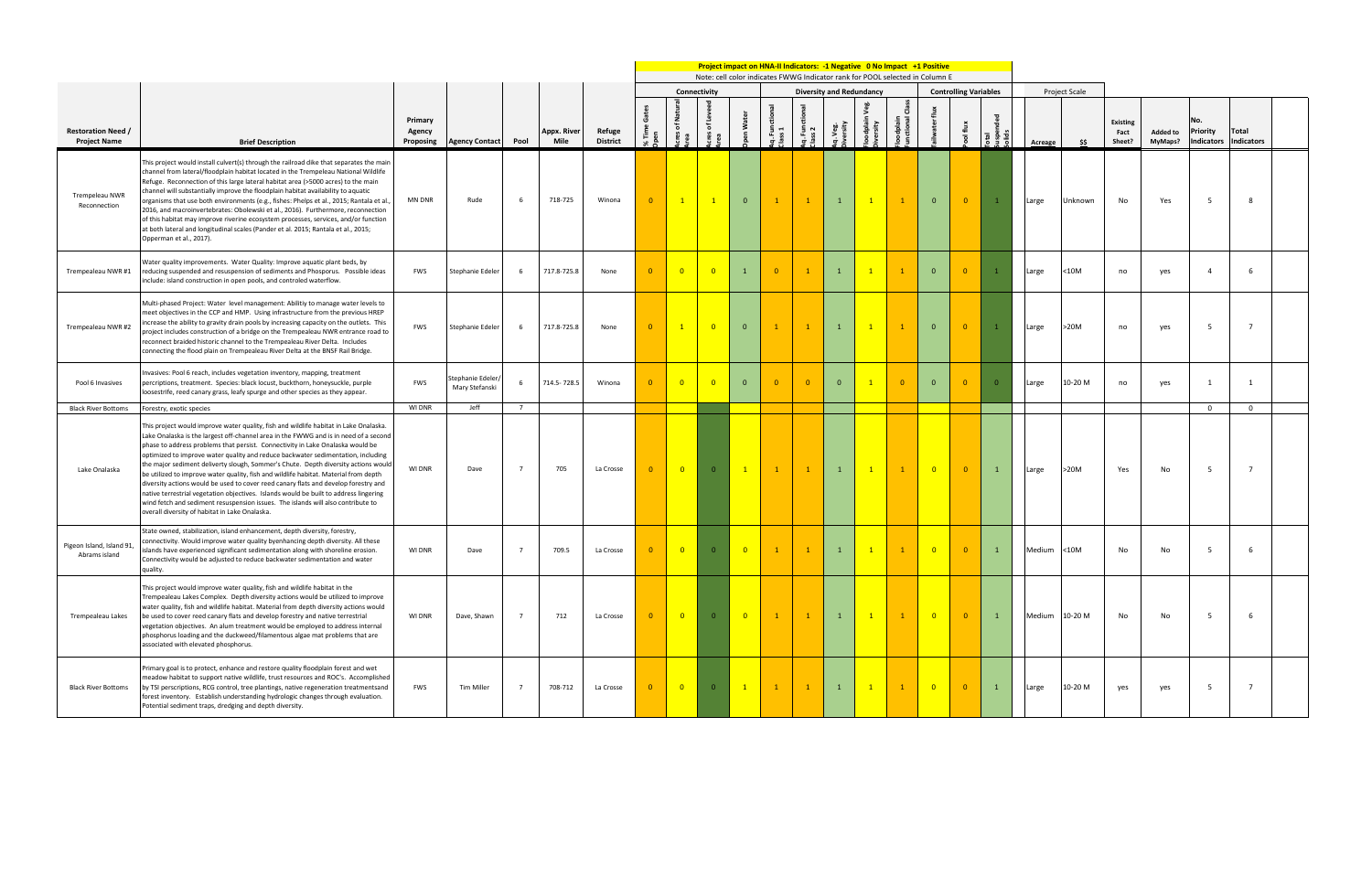|                                                  |                                                                                                                                                                                                                                                                                                                                                                                                                                                                                                                                                                                                                                                                                                                                                                                                                                                                                                                                                                                                                                                                                                                                                        |                                |                       |                |                     |                           |          |                            |                         |                          | <b>Project impact on HNA-II Indicators: -1 Negative 0 No Impact +1 Positive</b><br>Note: cell color indicates FWWG Indicator rank for POOL selected in Column E |                |                                 |                |                |                          |                              |              |         |                      |                                   |                            |                                             |                            |  |
|--------------------------------------------------|--------------------------------------------------------------------------------------------------------------------------------------------------------------------------------------------------------------------------------------------------------------------------------------------------------------------------------------------------------------------------------------------------------------------------------------------------------------------------------------------------------------------------------------------------------------------------------------------------------------------------------------------------------------------------------------------------------------------------------------------------------------------------------------------------------------------------------------------------------------------------------------------------------------------------------------------------------------------------------------------------------------------------------------------------------------------------------------------------------------------------------------------------------|--------------------------------|-----------------------|----------------|---------------------|---------------------------|----------|----------------------------|-------------------------|--------------------------|-----------------------------------------------------------------------------------------------------------------------------------------------------------------|----------------|---------------------------------|----------------|----------------|--------------------------|------------------------------|--------------|---------|----------------------|-----------------------------------|----------------------------|---------------------------------------------|----------------------------|--|
|                                                  |                                                                                                                                                                                                                                                                                                                                                                                                                                                                                                                                                                                                                                                                                                                                                                                                                                                                                                                                                                                                                                                                                                                                                        |                                |                       |                |                     |                           |          | Connectivity               |                         |                          |                                                                                                                                                                 |                | <b>Diversity and Redundancy</b> |                |                |                          | <b>Controlling Variables</b> |              |         | <b>Project Scale</b> |                                   |                            |                                             |                            |  |
| <b>Restoration Need /</b><br><b>Project Name</b> | <b>Brief Description</b>                                                                                                                                                                                                                                                                                                                                                                                                                                                                                                                                                                                                                                                                                                                                                                                                                                                                                                                                                                                                                                                                                                                               | Primary<br>Agency<br>Proposing | <b>Agency Contact</b> | Pool           | Appx. River<br>Mile | Refuge<br><b>District</b> | ৯ৎ       | z<br>'ত<br>ិ<br>ខេ         | ৳<br>e e                | ិច<br>š                  | ă                                                                                                                                                               |                |                                 |                |                |                          | €                            |              | Acreage | \$\$                 | <b>Existing</b><br>Fact<br>Sheet? | <b>Added to</b><br>MyMaps? | No.<br><b>Priority</b><br><b>Indicators</b> | Total<br>Indicators        |  |
| Lake Onalaska Restoratio<br>and Stabalization    | Protect, enhance and reconstruct barrier islands between the main channel and<br>Lake Onalaska to protect the backwater from current and break up wind-fetch<br>· Develop and enhance flood plain forest species on barrier islands.<br>Improve the water quality in Sailboat Club bay by creating depth diversity.<br>. Armor the northern tip of Bell island.<br>· Protect, reconstruct, construct and enhance the small islands near the Lake<br>Onalaska shoreline and establish flood plain forest species.<br>Improve backwater water quality by improving flows through dredging and island<br>restoration near the Lake Onalaska shoreline.                                                                                                                                                                                                                                                                                                                                                                                                                                                                                                    | FWS                            | Cheryl Groom          |                | 703-708             | La Crosse                 |          | $\overline{\mathbf{0}}$    | $\overline{0}$          | $\overline{\mathbf{0}}$  | $\mathbf{1}$                                                                                                                                                    |                |                                 | $\overline{1}$ |                | $\overline{\mathbf{0}}$  | $\overline{0}$               |              | Large   | 10-20 M              | yes                               | yes                        | 5                                           | -6                         |  |
| Pool 7 Invasives                                 | Pool 7: includes vegetation inventory, mapping, treatment percriptions, treatment.<br>Species: black locust, buckthorn, honeysuckle, purple loosestrife, reed canary grass,<br>leafy spurge and other species as they appear. Address issues from EAB.                                                                                                                                                                                                                                                                                                                                                                                                                                                                                                                                                                                                                                                                                                                                                                                                                                                                                                 | <b>FWS</b>                     | Cheryl Groom          | $\overline{7}$ | 702.6-714.4         | La Crosse                 | $\Omega$ | $\overline{\phantom{0}}$ 0 | $\overline{0}$          | $\overline{\mathbf{0}}$  | $\overline{0}$                                                                                                                                                  | $\overline{0}$ | $\overline{0}$                  |                | $\overline{0}$ | $\overline{\phantom{0}}$ | $\overline{0}$               | $\mathbf{0}$ | Large   | $10M$                | no                                | yes                        |                                             | 1                          |  |
| Pool 7 Water Level Mgt                           | Drawdown of Pool 7 during growing season to establish shoreline vegetation and<br>maintain aquatic vegetation beds.                                                                                                                                                                                                                                                                                                                                                                                                                                                                                                                                                                                                                                                                                                                                                                                                                                                                                                                                                                                                                                    | <b>FWS</b>                     | <b>Tim Miller</b>     | $\overline{7}$ | 702.6-714.4         | La Crosse                 |          | $\overline{\phantom{0}}$ 0 | $\overline{\mathbf{0}}$ | $\vert 1 \vert$          | $\overline{0}$                                                                                                                                                  | $\overline{0}$ |                                 | $\overline{1}$ |                | $\overline{\mathbf{0}}$  | $\mathbf{1}$                 | 1            | Large   | $10M$                | no                                | yes                        | 3                                           |                            |  |
| Pile lakes                                       | Connectivity, forestry, dredging, stabilization. Would improve water quality<br>byenhancing depth diversity. All these waterbodies have experienced significant<br>Dead & Bug sloughs, Fish & sedimentation and some shoreline erosion. Connectivity would be adjusted to<br>reduce backwater sedimentation and water quality. Sediment from increased<br>bathymetric diveristy would be used for forestry enhancement by converting reed<br>canary flats to desirable tree communities.                                                                                                                                                                                                                                                                                                                                                                                                                                                                                                                                                                                                                                                               | WI DNR                         | Dave, Shawn           |                | 695                 | La Crosse                 | $\Omega$ | $\overline{0}$             | $\overline{0}$          | $\overline{0}$           |                                                                                                                                                                 | $\mathbf{1}$   |                                 | $\overline{1}$ |                | $\mathbf{0}$             | $\overline{0}$               |              | Medium  | 10-20 M              | No                                | No                         | 5                                           | -6                         |  |
| Goose Island Complex                             | This project would improve water quality, fish and wildlife habitat in the Goose Island<br>Complex. Connectivity in the complex would be optimized to improve water quality<br>and reduce backwater sedimentation. Depth diversity actions would be utilized to<br>improve water quality, fish and wildlife habitat. Material from depth diversity<br>actions would be used to cover reed canary flats and develop forestry/native<br>terrestrial vegetation objectives. This complex is highly utilized by the public for<br>recreational purposes.                                                                                                                                                                                                                                                                                                                                                                                                                                                                                                                                                                                                   | WI DNR                         | ave, Shawn, Kurt, .   |                | 692                 | La Crosse                 | $\Omega$ | $\overline{\mathbf{0}}$    | $\overline{0}$          | $\overline{\phantom{0}}$ | $\mathbf{1}$                                                                                                                                                    | $\mathbf{1}$   |                                 | $\mathbf{1}$   | $\overline{1}$ | $\mathbf{0}$             | $\overline{\mathbf{0}}$      | $\mathbf{1}$ | Large   | 10-20 M              | Yes                               | No                         | 5                                           | -6                         |  |
| Lawerance Lake                                   | Bank stabilization, connectivity, dredging                                                                                                                                                                                                                                                                                                                                                                                                                                                                                                                                                                                                                                                                                                                                                                                                                                                                                                                                                                                                                                                                                                             | <b>WI DNR</b>                  | Shawn, Jeff           | - 8            |                     |                           |          |                            |                         |                          |                                                                                                                                                                 |                |                                 |                |                |                          |                              |              |         |                      |                                   |                            | $\mathbf{0}$                                | $\overline{0}$             |  |
| Lower Pool 8                                     | Islands, break up wind fetch, working with nature, between stoddard and shady, old<br>crosby slough                                                                                                                                                                                                                                                                                                                                                                                                                                                                                                                                                                                                                                                                                                                                                                                                                                                                                                                                                                                                                                                    | WI DNR                         | Jeff                  |                |                     |                           |          |                            |                         |                          |                                                                                                                                                                 |                |                                 |                |                |                          |                              |              |         |                      |                                   |                            | $\Omega$                                    | $\overline{0}$             |  |
| Pool 8 Poolwide Forest<br>Restoration            | The primary goal of this project is to protect, enhance and restore quality forest and<br>other terrestrial habitats to support native wildlife, trust resources, and UMR Refuge<br>ROC's. A primary focus area of this project will be the Root River/Lawrence<br>Lake/Goose Island complex areas, where there is unique opportunity to connect<br>extant but seperate large tracts of floodplain and lowland forest and to enhance<br>current forest. A secondary goal will be backwater restoration, which will be<br>incoporated to improve water quality for native fish species and SAV growth for<br>Refuge ROC's and habitats. The project will be adaptive in nature and will utilize the<br>Flooplain Forest Prioritization Tool currently being developed by MVP La Crescent<br>field office to idenfity highest priority sites for restoration. Activities will include RCG<br>control, forest canopy management, tree planting, seeding of native woody and<br>herbaceous vegetation and forest inventory. Hydrologic and depth/elevation<br>modifications may also be incorporated to benefit both terrestrial and aquatic<br>resources. | COE                            | Andy Meier            |                | 688-702.5           | La Crosse                 |          |                            |                         |                          |                                                                                                                                                                 |                |                                 |                |                |                          |                              |              |         | 10-20 M              |                                   |                            |                                             |                            |  |
| Wing Lake and Hunter's<br>Point Backwaters       | The proposed project would restore and maintain 2 protected off-channel lacustrine<br>areas suitable for backwater fish communities within a combined area of over 40<br>acres. Forest resources in portions of the complex will be increased. Increasing the<br>number of isolated wetlands will result in increased habitat availability for<br>amphibians and reptiles.                                                                                                                                                                                                                                                                                                                                                                                                                                                                                                                                                                                                                                                                                                                                                                             | WI DNR                         | Janvrin               |                | 691-693             | La Crosse                 |          | $\overline{\mathbf{0}}$    | $\overline{0}$          | $\overline{\mathbf{0}}$  | $\mathbf{1}$                                                                                                                                                    | $\mathbf{1}$   |                                 |                | $\mathbf{1}$   | $\overline{0}$           | $\overline{0}$               |              |         |                      |                                   |                            | -5                                          | -6                         |  |
| Pool 8 Invasives                                 | includes vegetation inventory, mapping, treatment percriptions, treatment. Species:<br>black locust, buckthorn, honeysuckle, purple loosestrife, reed canary grass, leafy<br>spurge, japanese hops and other species as they appear. Address issues from EAB.                                                                                                                                                                                                                                                                                                                                                                                                                                                                                                                                                                                                                                                                                                                                                                                                                                                                                          | <b>FWS</b>                     | Cheryl Groom          | - 8            | 702.5-679.2         | La Crosse                 | $\Omega$ | $\overline{\mathbf{0}}$    | $\overline{0}$          | $\overline{\mathbf{0}}$  | $\overline{0}$                                                                                                                                                  | $\overline{0}$ | $\overline{0}$                  | $\mathbf{1}$   | $\overline{0}$ | $\mathbf{0}$             | $\overline{0}$               | $\mathbf{0}$ | Large   | <10M                 | no                                | yes                        |                                             | 1                          |  |
| Pool 8 Water Level Mgt                           | Drawdown of Pool 8 during growing season to establish shoreline vegetation and<br>maintain aquatic vegetation beds.                                                                                                                                                                                                                                                                                                                                                                                                                                                                                                                                                                                                                                                                                                                                                                                                                                                                                                                                                                                                                                    | <b>FWS</b>                     | Tim Miller            |                | 702.5-679.3         | La Crosse                 |          | $\overline{0}$             | $\overline{0}$          | $\mathbf{1}$             | $\overline{0}$                                                                                                                                                  | $\overline{0}$ |                                 | $\mathbf{1}$   |                | $\mathbf{0}$             |                              | $\mathbf{1}$ | Large   | $10M$                | no                                | yes                        | $\overline{\mathbf{3}}$                     | $\overline{7}$             |  |
| Big Lake                                         | Connectivity, bank stabilization, forestry                                                                                                                                                                                                                                                                                                                                                                                                                                                                                                                                                                                                                                                                                                                                                                                                                                                                                                                                                                                                                                                                                                             | WI DNR                         | Jeff, Pat             | - 9            |                     |                           |          |                            |                         |                          |                                                                                                                                                                 |                |                                 |                |                |                          |                              |              |         |                      |                                   |                            | $\mathbf{0}$                                | $\mathbf 0$                |  |
| Blackhawk/Battle Island<br>Complex               | Connectivity, depth diversity, forestry                                                                                                                                                                                                                                                                                                                                                                                                                                                                                                                                                                                                                                                                                                                                                                                                                                                                                                                                                                                                                                                                                                                | WI DNR                         | Jeff, Pat             | -9             |                     |                           |          |                            |                         |                          |                                                                                                                                                                 |                |                                 |                |                |                          |                              |              |         |                      |                                   |                            | 0                                           | $\overline{0}$             |  |
| Cold Springs                                     | Dredging,                                                                                                                                                                                                                                                                                                                                                                                                                                                                                                                                                                                                                                                                                                                                                                                                                                                                                                                                                                                                                                                                                                                                              | WI DNR                         | Shawn                 | 9              |                     |                           |          |                            |                         |                          |                                                                                                                                                                 |                |                                 |                |                |                          |                              |              |         |                      |                                   |                            | 0                                           | $\mathbf 0$                |  |
| Goose Carcass<br>Harpers Extension               | Bank stabilization, islands<br>Additional phase                                                                                                                                                                                                                                                                                                                                                                                                                                                                                                                                                                                                                                                                                                                                                                                                                                                                                                                                                                                                                                                                                                        | WI DNR<br>WI DNR               | Jeff, Shawn<br>Jeff   | 9<br>9         |                     |                           |          |                            |                         |                          |                                                                                                                                                                 |                |                                 |                |                |                          |                              |              |         |                      |                                   |                            | $\mathbf 0$<br>$\mathbf 0$                  | $\mathbf 0$<br>$\mathbf 0$ |  |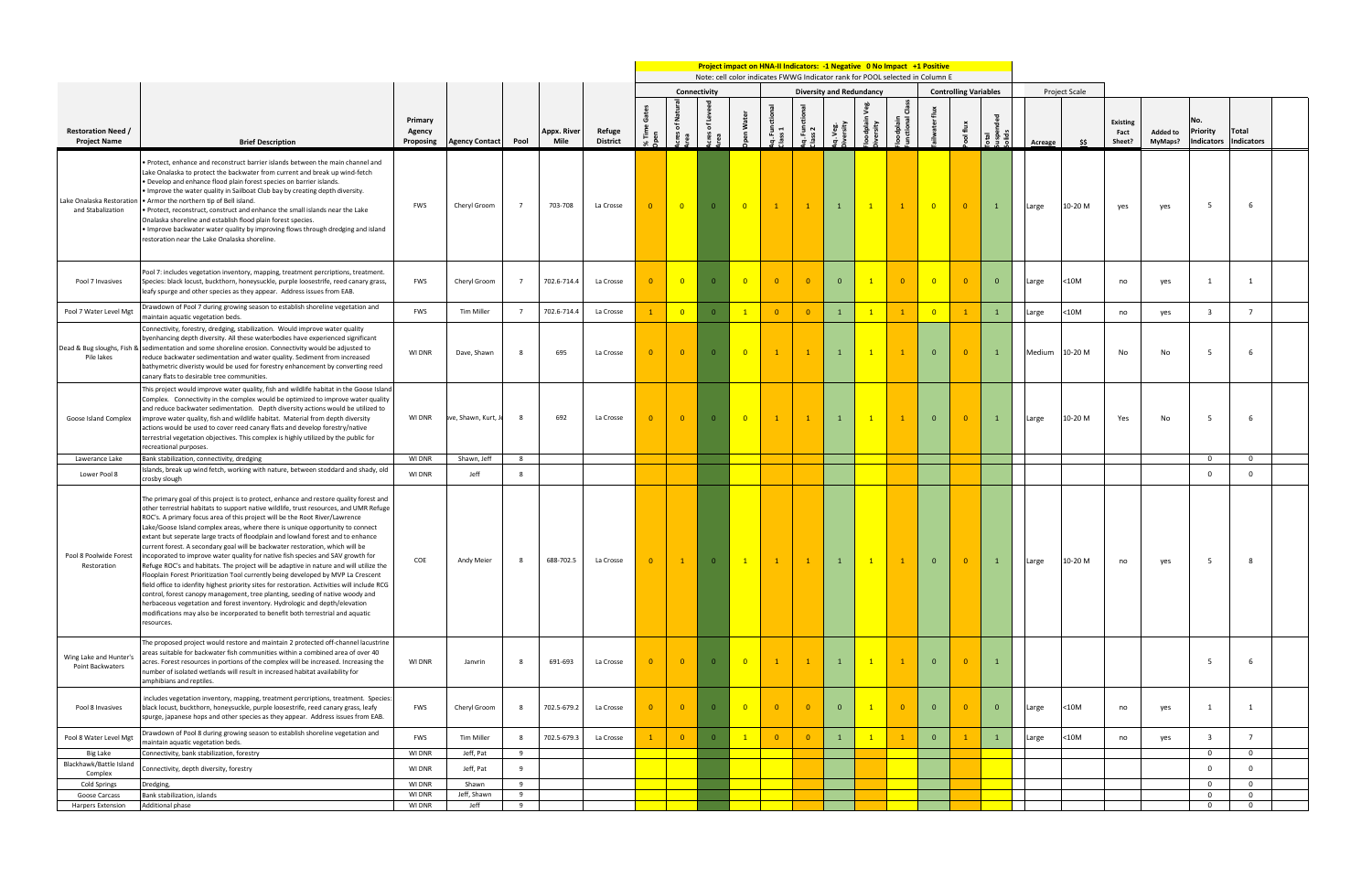**Project impact on HNA-II Indicators: -1 Negative 0 No Impact +1 Positive**

Note: cell color indicates FWWG Indicator rank for POOL selected in Column E

|                                                         |                                                                                                                                                                                                                                                                                                                                                                                                                                                                                                                                                                                                                                                                                                                                                                                                                 |                                |                            |          |                     |                           |                          |                         |                         |                         |              |              | NULC. CCII COIDI THUICULCS I NINO IHUICULOI TUIIN IUI TOOL SCICCLCU III COIUIIIII |                |                  |                         |                              |                         |         |                      |                                   |                            |                                      |                            |
|---------------------------------------------------------|-----------------------------------------------------------------------------------------------------------------------------------------------------------------------------------------------------------------------------------------------------------------------------------------------------------------------------------------------------------------------------------------------------------------------------------------------------------------------------------------------------------------------------------------------------------------------------------------------------------------------------------------------------------------------------------------------------------------------------------------------------------------------------------------------------------------|--------------------------------|----------------------------|----------|---------------------|---------------------------|--------------------------|-------------------------|-------------------------|-------------------------|--------------|--------------|-----------------------------------------------------------------------------------|----------------|------------------|-------------------------|------------------------------|-------------------------|---------|----------------------|-----------------------------------|----------------------------|--------------------------------------|----------------------------|
| <b>Restoration Need /</b><br><b>Project Name</b>        | <b>Brief Description</b>                                                                                                                                                                                                                                                                                                                                                                                                                                                                                                                                                                                                                                                                                                                                                                                        | Primary<br>Agency<br>Proposing | <b>Agency Contact</b>      | Pool     | Appx. River<br>Mile | Refuge<br><b>District</b> |                          |                         | Connectivity            |                         |              | $\sim$       | <b>Diversity and Redundancy</b>                                                   |                |                  | -                       | <b>Controlling Variables</b> |                         | Acreage | <b>Project Scale</b> | <b>Existing</b><br>Fact<br>Sheet? | <b>Added to</b><br>MyMaps? | No.<br><b>Priority</b><br>Indicators | Total<br><b>Indicators</b> |
| Historic Winnesheik Islands<br>(Jeff)                   | slands, stabilization, wind fetch                                                                                                                                                                                                                                                                                                                                                                                                                                                                                                                                                                                                                                                                                                                                                                               | WI DNR                         | Jeff                       | 9        |                     |                           |                          |                         |                         |                         |              |              |                                                                                   |                |                  |                         |                              |                         |         |                      |                                   |                            | $\mathbf 0$                          | $\mathbf 0$                |
| Lake Winnesheik                                         | This project would improve water quality, fish and wildlife habitat in Lake<br>Winnesheik. Pool 9 has one of the largest impounded areas on the UMR. While the<br>impounded area of Pool 9 has remained vegetated in recent years, an addtional<br>project in lower Pool 9 is warranted to keep the pool in a vegetated state during<br>difficult years. Islands would be built to address lingering wind fetch and sediment<br>resuspension issues in lower Pool 9. The islands will also contribute to overall<br>diversity of habitat. Depth diversity actions would be utilized to improve water<br>quality, fish and wildlife habitat. Material from depth diversity actions would be used<br>to cover reed canary flats and develop forestry/native terrestrial vegetation<br>objectives.                 | WI DNR                         | ave, Shawn, Kurt, J        | - 9      |                     | McGregor                  | $\overline{\phantom{0}}$ | $\overline{\mathbf{0}}$ | $\overline{0}$          | $\mathbf{1}$            |              |              |                                                                                   |                |                  | $\mathbf{0}$            | $\Omega$                     | $\sqrt{1}$              | Large   | >20M                 | Yes                               | No                         | -5                                   | $\overline{7}$             |
| Lansing Big Lake Phase II                               | Managed connectivity, forestery, side channel, and backwater restoration.                                                                                                                                                                                                                                                                                                                                                                                                                                                                                                                                                                                                                                                                                                                                       | <b>IA DNR</b>                  | Hansen                     | - 9      | 667                 | McGregor                  |                          |                         | $\overline{0}$          | $\overline{\mathbf{0}}$ | $\mathbf{1}$ | $\mathbf{1}$ | $\mathbf{1}$                                                                      |                |                  | $\overline{\mathbf{0}}$ | $\overline{\mathbf{0}}$      | $\sqrt{1}$              | Medium  | 10-20 M              | No                                | Yes                        | - 5                                  | 6                          |
| Reno<br>Upper Iowa River / Lansin<br>Big Lake           | May consider a second project<br>The dechannelization project would look at the feasibility of cutting channels through<br>the Upper Iowa levee system and restore the UI River into historic channels. The<br>number and location of the cuts would be determined by this feasibility study. The<br>feasibility study would also address what the added sediment (if any) would do to<br>these complexes. The proposed island project would be an experimental UMRR<br>project. The project would consist of the construction of three elongated donut type<br>islands.                                                                                                                                                                                                                                        | WI DNR<br><b>IA DNR</b>        | , Shawn, Brenda,<br>Hansen | 9<br>- 9 | 663-668             | La Crosse                 | $\overline{0}$           | $\overline{0}$          | $\Omega$                | $\overline{0}$          |              |              |                                                                                   |                |                  | $\mathbf{0}$            |                              | $\overline{\mathbf{0}}$ | Medium  | $<$ 10M              | Yes                               | No                         | $\mathbf 0$<br>Δ                     | $\overline{0}$<br>$\Delta$ |
| Upper Iowa River Delta                                  | Dechannelize Upper Iowa River Delta. Forestry, wetland, side channel, and<br>backwater restoration.                                                                                                                                                                                                                                                                                                                                                                                                                                                                                                                                                                                                                                                                                                             | <b>IA DNR</b>                  | Hansen                     | -9       | 671                 | McGregor                  | $\overline{\mathbf{0}}$  | $\overline{0}$          |                         | $\overline{0}$          |              |              | $\mathbf{1}$                                                                      |                |                  | $\overline{\mathbf{0}}$ | $\Omega$                     | $\overline{1}$          | Medium  | 10-20 M              | Yes                               | Yes                        | -5                                   | $\overline{7}$             |
| Upper Winneshiek                                        | Island, side channel, and backwater restoration.                                                                                                                                                                                                                                                                                                                                                                                                                                                                                                                                                                                                                                                                                                                                                                | IA DNR                         | Hansen                     | - 9      | 660                 | McGregor                  | $\overline{\mathbf{0}}$  | $\overline{\mathbf{0}}$ |                         | $\mathbf{1}$            | $\mathbf{1}$ | $\mathbf{1}$ | $\mathbf{1}$                                                                      |                | $\blacksquare$ 1 | $\overline{\mathbf{0}}$ | 0                            | $\mathbf{1}$            | Large   | >20M                 | No                                | Yes                        | 5                                    | $\overline{7}$             |
| Wallers lakes and Bad Axe<br>Delta                      | Bank stabilization, forestry, depth diversity conductivity                                                                                                                                                                                                                                                                                                                                                                                                                                                                                                                                                                                                                                                                                                                                                      | WI DNR                         | Jeff                       | 9        |                     |                           |                          |                         |                         |                         |              |              |                                                                                   |                |                  |                         |                              |                         |         |                      |                                   |                            | $\Omega$                             | $\mathbf 0$                |
| Ambrough                                                | Bank stabilization, forestry, reduce connectivity, depth disversity                                                                                                                                                                                                                                                                                                                                                                                                                                                                                                                                                                                                                                                                                                                                             | WI DNR                         | Pat                        | 10       |                     | McGregor                  |                          |                         |                         |                         |              |              |                                                                                   |                |                  |                         |                              |                         |         |                      |                                   |                            | $\overline{0}$                       | $\mathbf 0$                |
| Bagley                                                  | Bank Stabilization, forestry, depth diversity, fact sheet                                                                                                                                                                                                                                                                                                                                                                                                                                                                                                                                                                                                                                                                                                                                                       | <b>WI DNR</b>                  | Pat                        | 10       |                     | McGregor                  |                          |                         |                         |                         |              |              |                                                                                   |                |                  |                         |                              |                         |         |                      |                                   |                            | $\mathbf{0}$                         | $\overline{0}$             |
| Frenchtown Lake                                         | Bankline stabilization and managed connectivity. Enhance island and forestry habitat<br>with backwater dredge material. Improve water clarity and aquatic vegetation in the<br>lake.                                                                                                                                                                                                                                                                                                                                                                                                                                                                                                                                                                                                                            | <b>IA DNR</b>                  | Hansen                     | 10       | 619.5               | McGregor                  | $\mathbf{0}$             | $\Omega$                | $\overline{0}$          | $\overline{0}$          |              |              |                                                                                   |                |                  | $\Omega$                | $\overline{0}$               | $\overline{1}$          | Small   | 10M                  | No                                | Yes                        | 5                                    | 6                          |
| 11                                                      | Armour shoreline to protect islands. Enhance forestry with material dredged from<br>Goetz Lake Complex Pool   Meyers Lake/ Goetz Lake. Enhance degraded side channel habitat. Potential issue is<br>that complex straddles district boundary. Could be packaged and phased with Swift<br>Slough.                                                                                                                                                                                                                                                                                                                                                                                                                                                                                                                | <b>IA DNR</b>                  | Hansen                     | 10       | 614                 | McGregor                  | $\overline{0}$           | $\Omega$                | $\overline{0}$          | $\overline{0}$          |              |              |                                                                                   |                |                  | $\mathbf{0}$            | $\overline{0}$               | $\sqrt{1}$              | Small   | $10M$                | No                                | Yes                        | -5                                   | - 6                        |
| Lower Harpers Slough                                    | Island and forestry enhancement. Side channel and backwater restoration.                                                                                                                                                                                                                                                                                                                                                                                                                                                                                                                                                                                                                                                                                                                                        | <b>IA DNR</b>                  | Hansen                     | 10       | 644                 | McGregor                  | $\overline{0}$           | $\overline{0}$          | $\overline{\mathbf{0}}$ | $\overline{\mathbf{0}}$ | $\mathbf{1}$ | $\mathbf{1}$ | $\mathbf{1}$                                                                      |                | $\blacksquare$   | $\overline{\mathbf{0}}$ | $\overline{0}$               | $\mathbf{1}$            | Medium  | 10-20 M              | No                                | Yes                        | 5                                    | 6                          |
| Lower Wisconsin River                                   | Garnett Lake, grassy pond, up to east channel, bank stabilization, depth diversity,<br>forestry                                                                                                                                                                                                                                                                                                                                                                                                                                                                                                                                                                                                                                                                                                                 | WI DNR                         | Pat                        | 10       |                     | McGregor                  |                          |                         |                         |                         |              |              |                                                                                   |                |                  |                         |                              |                         |         |                      |                                   |                            | $\Omega$                             | $\Omega$                   |
| Sny Magil Complex                                       | Bankline stabilization to protect islands and reduce flow into Methodist Lake.<br>Forestry enhancement with dredged material. Side channel restoration.                                                                                                                                                                                                                                                                                                                                                                                                                                                                                                                                                                                                                                                         | IA DNR                         | Hansen                     | 10       | 627                 | McGregor                  | $\mathbf{0}$             | $\Omega$                | $\overline{0}$          | $\overline{0}$          |              |              |                                                                                   |                |                  | $\mathbf{0}$            | $\overline{0}$               | $\mathbf{1}$            | Medium  | 10-20 M              | No                                | Yes                        |                                      | -6                         |
| Sny Mcgil                                               | Forestry, bank stabilization, depth diversity                                                                                                                                                                                                                                                                                                                                                                                                                                                                                                                                                                                                                                                                                                                                                                   | WI DNR                         | Pat                        | 10       |                     | McGregor                  |                          |                         |                         |                         |              |              |                                                                                   |                |                  |                         |                              |                         |         |                      |                                   |                            | $\Omega$                             | $\mathbf 0$                |
| State Line Slough                                       | Bank Stabilization, forestry, depth diversity                                                                                                                                                                                                                                                                                                                                                                                                                                                                                                                                                                                                                                                                                                                                                                   | WI DNR                         | Pat                        | 10       |                     | McGregor                  |                          |                         |                         |                         |              |              |                                                                                   |                |                  |                         |                              |                         |         |                      |                                   |                            | 0                                    | $^{\circ}$                 |
| Sunfish Lake                                            | Depth diversity, bank stabilization and forestry                                                                                                                                                                                                                                                                                                                                                                                                                                                                                                                                                                                                                                                                                                                                                                | <b>WI DNR</b>                  | Pat                        | 10       |                     | McGregor                  |                          |                         |                         |                         |              |              |                                                                                   |                |                  |                         |                              |                         |         |                      |                                   |                            | $\mathbf{0}$                         | $^{\circ}$                 |
| Swift Slough and<br>Ackerman's Cut Pool 11              | Armor eroding Idb shoreline and close off cuts breaking across the island into Swift<br>Slough. Spawning habitat could be incorporated into shoreline armoring. Dredge<br>cuts inside of Swift and Dead Slough backwaters/opening of Swift. Enhance forestry<br>with dredge materials. Stabilize additional island dissection around Ackerman's Cut.                                                                                                                                                                                                                                                                                                                                                                                                                                                            | <b>IA DNR</b>                  | Hansen                     | 10       | 615                 | McGregor                  | $\mathbf{0}$             | $\Omega$                | $\overline{0}$          | $\overline{0}$          |              |              | $\mathbf{0}$                                                                      |                |                  | $\overline{0}$          | $\overline{0}$               | $\mathbf{1}$            | Small   | $<$ 10M              | No                                | Yes                        | Δ                                    | 5                          |
| Upper 10 - Harpers                                      | Bank stabilization, forestry, depth diversity                                                                                                                                                                                                                                                                                                                                                                                                                                                                                                                                                                                                                                                                                                                                                                   | WI DNR                         | Jeff, Pat                  | 10       |                     | McGregor                  |                          |                         |                         |                         |              |              |                                                                                   |                |                  |                         |                              |                         |         |                      |                                   |                            | $\overline{0}$                       | $\mathbf 0$                |
| <b>Upper Harpers Slough</b>                             | Island and forestry enhancement. Side channel and backwater restoration. Side<br>channel spawning habitat.                                                                                                                                                                                                                                                                                                                                                                                                                                                                                                                                                                                                                                                                                                      | IA DNR                         | Hansen                     | 10       | 647.5               | McGregor                  | $\overline{0}$           | $\Omega$                | $\overline{0}$          | $\overline{0}$          |              |              |                                                                                   |                |                  | $\overline{\mathbf{0}}$ | $\overline{0}$               | $\mathbf{1}$            | Medium  | 10-20 M              | No                                | Yes                        | -5                                   | 6                          |
| Backwater Alum<br>Treatments                            | The project would improve water quality, fish and wildlife habiat by addressing<br>accumulated phosphorus in low connectivity backwaters. Internal phosphorus<br>loading from 80 years of nutrient loading is fueling mats of duckweed and<br>filamentous algae. The water column beneath these mats is ovewhelmingly hypoxic.<br>These hypoxic backwaters can constitute up to half of total backwater area in the<br>summer months, resulting in degraded fish and wildlife habitat. The general public is<br>increasingly concerned with this form of backwater degradation. A single treatment<br>would last up to ten years. The Tremepealeau Lakes (Second, Third and Round)<br>would be a good site to conduct the first treatment due to low connection to<br>incoming main channel phosphorus sources. | WI DNR                         | Shawn                      | Multiple |                     | All                       | $\Omega$                 | $\overline{0}$          | $\overline{0}$          | $\overline{0}$          |              |              |                                                                                   | $\overline{0}$ | $\Omega$         | $\overline{0}$          | $\overline{0}$               | <sup>1</sup>            | Small   | $<$ 10M              | No                                | No                         | - 3                                  | $\overline{a}$             |
| Bankline and Island<br>Restoration and<br>Stabilization | Similar to previous bankline stabilization project. Identify critcal areas to protect and<br>restore.                                                                                                                                                                                                                                                                                                                                                                                                                                                                                                                                                                                                                                                                                                           | IA DNR                         | Hansen                     | Multiple |                     | All                       | $\overline{0}$           | $\overline{\mathbf{0}}$ | $\overline{0}$          | $\overline{0}$          |              |              | -1                                                                                |                |                  | $\overline{0}$          | $\Omega$                     | $\mathbf{1}$            |         | Multi-Pool Unknown   | No                                | No                         | -5                                   | 6                          |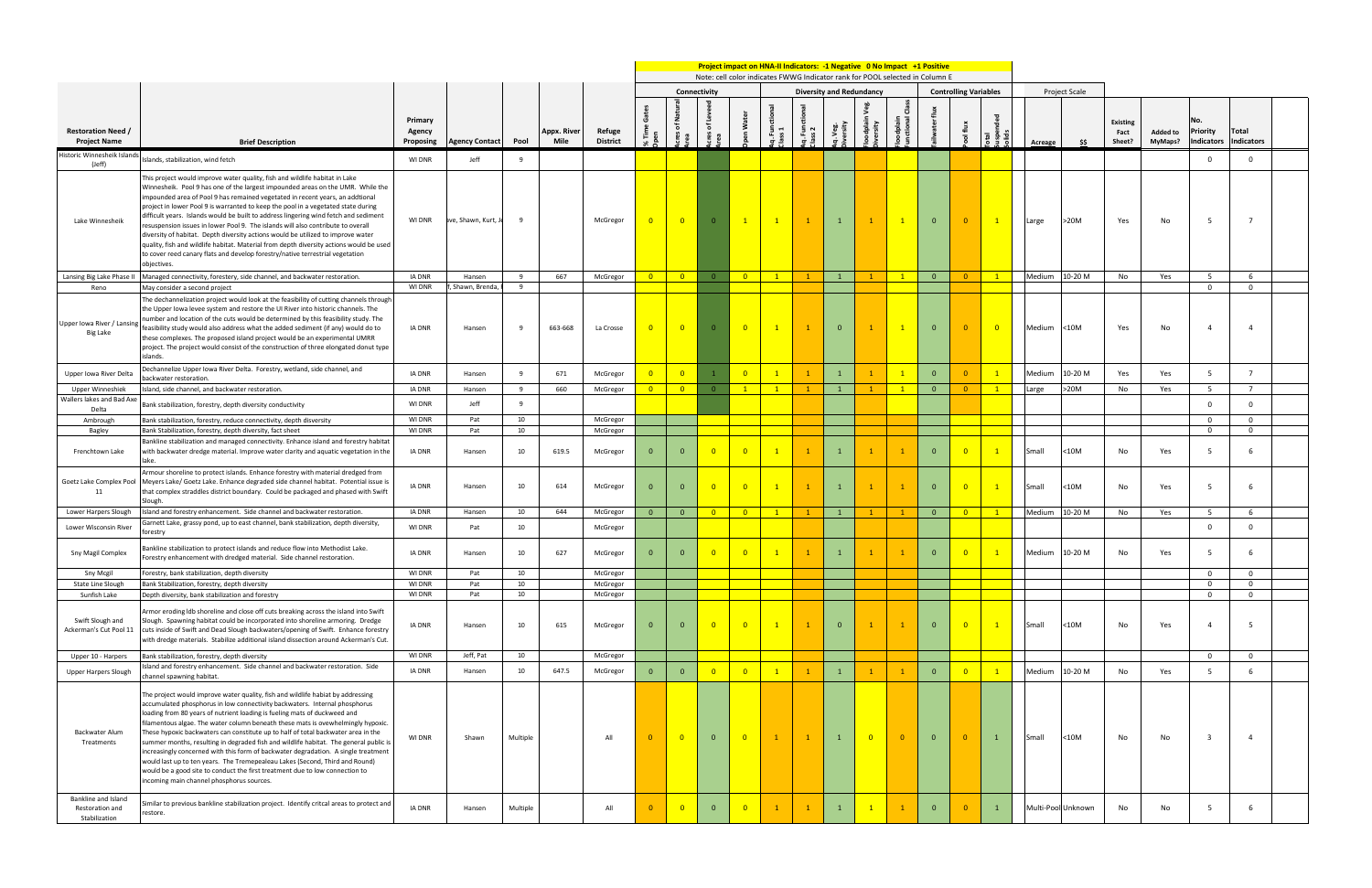|                                                               |                                                                                                                                                                                                                                                                                                                                                                                                                                                                                                                                                                                                                                                                                                                                                                                                                                                                                                                                                                                     |                                |                       |          |                     |                           | Project impact on HNA-II Indicators: -1 Negative 0 No Impact +1 Positive<br>Note: cell color indicates FWWG Indicator rank for POOL selected in Column E<br>Connectivity<br><b>Diversity and Redundancy</b><br><b>Controlling Variables</b> |                         |                |                            |                |              |                |                         |                |                |                |                |               |                      |                                   |                            |                                             |                            |  |
|---------------------------------------------------------------|-------------------------------------------------------------------------------------------------------------------------------------------------------------------------------------------------------------------------------------------------------------------------------------------------------------------------------------------------------------------------------------------------------------------------------------------------------------------------------------------------------------------------------------------------------------------------------------------------------------------------------------------------------------------------------------------------------------------------------------------------------------------------------------------------------------------------------------------------------------------------------------------------------------------------------------------------------------------------------------|--------------------------------|-----------------------|----------|---------------------|---------------------------|---------------------------------------------------------------------------------------------------------------------------------------------------------------------------------------------------------------------------------------------|-------------------------|----------------|----------------------------|----------------|--------------|----------------|-------------------------|----------------|----------------|----------------|----------------|---------------|----------------------|-----------------------------------|----------------------------|---------------------------------------------|----------------------------|--|
|                                                               |                                                                                                                                                                                                                                                                                                                                                                                                                                                                                                                                                                                                                                                                                                                                                                                                                                                                                                                                                                                     |                                |                       |          |                     |                           |                                                                                                                                                                                                                                             |                         |                |                            |                |              |                |                         |                |                |                |                |               | <b>Project Scale</b> |                                   |                            |                                             |                            |  |
| <b>Restoration Need /</b><br><b>Project Name</b>              | <b>Brief Description</b>                                                                                                                                                                                                                                                                                                                                                                                                                                                                                                                                                                                                                                                                                                                                                                                                                                                                                                                                                            | Primary<br>Agency<br>Proposing | <b>Agency Contact</b> | Pool     | Appx. River<br>Mile | Refuge<br><b>District</b> |                                                                                                                                                                                                                                             |                         |                | <b>Nat</b>                 | H              |              |                |                         |                | $\tilde{e}$    | ∓              |                | Acreage       |                      | <b>Existing</b><br>Fact<br>Sheet? | <b>Added to</b><br>MyMaps? | Ν٥.<br><b>Priority</b><br><b>Indicators</b> | Total<br><b>Indicators</b> |  |
| Floodplain forest<br>community enhancement<br>and restoration | Conduct largescale prescribed burns on floodplain lands to help control invasive<br>species, improve forest community diversity and to reset successonal stage forest<br>development.                                                                                                                                                                                                                                                                                                                                                                                                                                                                                                                                                                                                                                                                                                                                                                                               | MN DNR                         | Dieterman             | Multiple |                     | All                       |                                                                                                                                                                                                                                             |                         | $\Omega$       | $\overline{0}$             | $\Omega$       | - 0          | $\Omega$       |                         | $\Omega$       | $\Omega$       |                | $\Omega$       |               | Multi-Pool Unknown   | No                                | No                         |                                             | 2                          |  |
| Floodplain topography<br>diversification                      | Backwater areas that have filled with sediment will be dredged to enhance<br>bathymetric diversity and the material will be side-cast to elevate and enhance semi<br>aquatic and terrestrial habitat.                                                                                                                                                                                                                                                                                                                                                                                                                                                                                                                                                                                                                                                                                                                                                                               | <b>MN DNR</b>                  | Dieterman             | Multiple |                     | All                       |                                                                                                                                                                                                                                             | $\overline{0}$          | $\overline{0}$ | $\overline{1}$             | $\overline{0}$ |              |                |                         |                | $\mathbf{0}$   | $\overline{0}$ | $\mathbf{1}$   |               | Multi-Pool Unknown   | No                                | No                         |                                             | - 6                        |  |
| <b>HREP Mechancial Crew</b>                                   | This is a conceptual idea that may need higher level discussion. The concept would<br>be to have a mechanical operations crew (similar to the government mechanical<br>plant for channel maintenance) dedicated to HREP. They would need to be outfitted<br>with the equipment needed to complete small projects (dredging, stabilization,<br>connectivity, etc.) throughout the St. Paul District. This crew would be dedicated to<br>HREP but could be paid by channel maintenance to stabilize dredge material features<br>for ecosystem restoration (example - Lower Pool 10 features near McMillan Island).                                                                                                                                                                                                                                                                                                                                                                    | <b>WI DNR</b>                  | Kurt                  | Multiple |                     | All                       | $\Omega$                                                                                                                                                                                                                                    | $\overline{1}$          | $\Omega$       | $\overline{\phantom{0}}$ 0 | $\mathbf{1}$   | $\mathbf{1}$ |                | $\mathbf{1}$            |                | $\Omega$       | $\overline{0}$ |                |               |                      |                                   |                            | -5                                          | $\overline{7}$             |  |
| HREP repairs and/or<br>modifications                          | Based on HREP evaluations and monitoring, repair and/or modify project features to<br>maintain or enhance habitat objectives. i.e. Island 42, Finger Lakes, Lansing/Big lake?<br>etc.                                                                                                                                                                                                                                                                                                                                                                                                                                                                                                                                                                                                                                                                                                                                                                                               | MN DNR                         | Dieterman             | Multiple |                     | All                       |                                                                                                                                                                                                                                             | $^{\circ}$ 0            | $\overline{0}$ | $\overline{1}$             | $\blacksquare$ |              |                |                         |                | $\Omega$       | $\Omega$       | $\mathbf{1}$   | Small         | <10M                 | No                                | Yes                        | 5                                           | $\overline{7}$             |  |
| Main channel border/side<br>channel habitat restoration       | Restore main channel border habitat within large wing dam fields and in lower<br>portions of Pools by notching and/or removal of portions of non functioning<br>wingdams and utilization of removed materials for sandbar/shoal habitat. Notching<br>and/or removal of closing dams to restore flow and habitat diversification to select<br>side channels.                                                                                                                                                                                                                                                                                                                                                                                                                                                                                                                                                                                                                         | <b>MN DNR</b>                  | Dieterman             | Multiple |                     | All                       |                                                                                                                                                                                                                                             | $\overline{0}$          | $\Omega$       | $\overline{1}$             |                |              |                |                         |                | $\mathbf{0}$   | $\overline{0}$ | $\overline{1}$ |               | Multi-Pool Unknown   | No                                | No                         | -5                                          | $\overline{7}$             |  |
| Natural levee<br>restoration/protection                       | Natural riverine levees that protect floodplain forest habitat, interior wetlands and<br>packwaters that have experienced erosion and disection will be restored utilizing a<br>combination of sand, silts and rock.                                                                                                                                                                                                                                                                                                                                                                                                                                                                                                                                                                                                                                                                                                                                                                | MN DNR                         | Dieterman             | Multiple |                     | All                       |                                                                                                                                                                                                                                             |                         | $\overline{0}$ | $\overline{1}$             | $\overline{1}$ |              |                |                         |                | $\Omega$       | $\overline{0}$ | $\overline{1}$ | <b>Medium</b> | Unknown              | No                                | No                         | -5                                          | - 8                        |  |
| Pool or Reach-Scale<br>Floodplain Forest Habitat<br>Project   | This project would be unique in that it would consider the needs and opportunities<br>for floodplain forest restoration at a pool or reach scale to select the sites with the<br>greatest potential for restoration and highest landscape significance. Floodplain<br>forest restoration has become an increasingly important objective in many HREP, but<br>most focus on optimizing the floodplain forest habitat at one specific site. This<br>project would evaluate multiple factors such as landscape position, connectivity,<br>interior core forest potential, opportunities to utilize channel maintenance sand,<br>opportunities for merchantable timber, and cumulative impacts to select multiple<br>forest restoration opportunities.                                                                                                                                                                                                                                  | COE                            | McGuire               | Multiple | N/A                 | All                       | $\Omega$                                                                                                                                                                                                                                    | $\overline{0}$          | $\overline{0}$ | $\overline{0}$             | $\mathbf{1}$   | $\mathbf{1}$ |                | $\mathbf{1}$            |                | $\Omega$       | $\overline{0}$ | $\Omega$       |               | Multi-Pool 10-20 M   | Yes                               | No                         | -5                                          | - 5                        |  |
| Pool Wide Bank<br><b>Stabilization Project</b>                | sland stabilization, shoreline stabilization, etc.                                                                                                                                                                                                                                                                                                                                                                                                                                                                                                                                                                                                                                                                                                                                                                                                                                                                                                                                  | <b>WI DNR</b>                  | Kurt                  | Multiple |                     | All                       |                                                                                                                                                                                                                                             | $\overline{\mathbf{0}}$ | $\overline{0}$ | $\overline{0}$             | $\mathbf{1}$   |              | $\overline{1}$ | $\overline{1}$          | $\mathbf{1}$   | $\mathbf{0}$   | $\overline{0}$ | $\mathbf{1}$   | Small         | Jnknown              | No                                | No                         | -5                                          | 6                          |  |
| Pool Wide Connectivity<br>Project                             | This project would improve water quality, fish and wildlife habitat in six to eight flow-<br>through backwaters between Pools 5 and 10. The project would optimize the<br>amount of flow into backwater complexes to account for recent degradation due to<br>increasing disharge in the UMR. Individaully, these actions would not be large<br>enough to merit an HREP, but pooling six to eight together would create economy of<br>scale. This action would also prevent further degradation by placing bedload<br>deflectors to improve backwater longevity by reducing sedimentation. These actions<br>would not prevent the UMRR program from working in the same backwater complex<br>in the future to complete other habitat restoration. The science required to<br>complete these projects is already accomplished, so planning could move forward<br>quickly. Could be combined with pool wide bank stabilization, but may be more<br>effective as a stand-alone action. | WI DNR                         | Shawn                 | Multiple |                     | All                       | $\Omega$                                                                                                                                                                                                                                    | $\overline{\mathbf{0}}$ | $\overline{0}$ | $\overline{\phantom{0}}$   | $\mathbf{1}$   | $\mathbf{1}$ |                | $\overline{\mathbf{0}}$ | $\overline{0}$ | $\overline{0}$ | $\overline{0}$ | $\mathbf{1}$   | Medium        | $<$ 10M              | No                                | No                         | $\overline{\mathbf{3}}$                     | -4                         |  |
| Pool Wide Forestry Project                                    | TSI, raise islands, reed canary grass flats, feasibility or recon type project as first step,<br>with evaluation, maybe 2 projects?                                                                                                                                                                                                                                                                                                                                                                                                                                                                                                                                                                                                                                                                                                                                                                                                                                                 | WI DNR                         | Brenda, Jeff          | Multiple |                     |                           |                                                                                                                                                                                                                                             |                         |                |                            |                |              |                |                         |                |                |                |                |               |                      |                                   |                            | $\mathbf 0$                                 | $\mathbf 0$                |  |
| Seasonal/annual<br>hydrologic restoration                     | Facilitate Pool or Reach-wide water level reductions during the growing season on<br>either an annual basis or at frequent intervals to restore low water periodicity<br>necessary to maintain critical floodplain features and components.                                                                                                                                                                                                                                                                                                                                                                                                                                                                                                                                                                                                                                                                                                                                         | MN DNR                         | Dieterman             | Multiple |                     | All                       |                                                                                                                                                                                                                                             | $^{\circ}$ 0            | $\Omega$       | $\mathbf{1}$               | $\mathbf{1}$   |              |                |                         |                |                |                |                |               | Multi-Pool Unknown   | No                                | No                         | -5                                          | 9                          |  |
| Sedimentation (Pat)                                           | Studies - watershed approach, sources, education, land use                                                                                                                                                                                                                                                                                                                                                                                                                                                                                                                                                                                                                                                                                                                                                                                                                                                                                                                          | WI DNR                         | Pat                   | Multiple |                     |                           |                                                                                                                                                                                                                                             |                         |                |                            |                |              |                |                         |                |                |                |                |               |                      |                                   |                            |                                             | $\overline{0}$             |  |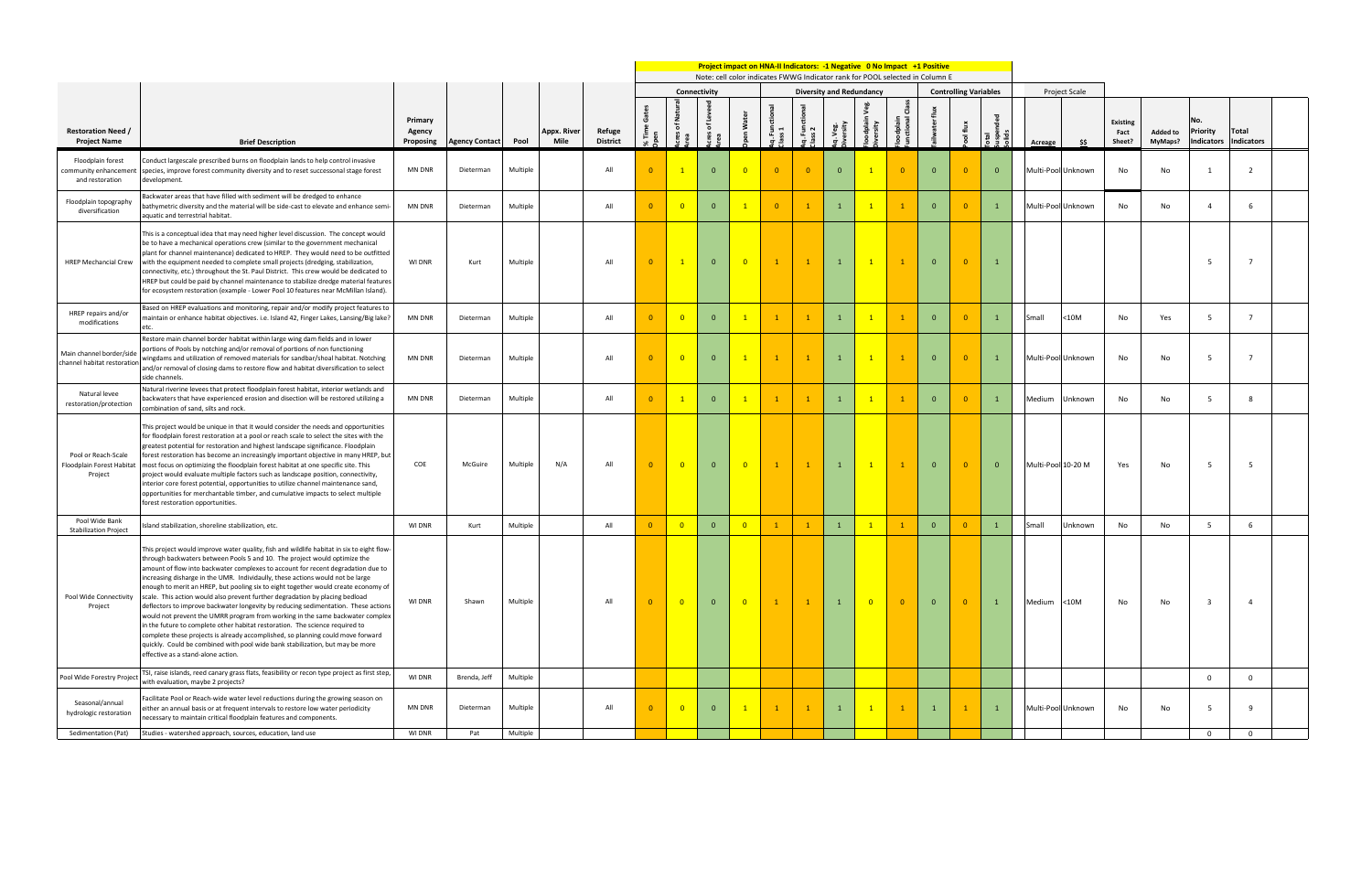<span id="page-30-0"></span>**Top 15 FWWG HREPs in rank order based on the number of HNA-II indicators that would be positively impacted.**

| <b>Restoration Need</b><br>/ Project Name               | <b>Brief Description</b>                                                                                                                                                                                                                                                                                                                                                                                                                                                                                                                                                                                                                                                                                                                                                                                                                                                                                                                                                                                                                                                                                                                      | Primary<br>Agency<br>Proposing | Agency<br>Contact                  | Pool           | No.<br>Priority<br><b>Indicators</b> | Total<br><b>Indicators</b> | <b>Veighted Score 1</b> | ank Score 1 |
|---------------------------------------------------------|-----------------------------------------------------------------------------------------------------------------------------------------------------------------------------------------------------------------------------------------------------------------------------------------------------------------------------------------------------------------------------------------------------------------------------------------------------------------------------------------------------------------------------------------------------------------------------------------------------------------------------------------------------------------------------------------------------------------------------------------------------------------------------------------------------------------------------------------------------------------------------------------------------------------------------------------------------------------------------------------------------------------------------------------------------------------------------------------------------------------------------------------------|--------------------------------|------------------------------------|----------------|--------------------------------------|----------------------------|-------------------------|-------------|
| Seasonal/annual<br>hydrologic<br>restoration            | Facilitate Pool or Reach-wide water level reductions during the growing season on either an annual basis<br>or at frequent intervals to restore low water periodicity necessary to maintain critical floodplain features<br>and components.                                                                                                                                                                                                                                                                                                                                                                                                                                                                                                                                                                                                                                                                                                                                                                                                                                                                                                   | <b>MN DNR</b>                  | Dieterman                          | Multiple       | 5                                    | 9                          | 9.00                    | 1.00        |
| Natural levee<br>restoration/protect<br>on              | Natural riverine levees that protect floodplain forest habitat, interior wetlands and backwaters that have<br>experienced erosion and disection will be restored utilizing a combination of sand, silts and rock.                                                                                                                                                                                                                                                                                                                                                                                                                                                                                                                                                                                                                                                                                                                                                                                                                                                                                                                             | MN DNR                         | ieterman, Hanse                    | Multiple       | 5                                    | 8                          | 8.00                    | 2.00        |
| Pool 8 Poolwide<br><b>Forest Restoration</b>            | The primary goal of this project is to protect, enhance and restore quality forest and other terrestrial<br>habitats to support native wildlife, trust resources, and UMR Refuge ROC's. A primary focus area of this<br>project will be the Root River/Lawrence Lake/Goose Island complex areas, where there is unique<br>opportunity to connect extant but seperate large tracts of floodplain and lowland forest and to enhance<br>current forest. A secondary goal will be backwater restoration, which will be incoporated to improve<br>water quality for native fish species and SAV growth for Refuge ROC's and habitats. The project will be<br>adaptive in nature and will utilize the Flooplain Forest Prioritization Tool currently being developed by<br>MVP La Crescent field office to idenfity highest priority sites for restoration. Activities will include RCG<br>control, forest canopy management, tree planting, seeding of native woody and herbaceous vegetation<br>and forest inventory. Hydrologic and depth/elevation modifications may also be incorporated to benefit<br>both terrestrial and aquatic resources. | COE                            | Andy Meier                         | 8              | 5                                    | 8                          | 8.00                    | 2.00        |
| Trempeleau NWR                                          | This project would install culvert(s) through the railroad dike that separates the main channel from<br>lateral/floodplain habitat located in the Trempeleau National Wildlife Refuge. Reconnection of this large<br>lateral habitat area (>5000 acres) to the main channel will substantially improve the floodplain habitat<br>availability to aquatic organisms that use both environments (e.g., fishes: Phelps et al., 2015; Rantala et<br>al., 2016, and macroinvertebrates: Obolewski et al., 2016). Furthermore, reconnection of this habitat may<br>improve riverine ecosystem processes, services, and/or function at both lateral and longitudinal scales<br>(Pander et al. 2015; Rantala et al., 2015; Opperman et al., 2017).                                                                                                                                                                                                                                                                                                                                                                                                    | MN DNR                         | Rude, Giblin,<br>Edeler            | 6              | 5                                    | 8                          | 8.00                    | 2.00        |
| <b>Black River Bottoms</b>                              | Primary goal is to protect, enhance and restore quality floodplain forest and wet meadow habitat to<br>support native wildlife, trust resources and ROC's. Accomplished by TSI perscriptions, RCG control, tree<br>plantings, native regeneration treatmentsand forest inventory. Establish understanding hydrologic<br>changes through evaluation. Potential sediment traps, dredging and depth diversity.                                                                                                                                                                                                                                                                                                                                                                                                                                                                                                                                                                                                                                                                                                                                   | <b>FWS</b>                     | Miller, Janvrin                    | $\overline{7}$ | 5                                    | $\overline{7}$             | 7.00                    | 5.00        |
| Lower Pool 5 /<br><b>Weaver Bottoms</b>                 | MN-FWS narrative - Proposed project actions include main channel dredging to support annual<br>drawdowns over a 10-year period, reduce and stabilize flows entering through MN-7, construct new<br>islands and peninsula extensions, and dredge backwater sediments in two locations to provide and<br>protect floodplain habitat and vegetation, reduce sedimentation and the impact of wind-generated wave<br>action, and enhance bathymetric diversity.                                                                                                                                                                                                                                                                                                                                                                                                                                                                                                                                                                                                                                                                                    | <b>FWS</b>                     | Stefanski,<br>Dieterman,<br>Brecka | 5              | 5                                    | $\overline{7}$             | 7.00                    | 5.00        |
| Lower Pool 6                                            | This project would improve water quality, fish and wildlife habitat in Lower Pool 6 (Blacksmith<br>Slough/Johnson Island). This complex of habitat has experienced severe degradation during recent high<br>discharge years. Connectivity into the complexes would be optimized to improve water quality and<br>reduce backwater sedimentation. Depth diversity actions would be utilized to improve water quality, fish<br>and wildlife habitat. Pool 6 was identified in the DeJager Indicators Report (Fig 11) as being backwater<br>depth limited. It is important to maintain and enhance backwater depth in Pool 6 due to the scarcity of<br>deep, backwater habitat. Material from depth diversity actions would be used to cover reed canary flats<br>and develop forestry and native terrestrial vegetation objectives.                                                                                                                                                                                                                                                                                                              | WI DNR                         | Jeff, Shawn                        | 6              | 5                                    | $\overline{7}$             | 7.00                    | 5.00        |
| Bankline and Island<br>Restoration and<br>Stabilization | Similar to previous bankline stabilization project. Identify critcal areas to protect and restore.                                                                                                                                                                                                                                                                                                                                                                                                                                                                                                                                                                                                                                                                                                                                                                                                                                                                                                                                                                                                                                            | IA DNR                         | Hansen                             | Multiple       | 5                                    | 6                          | 6.00                    | 8.00        |
| <b>Big Lake</b>                                         | This project would construct new islands and enhance/protect existing islands. Floodplain forest would<br>be created or enhanced by constructing/enhancing/ protecting islands, increasing existing island<br>elevations, planting trees, and using applicable forestry management techniques. Islands would be<br>located to provide wave and wind fetch protection. Backwater dredging to obtain borrow material for<br>islands and forestry enhancement would create bathymetric diversity within the project area.                                                                                                                                                                                                                                                                                                                                                                                                                                                                                                                                                                                                                        | <b>FWS</b>                     | Stefanski,<br>Giblin,<br>Dieterman | $\overline{4}$ | 5                                    | 6                          | 6.00                    | 8.00        |
| Lake Onalaska<br>Restoration and<br>Stabalization       | . Protect, enhance and reconstruct barrier islands between the main channel and Lake Onalaska to<br>protect the backwater from current and break up wind-fetch<br>· Develop and enhance flood plain forest species on barrier islands.<br>• Improve the water quality in Sailboat Club bay by creating depth diversity.<br>. Armor the northern tip of Bell island.<br>• Protect, reconstruct, construct and enhance the small islands near the Lake Onalaska shoreline and<br>establish flood plain forest species.<br>. Improve backwater water quality by improving flows through dredging and island restoration near the<br>Lake Onalaska shoreline.                                                                                                                                                                                                                                                                                                                                                                                                                                                                                     | <b>FWS</b>                     | Groom, Heath                       | 7              | 5                                    | 6                          | 6.00                    | 8.00        |
| Merrick<br>Park/Fountain City<br>Bay                    | This project would improve water quality, fish and wildlife habitat in the Fountain City Bay/ Merrick State<br>Park Complex. Connectivity into the complex would be optimized to improve water quality and reduce<br>backwater sedimentation. Depth diversity actions would be utilized to improve water quality, fish and<br>wildlife habitat. Pool 5a was identified in the DeJager Indicators Report (Fig 11) as being backwater depth<br>limited. It is important to maintain and enhance backwater depth in Pool 5a due to the scarcity of deep,<br>backwater habitat. Material from depth diversity actions can be used to cover reed canary flats and<br>develop forestry and native terretrial vegetation objectives.                                                                                                                                                                                                                                                                                                                                                                                                                 | WI DNR                         | Shawn                              | 5.1            | 5                                    | 6                          | 6.00                    | 8.00        |